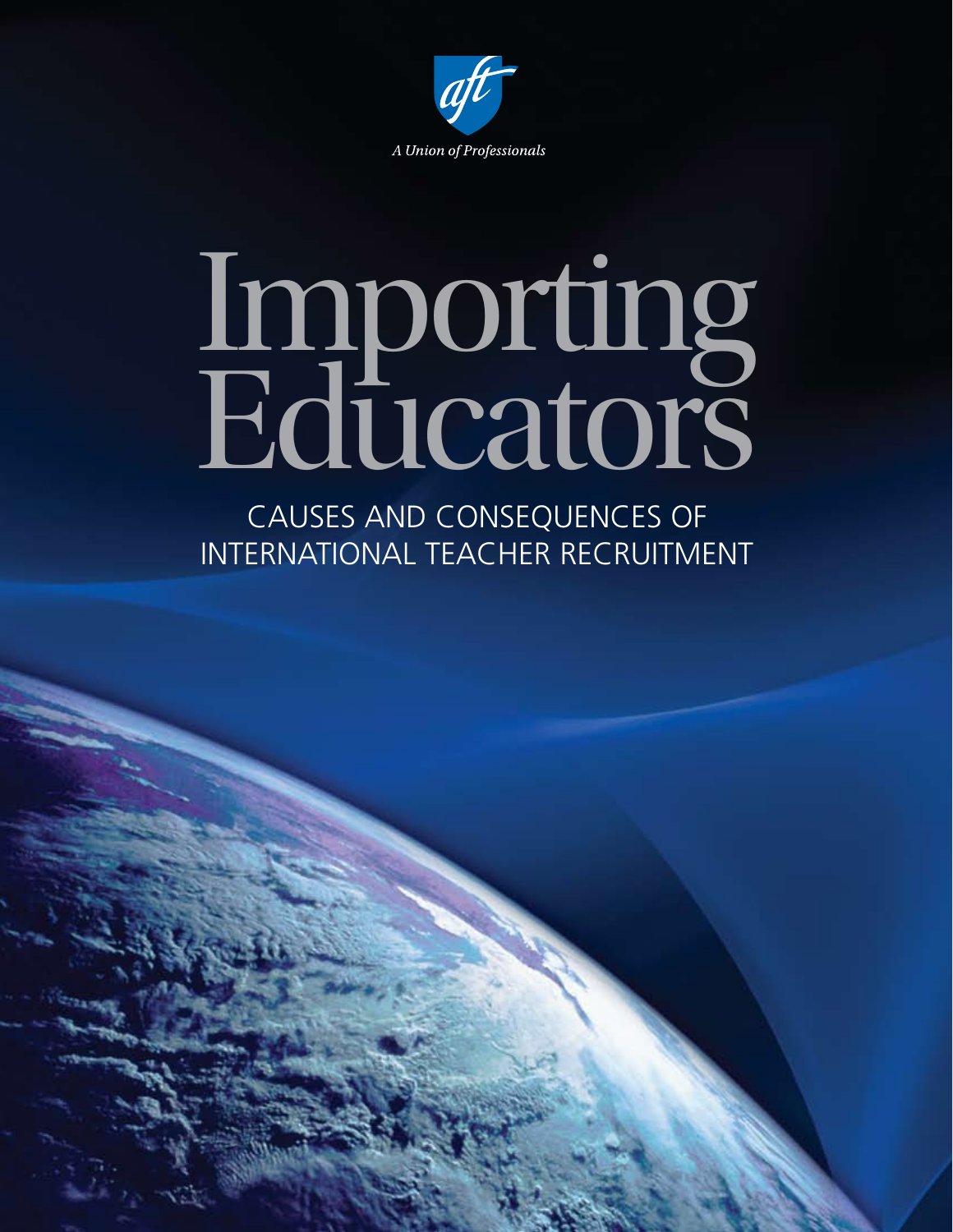

A Union of Professionals

RANDI WEINGARTEN, President ANTONIA CORTESE, Secretary-Treasurer LORRETTA JOHNSON, Executive Vice President

This report was prepared by the international affairs department of the American Federation of Teachers, in cooperation with an interdepartmental working group on worker migration issues. The research for the report was conducted by AFT staff member Kaylea Happell.

The AFT extends sincere thanks to the Commonwealth Secretariat for its guidance throughout the research process and for the permission to reprint the Teacher Recruitment Protocol.

For more information, please contact: American Federation of Teachers International Affairs Department 555 New Jersey Ave., N.W. Washington, DC 20001 Phone: 202/879-4448 Fax: 202/879-4502 Email: iad@aft.org

© 2009 American Federation of Teachers, AFL-CIO (AFT). Permission is hereby granted to AFT state and local affiliates to reproduce and distribute copies of this work for nonprofit educational purposes, provided that copies are distributed at or below cost, and that the author, source, and copyright notice are included on each copy. Any distribution of such materials by third parties who are outside of the AFT or its affiliates is prohibited without first receiving the express written permission of the AFT.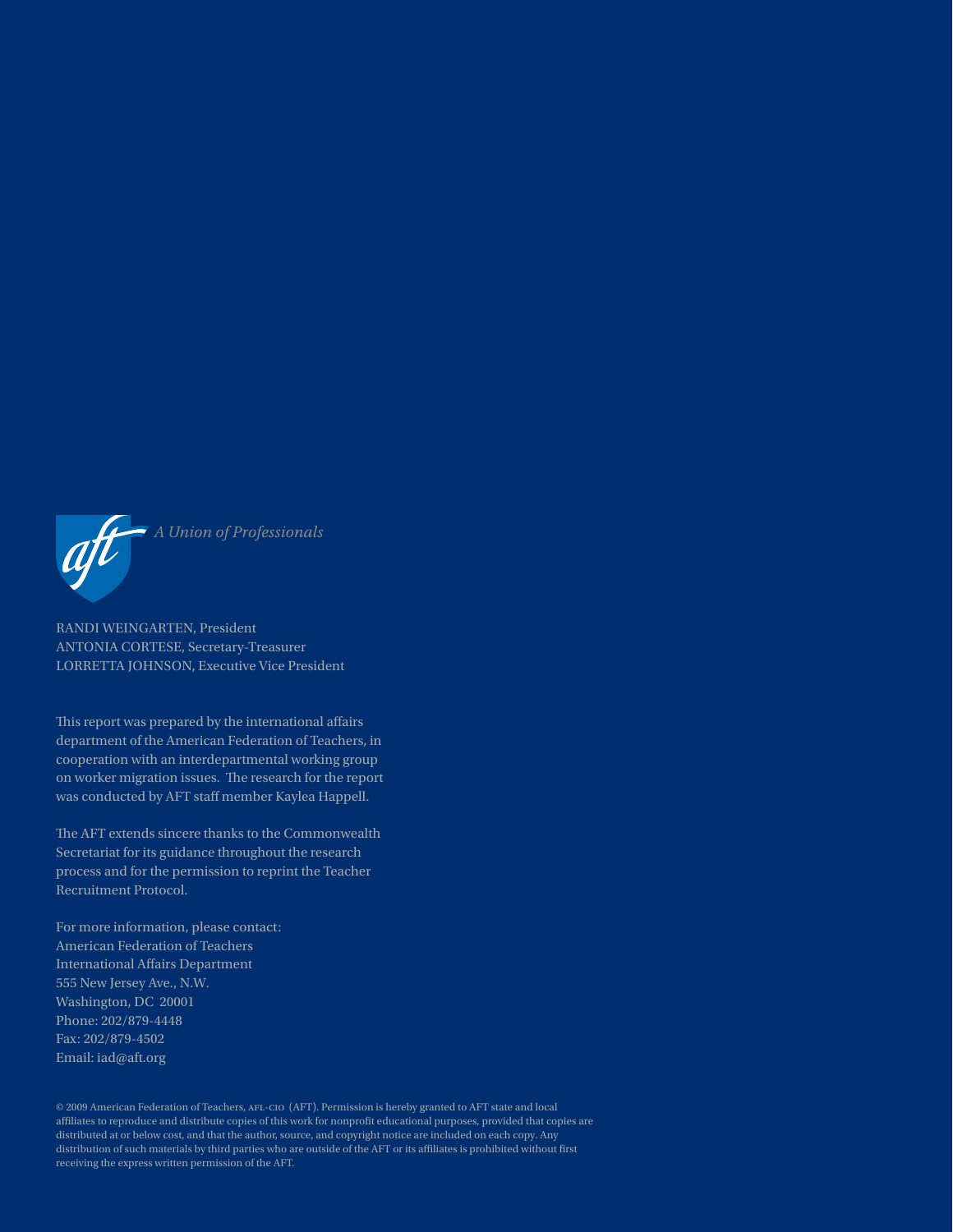# Importing Educators

Causes and Consequences of International Teacher Recruitment

A Report from the American Federation of Teachers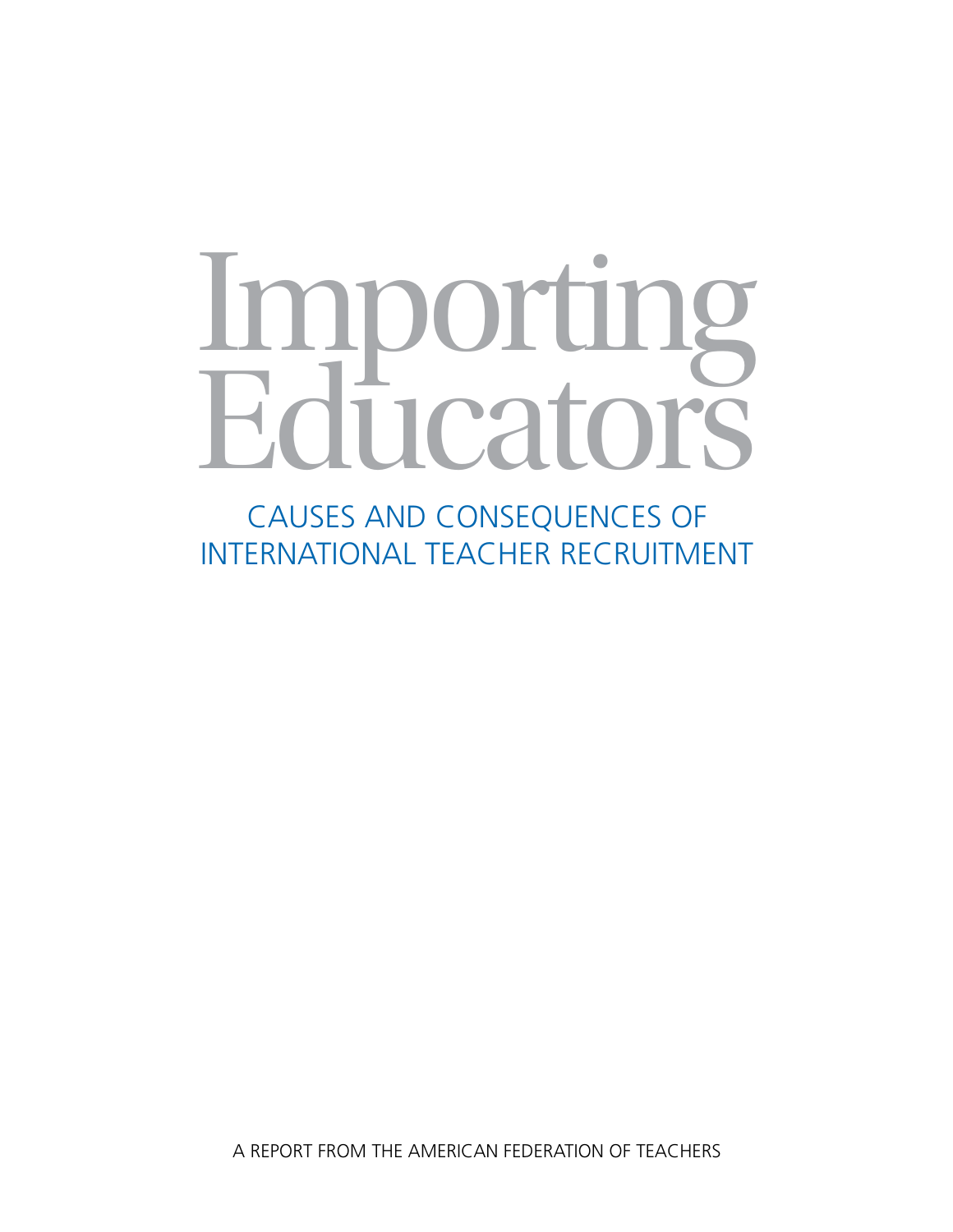### **Table of Contents**

|--|--|--|

#### The Big Picture

#### **The Numbers**

#### **The Process**

#### **The Dangers**

#### The International Impact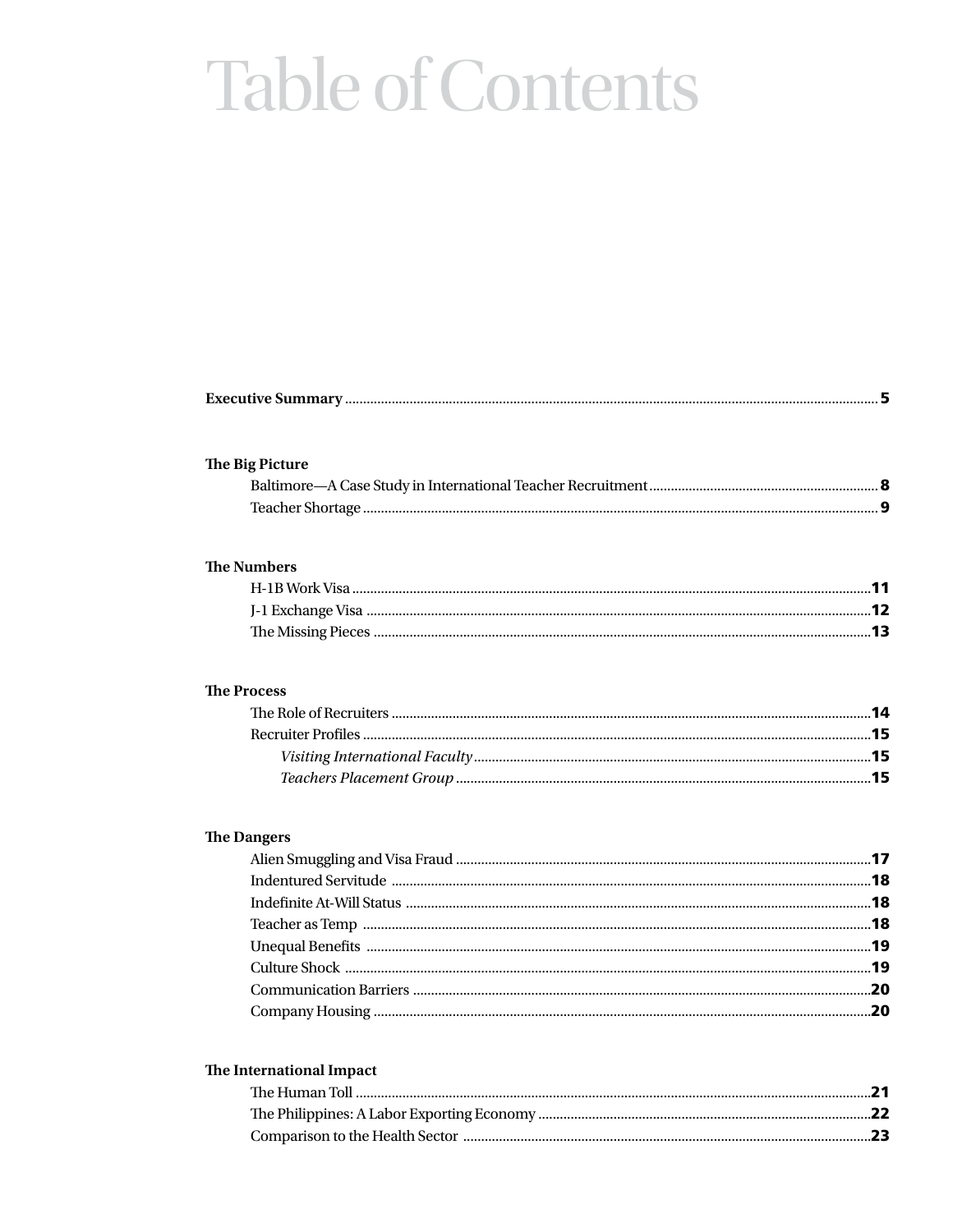#### The Way Forward

#### Appendix

|--|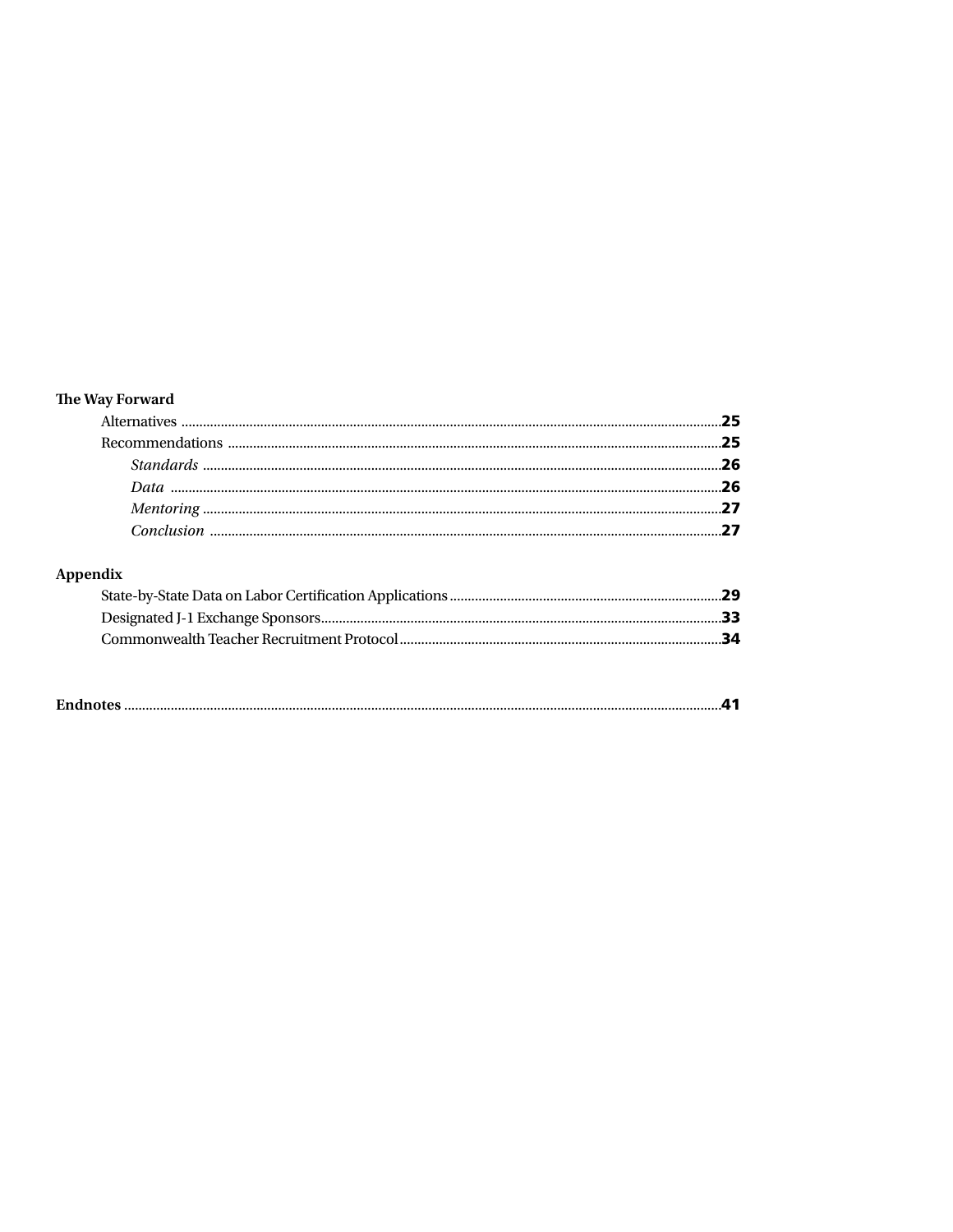**"On the international level, UNESCO estimates that 18 million new teachers are needed by 2015 to meet 'Education for All' goals and ensure universal access to primary education for students in all countries in the world."**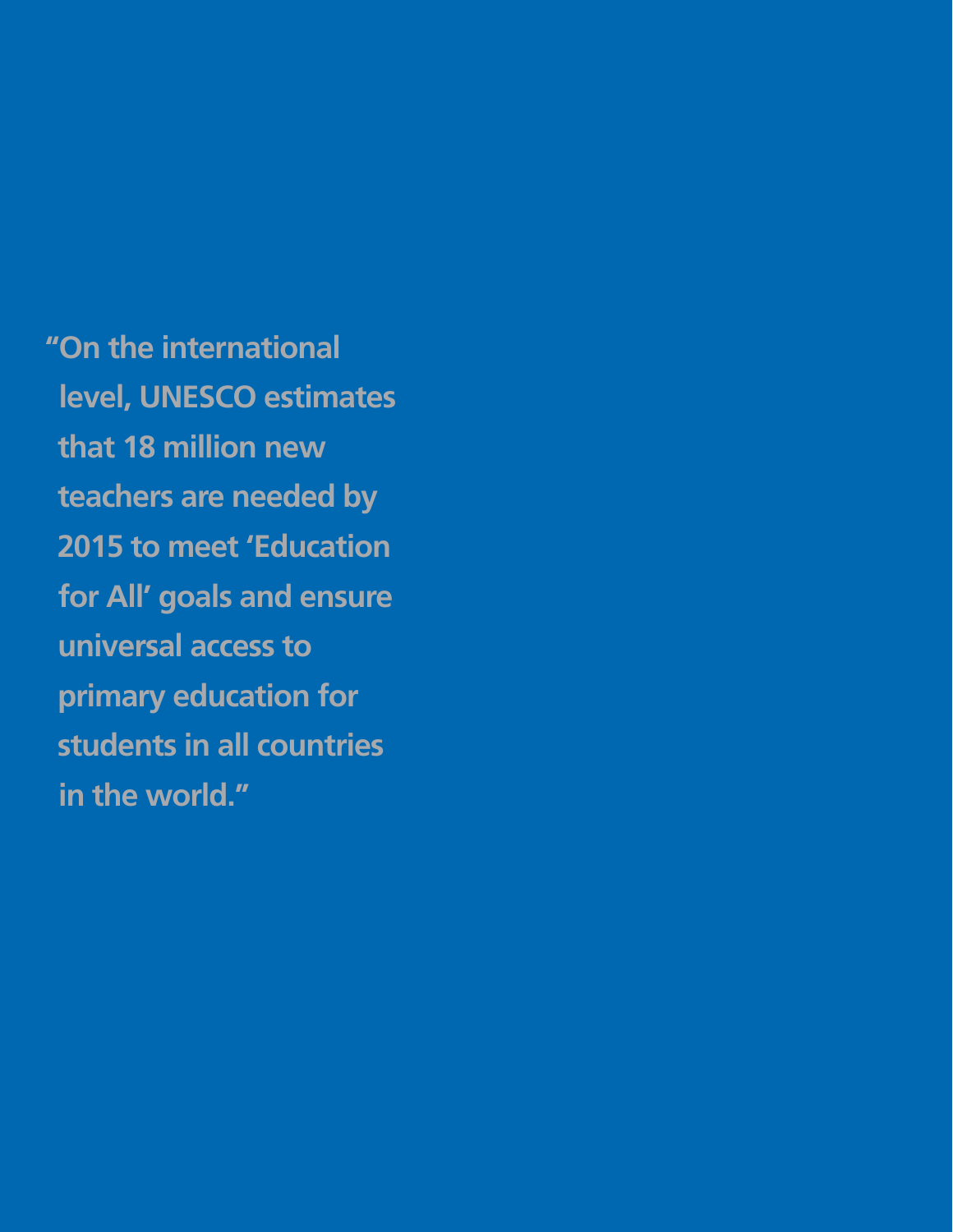### Executive Summary

IN NEARLY EVERY DIVISION the AFT represents, an increasing number of our members are coming from other parts of the world. Whether in schools, hospitals, universities or public institutions, the trend toward hiring overseastrained workers is expanding and carries with it serious and unexplored consequences. The AFT has launched a study of highly skilled worker migration trends and their impact.

This report focuses on the little-known but growing practice of international recruiting for jobs in America's primary and secondary schools. Key findings include:

- an estimated 19,000 teachers were working in the United States on temporary visas in 2007;
- the number of overseas-trained teachers being hired in the United States is increasing steadily;
- essential federal data for studying this trend is not available for public analysis;
- abuses of overseas-trained teachers have been widespread and egregious;
- for-profit recruiting practices are almost entirely unregulated;
- extensive recruitment hampers quality education delivery in sending countries; and
- root causes of U.S. teacher shortages are masked by international recruitment practices.

It should be recalled that nurse migration to the U.S. began as a small and seemingly innocuous trend in the 1950s. In 2002, one in three nurses hired in the U.S. was foreign educated.1 Such trends in the health sector may foretell what is to come in education without thoughtful intervention. Now is the time to consider how the system of international teacher migration should be regulated to ensure fairness and quality education worldwide.

Many overseas-trained teachers are AFT members. We value the contribution they are making to the U.S. education system and are committed to ensuring that they have effective union representation and effective professional development and mentoring support.

In addition, the AFT perceives a pressing need for the following responses to emerging teacher migration trends:

- the development, adoption and enforcement of ethical standards for the international recruitment of teachers;
- improved access to the government data necessary to track and study international hiring trends in education; and
- international cooperation to protect migrant workers and mitigate any negative impact of teacher migration in sending countries.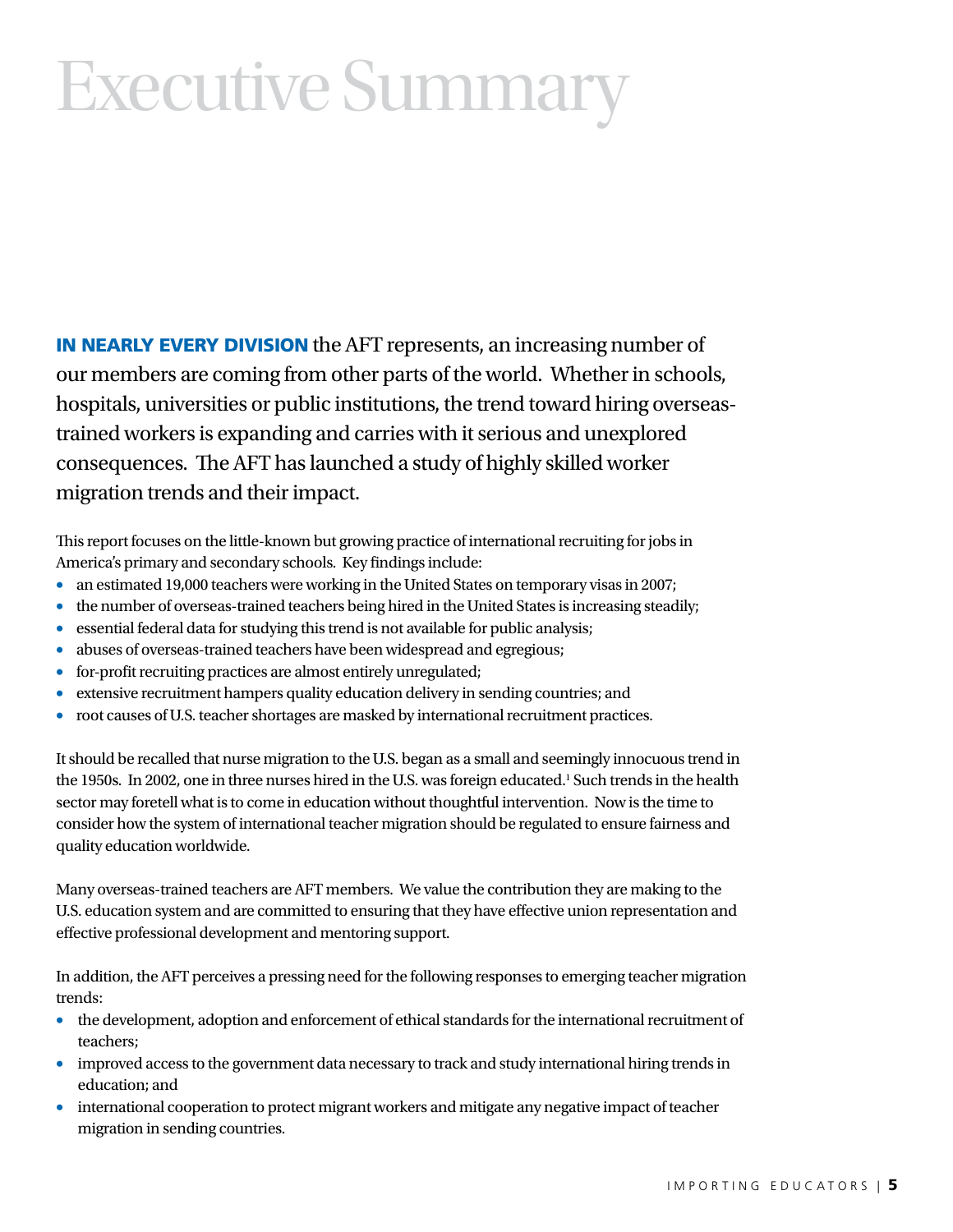The information presented in this report highlights the need for a renewed commitment to making hardto-staff schools more desirable places to teach and learn. The AFT believes a range of programs should be implemented to ensure that qualified, talented teachers enter the profession and receive the support they need to succeed in the classroom. Among the teacher recruitment strategies developed should be channels to help those currently working in our schools as paraprofessionals attain full teacher certification.

We hope that this report will generate discussion and action from education stakeholders on this important issue. Shaping positions on international teacher migration will require careful consideration of the future of the teaching profession, as well as of local and global justice issues.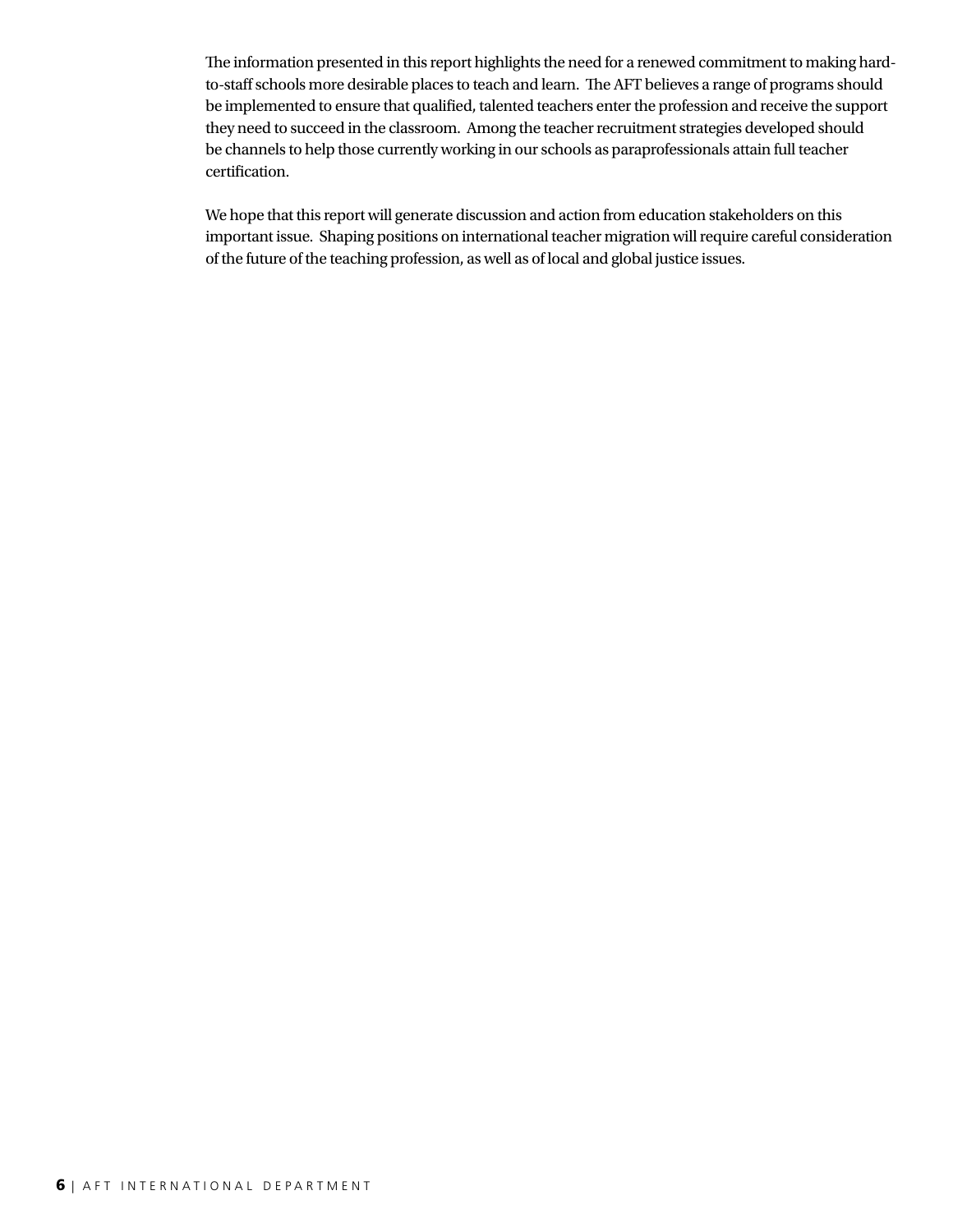# The Big Picture

*"It is the responsibility of the authorities in recruiting countries to manage domestic teacher supply and demand in a manner that limits the need for resort to organized recruitment in order to meet the normal demand for teachers." —*Commonwealth Teacher Recruitment Protocol

**TEACHER MIGRATION** is an important new trend for the United States education system that has been emerging rather quietly over the past decade. Unwilling or unable to address the root causes of a growing teacher shortage, public school systems around the country have begun importing teachers to meet their staffing needs. Overseas-trained teachers are being recruited from nearly all corners of the globe and are being placed primarily in hard-to-staff inner-city or very rural schools teaching the hard-to-fill disciplines of math, science and special education. Despite being highly qualified teachers in their own countries, many migrant teachers struggle with the very different challenges of America's schools. Moreover, they are ripe for exploitation by for-profit recruiters who have found yet another way to extract private profit from a public system.

For decades, industrial workers have been hard hit by globalization as their jobs are shipped overseas to places with lower wages and working conditions. Today, teachers and other professionals are beginning to feel the impact of globalization in a new way. The reserve pool of labor has become global, and employers are increasingly able to search on any continent for workers willing to accept the wages and working conditions on offer in our local communities. These recruitment practices have a potential impact on the quality of services provided not only in American schools but also in schools around the world.

The increased mobility of teachers is a trend driven by a host of causes and effects. The international recruitment process brings with it the potential for serious abuse of overseas-trained teachers, who are often the profit point in the industry. In most cases, migrating teachers pay high fees to recruiters for placements, and many have become victims of abuses ranging from visa fraud to substandard housing to inequitable distribution of benefits. For any response to this trend to be constructive, it must draw a

**"Unwilling or unable to address the root causes of a growing teacher shortage, public school systems around the country have begun importing teachers to meet their staffing needs."**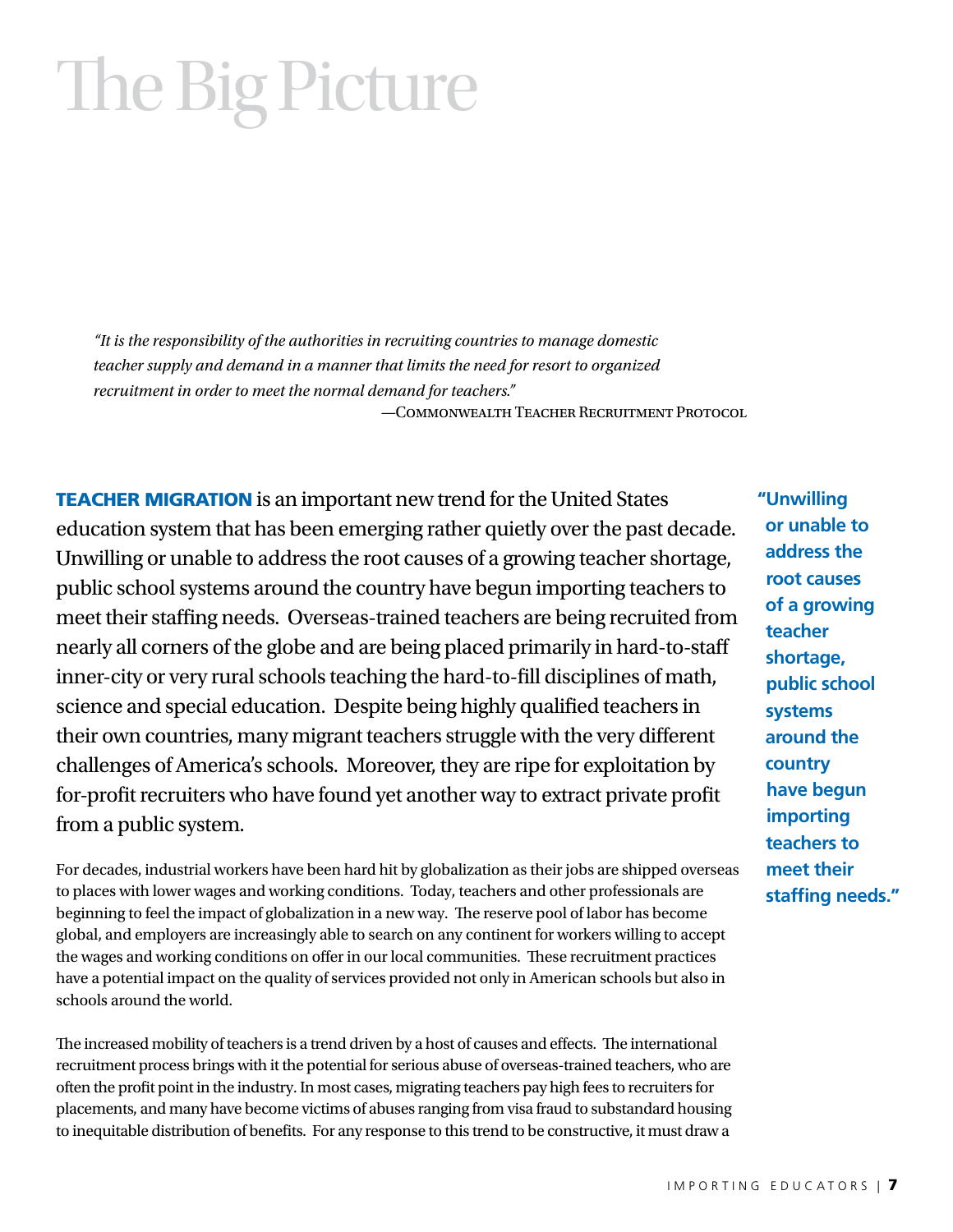careful distinction between the migrant teachers themselves, whose efforts and intentions are laudable, and the very real frustrations and concerns generated by the largely unregulated practice of international teacher recruitment and those who profit from it.

This report will outline some of the most fundamental causes and consequences of international teacher migration and recommend a proactive course of action for the AFT and other stakeholders to initiate. As a starting point, it is instructive to consider one city's experience with a rapid pattern of overseas recruitment.

#### Baltimore: A Case Study in International Teacher Recruitment

In 2005, Baltimore City Public Schools hired 108 teachers from the Philippines to help meet staffing shortages. These recruits were placed primarily in schools labeled "persistently dangerous" by the state of Maryland.2 Just four years later, more than 600 Filipino teachers are working in Baltimore, constituting nearly 10 percent of the city's teaching force. These overseas-trained teachers are fully covered by the district's teaching contract and are members of the Baltimore Teachers' Union. 3 Each of them paid between \$5,000 and \$8,000 to a recruitment agency for their placement in Baltimore. The district incurred no extra costs for hiring them. In fact, the recruitment agency paid for multiple trips to Manila for human resources officials, with accommodations in luxury hotels.4 The majority of these teachers live together in several apartment buildings, where they form a tight-knit community.

This rapid change in the makeup of Baltimore's teaching force was facilitated by a recruitment firm that offers a very attractive package to the district's human resources department. Rather than attending job fairs throughout the Mid-Atlantic, trying to persuade reluctant American teachers to accept positions in troubled inner-city schools, HR officials can meet all their hiring needs in one trip. At a single career fair in Manila, they can interview hundreds of pre-screened applicants, each of whom is eager to pay for the opportunity to work in Baltimore city schools.5

While Avenida International Consultants undoubtedly offers the Baltimore school system an attractive deal, it is important to keep in mind that teachers from a developing country are the profit point in this recruitment model. The fees those migrating teachers pay their recruiter fund round-the-world flights for government officials from the wealthiest country on earth. Such arrangements violate many international standards for ethical recruiting and create powerful incentives for school officials to rely on this model for filling positions.<sup>6</sup>

The Baltimore example gives a good indication of the speed with which reliance on international recruitment can take root. A number of other counties in Maryland have adopted similar hiring

**"For any response to this trend to be constructive, it must draw a careful distinction between the migrant teachers themselves, whose efforts and intentions are laudable, and the very real frustrations and concerns generated by the unregulated practice of international teacher recruitment and those who profit from it."**

practices, and more than 1,200 Filipino teachers are estimated to be working state-wide in 2009. One Baltimore official was quoted as saying that recruiting domestically is almost a waste of time.<sup>7</sup>

Baltimore, of course, is just one of many urban and rural systems throughout the country that are relying on overseas-trained teachers to staff schools. Many cities, such as New York, have been recruiting abroad for much longer, from a wider array of countries, and with a larger total number of overseas-trained teachers working in the system. Indeed, overseas-trained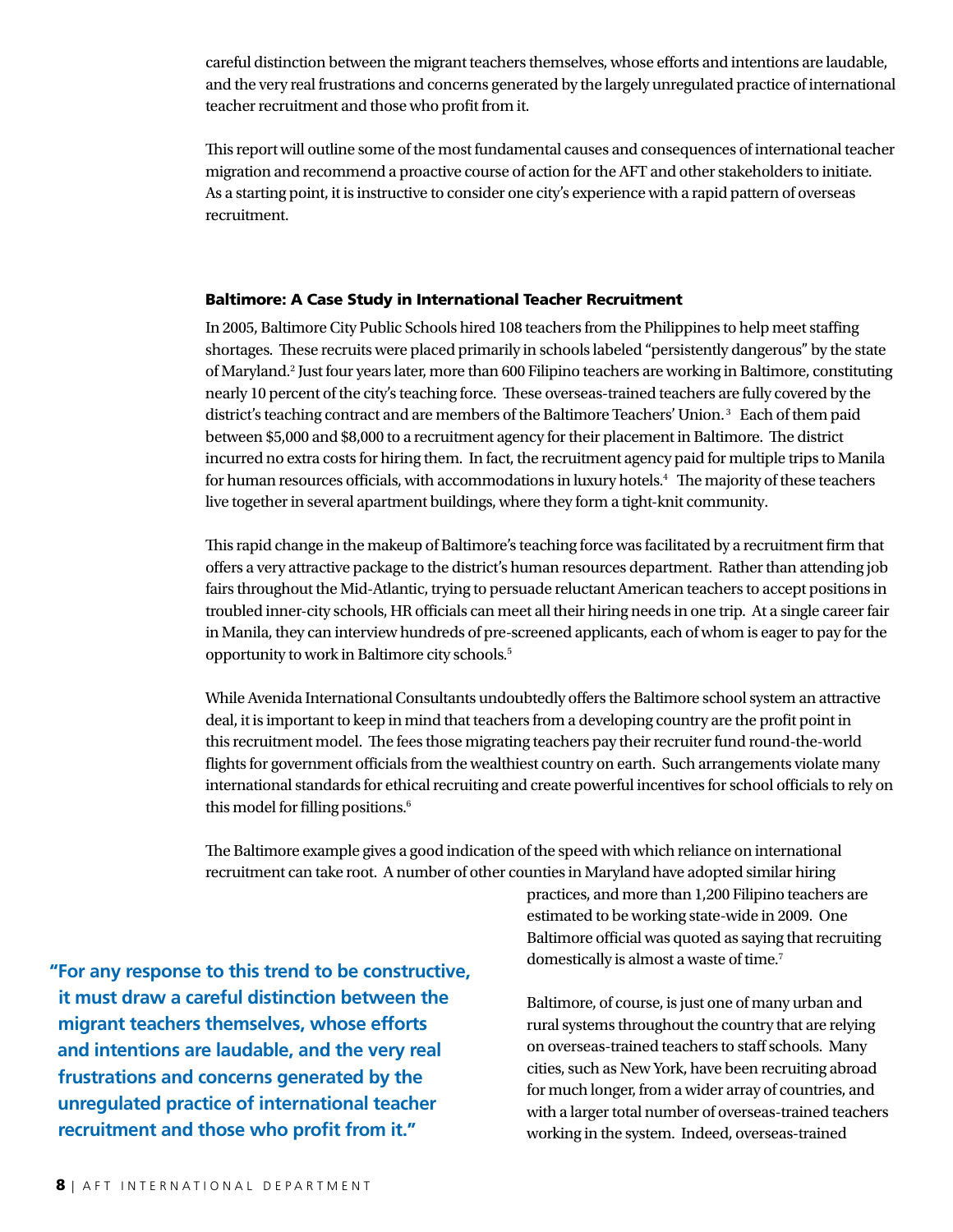teachers are being hired in nearly every state in the union from nearly every country in the world under many different types of arrangements. The questions raised by this trend are numerous:

- Are these teachers temporary workers, or will they remain in the United States on a permanent or semi-permanent basis?
- What are the biggest challenges they face?
- What impact does their migration have in their home countries?
- Do international hiring practices decrease pressure for the improvement of wages and working conditions necessary to attract qualified U.S. teachers into these positions?
- Who are the major recruiters and what tactics do they employ?
- What forms of support do overseas-trained teachers need most?

Few of these questions have simple answers. The AFT has begun to take steps to develop a clearer picture of this trend and suggest responses to it.

#### Teacher Shortage

The AFT estimates that 200,000 new teachers need to be hired each year, 70,000 of them into highpoverty urban areas. Furthermore, the U.S. Department of Education's 2007 Teacher Shortage Areas Nationwide Listing report finds that geographic and content specialty shortages currently exist in nearly every state.<sup>8</sup> California alone estimates a shortage of 100,000 teachers over the next decade, while enrollments in teacher certification programs are dropping .9 Given these realities, international teacher recruitment trends are likely to proceed even in an economic downturn.

Due to the decentralized structure of the U.S. education system, teacher shortages are most often experienced and addressed at the local level. International teacher recruitment offers administrators at the local level a stop-gap measure that relieves their immediate concerns, but also relieves the pressure on officials at the state and national level to address the root causes of teacher shortages and find domestic solutions.

On the international level, UNESCO estimates that 18 million new teachers are needed by 2015 to meet Education for All goals and ensure universal access to primary education for students in all countries in the world.<sup>10</sup> These estimates are developed based on class size targets set for the developing world. International recruitment by developed countries, including the United States, could undermine achievement of these goals by hiring away increasing numbers of the best and brightest teachers from countries that can ill afford to lose them.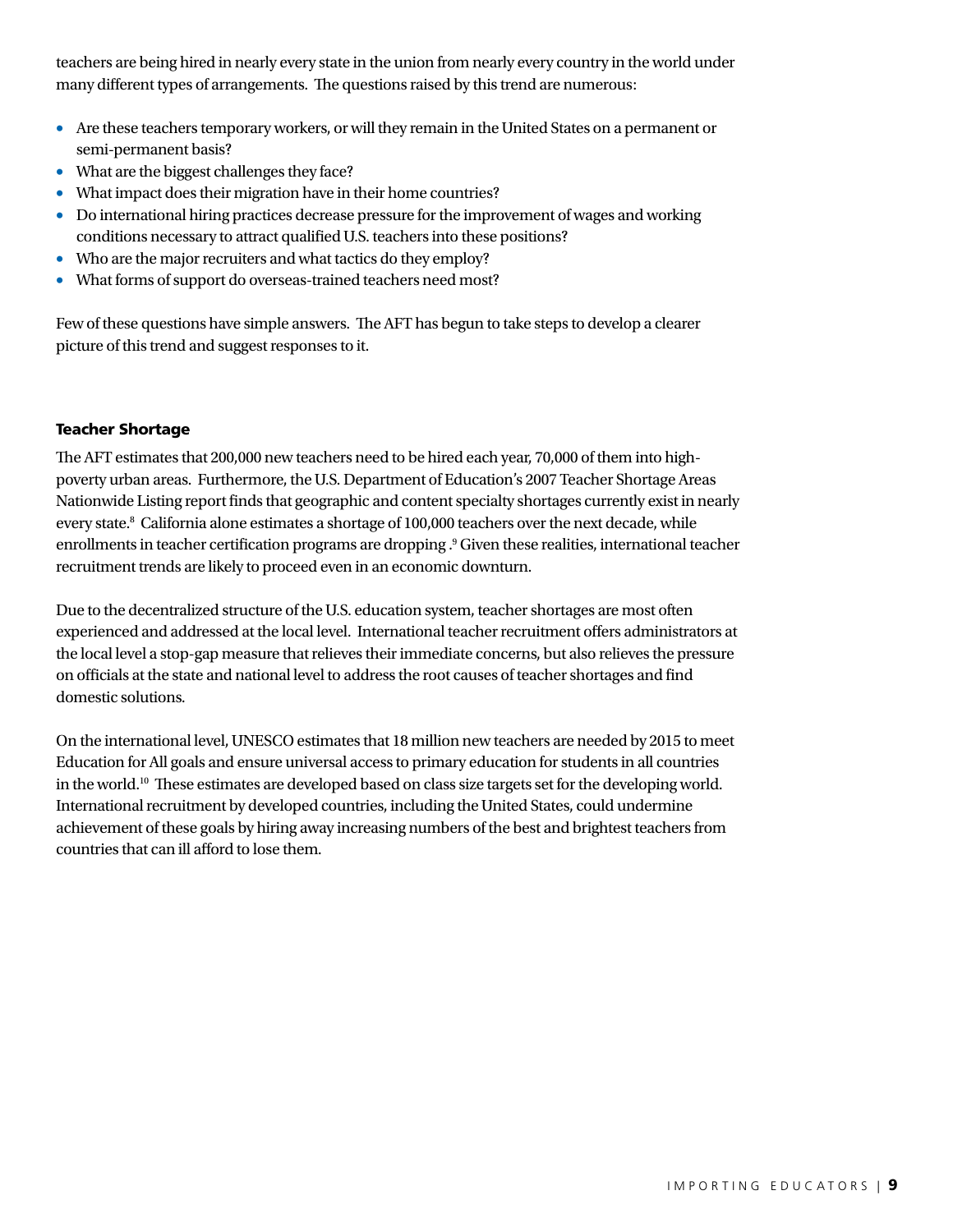## The Numbers

In 2003, the National Education Association issued a study on trends in international teacher recruitment. The author, Randy Barber, estimated that in 2002 there were 14,943 overseas-trained teachers working in the United States on visas, with 10,012 working in public schools.<sup>11</sup> These figures have subsequently been cited in nearly every news story about teacher migration.





In 2009, it is high time to update the numbers on this trend and track its progress. However, the necessary government data is difficult to access. Based on the most recent years for which we are able to review data, we see a steady upward trajectory since 2002. Using the same calculations Barber employed, we see a nearly 30 percent increase in the number of overseas-trained teachers working in the United States in five years' time. (see Fig. 1)

There are two primary ways that overseas-trained teachers gain eligibility to work in the United States. One is a work visa, or H-1B, the other is an exchange visa, or J-1. Each channel is described in more detail below. As the work visa is good for three years, Barber's calculations assume that a teacher issued an H-1B visa will use it for the full three years. Anecdotal evidence indicates that this is a sound general assumption, as most overseastrained teachers working in the United States on H-1B visas seem interested in staying for as long as possible. However, many factors could affect a teacher's ability to stay for the full three-year period, and at this point we have no precise way to determine how long they remain in the United States. For that reason, we have also tracked the number of visas issued each year in Fig. 2 at left.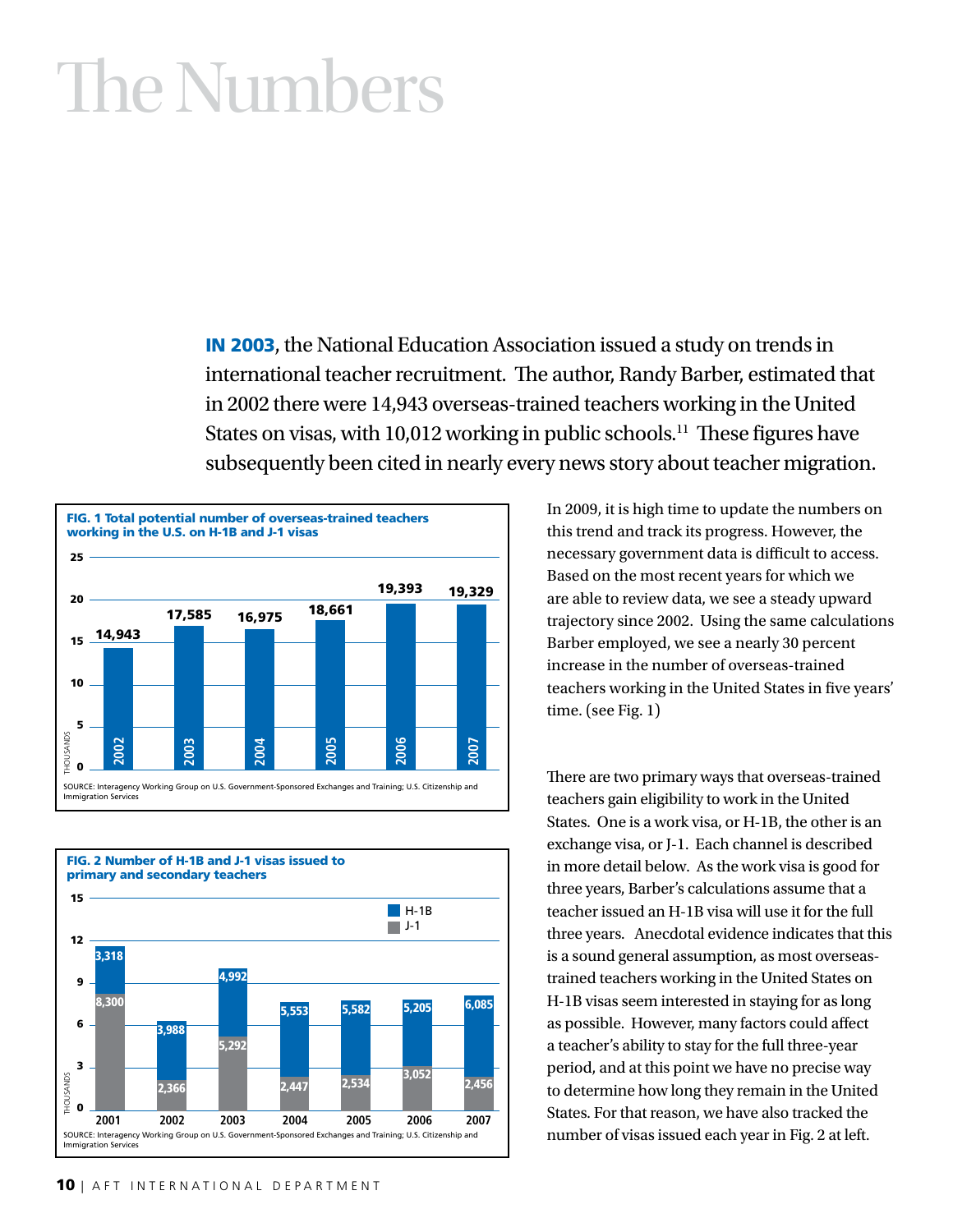#### H-1B – The Work Visa

The H-1B nonimmigrant visa is for employers seeking to hire foreign workers in a specialty occupation that "requires theoretical and practical application of a body of highly specialized knowledge, along with at least a bachelor's degree or its equivalent in the specialization."12 Each visa is for three years and is renewable once. After the visa expires in the sixth year, the worker must remain outside of the United States for one year before another H-1B can be approved for him or her.

There is a cap of 65,000 new H-1B visas that can be issued per year, though primary and secondary schools have a possible exemption to the cap. Federal legislation grants exemptions to institutions of higher education, nonprofit and government research institutions, as well as to institutions related to or affiliated with them. In 2006, a public school district in Texas sought an H-1B visa exemption for a bilingual education teacher, who would be hired through an alternative certification program that allows Texas public schools to hire migrant teachers under a probationary teaching certificate. This program has migrant teachers work a two-month teaching internship in a public school, while completing training and evaluation through a college or university. The case went to the USCIS Administrative Appeals Office, which found that one essential purpose of the higher education was to train primary and secondary teachers and that if

**"We see a nearly 30 percent increase in the number of overseastrained teachers working in the United States in five years' time."**

migrant teachers were brought in on an H-1B for an alternative certification program controlled by an institution of higher education, they could be cap-exempt for the duration of the alternative certification program.13 The case has since been liberally used as precedent to establish capexemptions for other public school districts.

U.S. Citizen and Immigration Services is required by law to release data on the total number of H-1B visas issued and renewed every year for elementary and secondary teachers in an annual report titled "Characteristics of Specialty Occupation Workers (H-1B)."14 However, a full report has not been released since 2005. The available data shows a steady upward trend in the number of H-1B teachers being hired (See Fig. 3 at right).



Note: These numbers do not signify how many total teachers are in the United States working on an H-1B. Instead they represent the number of new or renewed three-year visas issued in a given year. To hire an H-1B worker, the employer must first file a Labor Condition Application (LCA, Form ETA 9035) with the Department of Labor through an online system. There are four requirements for LCA approval:

- Employers must pay H-1B workers the greater of the actual wage rate or the prevailing wage.
- The hiring of H-1B workers must not negatively affect the working conditions of similar workers in the area in which the H-1B worker would be employed.
- The employer cannot be involved in a strike or lockout at the time of filing the LCA.
- The bargaining representative in the occupation area in which the H-1B workers will be employed has to be notified of the LCA's filing. If there is no bargaining representative, notice should be posted in at least two noticeable locations for 10 consecutive days within 30 days of submission.<sup>15</sup>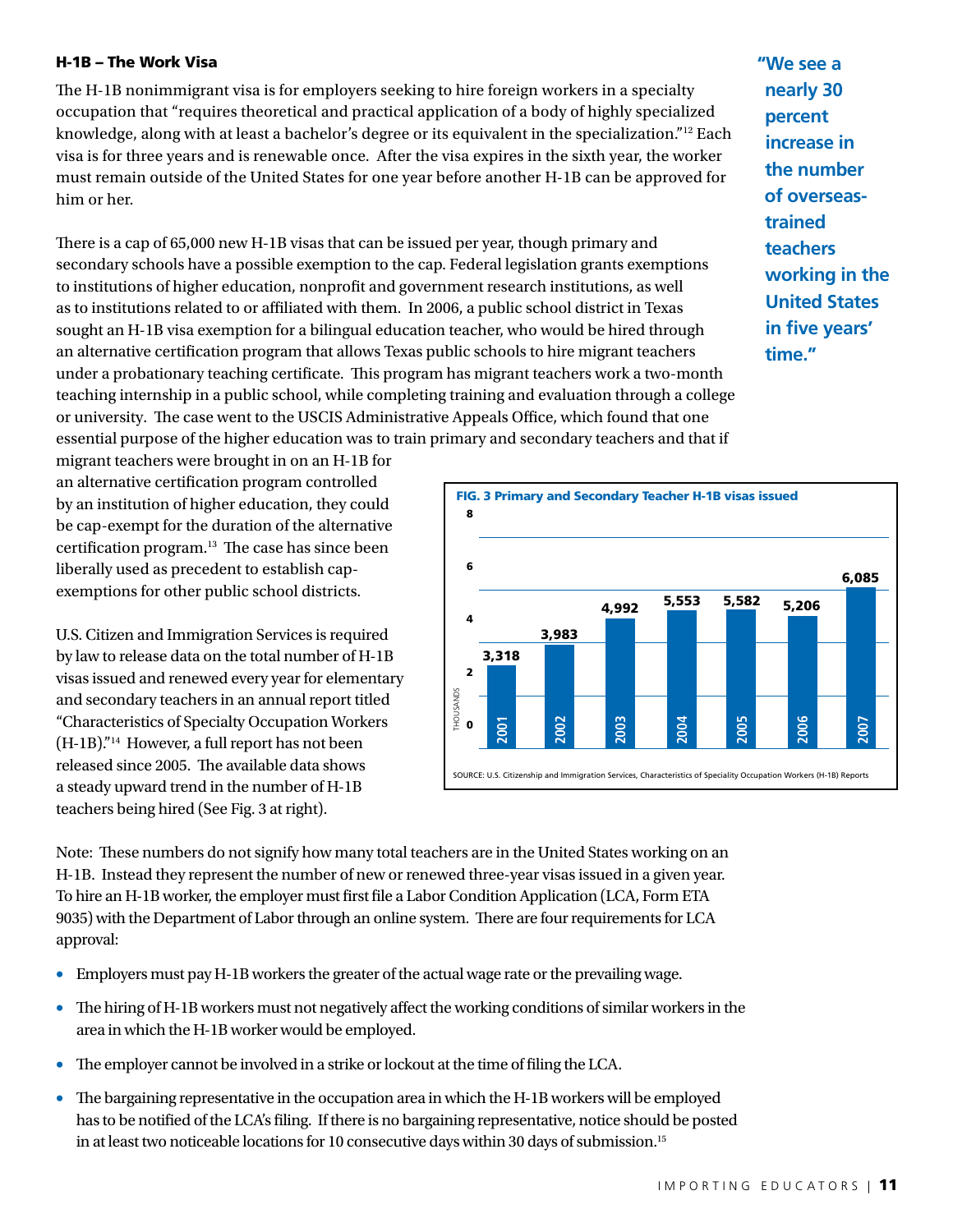Approval of the Labor Condition Application is automated and will be granted within minutes of submission as long as the information provided is complete. Once certified, a copy of the signed, certified ETA 9035E must be maintained by the employer in its files and made available to the public for one year after the last date any H-1B worker is employed under the LCA.16



FIG. 5 Top Ten States Submitting Labor Condition Applications for Teachers, 2007

| Texas                | 4.556 |
|----------------------|-------|
| Georgia              | 4,434 |
| <b>New York</b>      | 2,195 |
| Maryland             | 2,012 |
| California           | 2,008 |
| New Jersey           | 930   |
| Florida              | 627   |
| North Carolina       | 404   |
| <b>Massachusetts</b> | 393   |
| Virginia             | 349   |

Source: Foreign Labor Certification Data Center For a complete breakdown by state of how many LCAs were filed for overseas-trained teachers from 2002 through 2007, see the Appendix.

#### J-1 – The Exchange Visa

The J-1 Visa is a nonimmigrant visa for the Exchange Visitor Program of the U.S. Department of State. There are 15 program categories through which exchange visitors can come to the United States, "Teacher" being one. The J-1 Visa is a one-year visa that is renewable twice, for a total of three years. After three years in the United States, the majority of J-1 teachers must return to their home country for two years to fulfill a residency requirement.<sup>18</sup>

The J-1 visa is meant to facilitate cultural exchange, but is not actually reciprocal in nature. Incoming teachers are to expose American students to their home cultures, while learning and taking back American culture to their own countries. To be eligible for the program, teachers must meet the following qualifications:

- be a primary or secondary teacher in their last legal residence;
- satisfy the standards of the state in which they will be working;
- be of good reputation and character;
- want to teach primary or secondary school in the United States full-time; and
- have a minimum of three years teaching experience.<sup>19</sup>

The number of J-1 teacher participants is reported by the Interagency Working Group on U.S. Government-Sponsored International Exchanges and Training yearly in their Inventory of Programs report. This number dropped markedly after September 11, and has fluctuated over the past five years (see Fig. 6).

The Department of Labor has contracted with the state of Utah to maintain a downloadable, searchable database of LCA information. Because official H-1B data is difficult to access and disaggregate, another way to track the international teacher migration trend is through the number of Labor Condition Applications submitted by schools. In 2007, there were 20,724 LCAs for the employment of Pre-K, Primary, Secondary and Special Education teachers (see Fig. 4), resulting in 6,085 H-1B visas issued to teachers in 2007. The Department of Labor estimates that a third of all LCAs result in visa issuance.17 The LCA numbers are an indicator of intent and interest by employers to hire overseastrained teachers. By state, the top 10 applicants for 2007 are shown in Fig. 5 at left.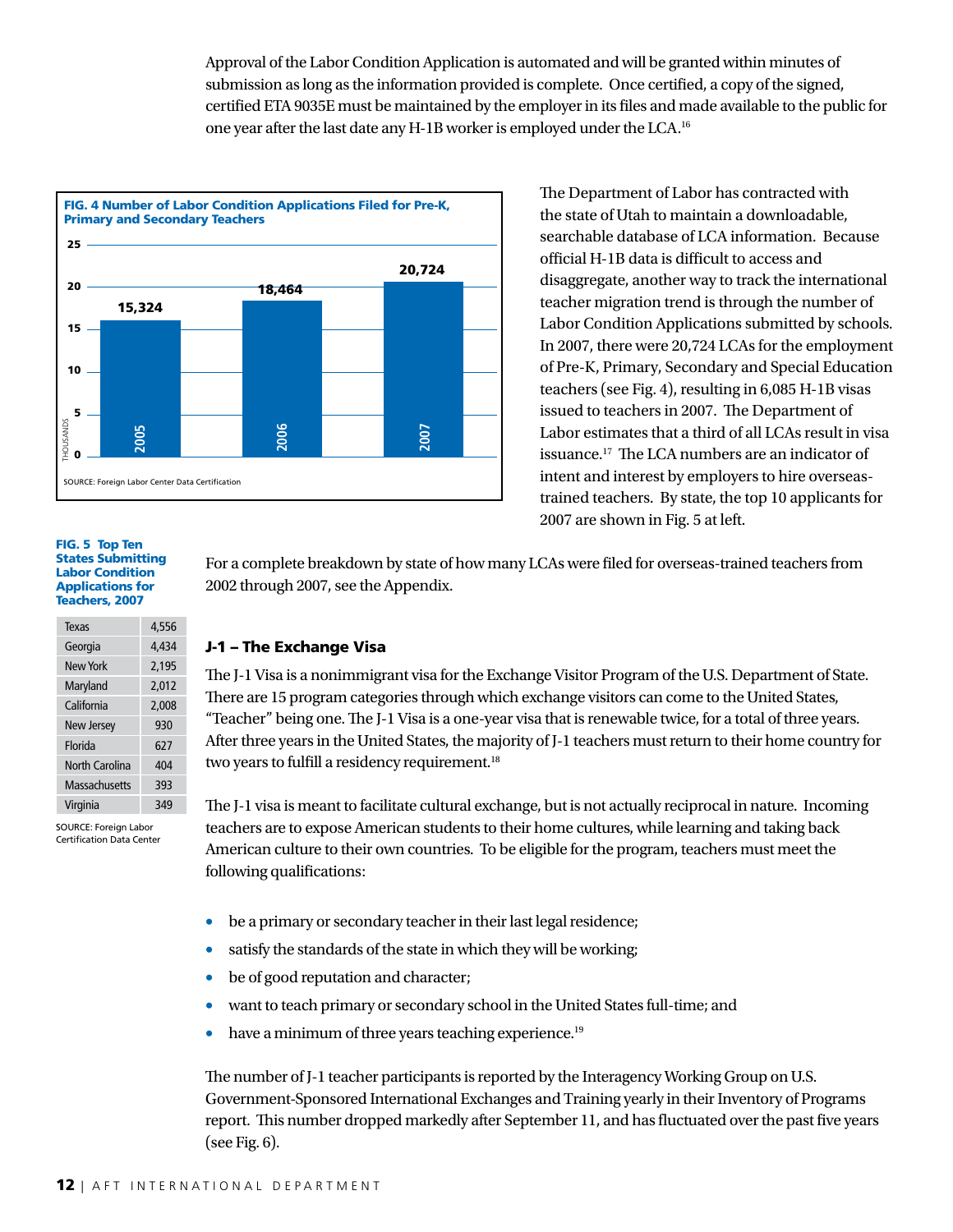Each J-1 teacher must be brought to the United States through a Department of State designated sponsor. Agencies eligible to be sponsors are U.S. local, state, and federal government agencies, as well as certain academic institutions and cultural organizations. Eligibility rests on the agency's ability to demonstrate that it can consistently comply with the program's regulations and meet its financial obligations related to the program. Sponsors, except for federal agencies, must have at least five exchange visitors per calendar year, who participate for at least three weeks. Sponsors screen and select program participants, provide pre-departure information and orientation, and monitor participants.<sup>20</sup> Currently there are 64 designated teacher sponsors.<sup>21</sup> For a detailed list, see the Appendix.



#### The Missing Pieces

Lack of access to current data significantly hinders efforts to understand the scope of this trend. Moreover, the data that has been made public has not been shared in a way that allows it to be disaggregated. Therefore, we still have no clear picture of:

- where overseas-trained teachers are working within the United States;
- which countries overseas-trained teachers are coming from;
- what types of teachers are coming to the United States (age, gender, education level, content specialization, etc.); and
- how long overseas-trained teachers stay in the United States after receiving an initial visa and what percentage acquire permanent residency status.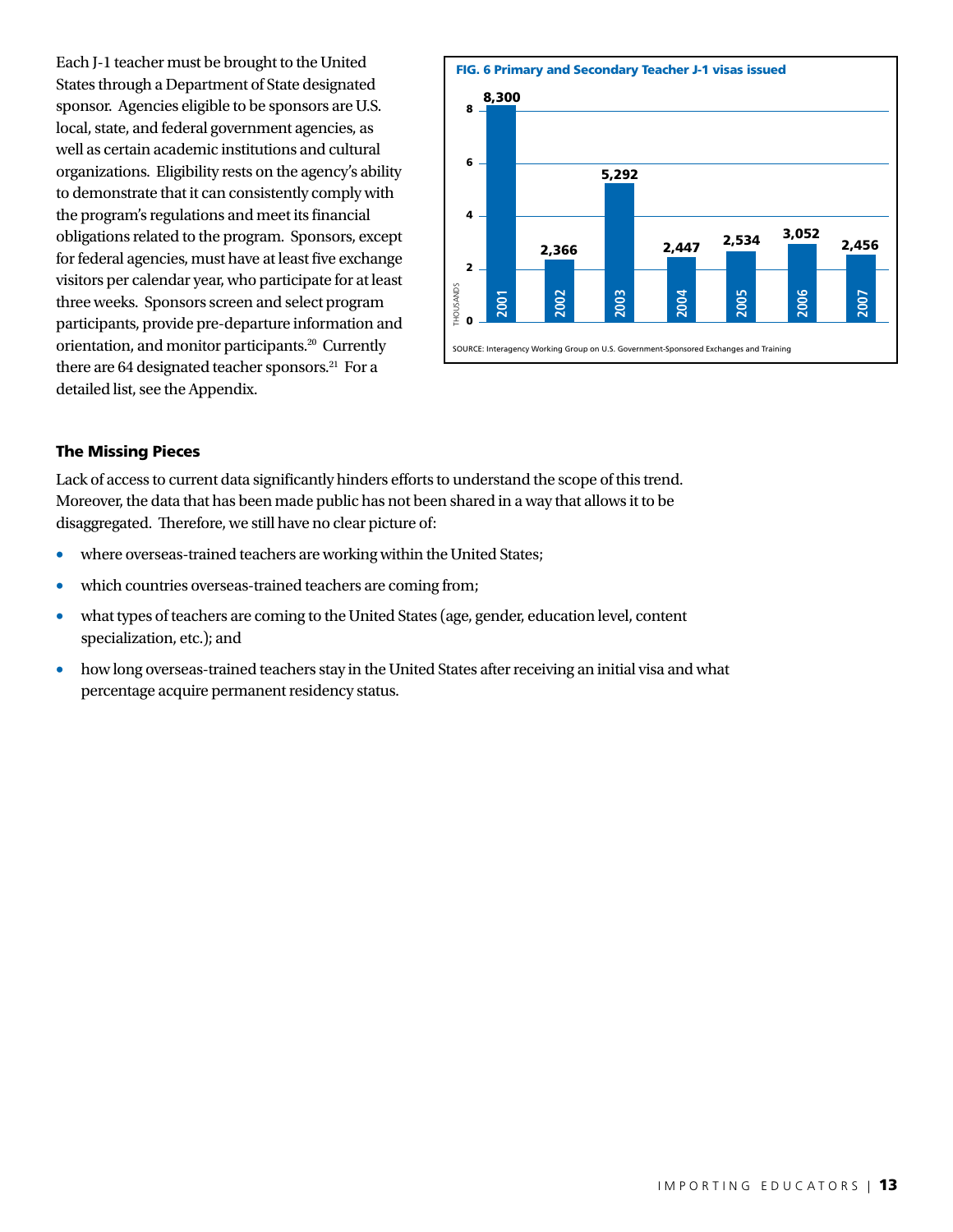### The Process

**THE TERM MIGRATION,** in its broadest sense, simply refers to the process of moving from one location to another. Human migration is by no means a new phenomenon. Throughout history, people have migrated for many reasons, often over long distances, and at times in large groups. For the purposes of this report, we are focused on migration that crosses national borders and is motivated by work.

Scholars of migration patterns attempt to identify what they call the "push" and "pull" factors causing people to relocate. A push factor is the force driving a person to consider leaving home. A pull factor is an enticement to select another place to live or work. When studying worker migration, the following push and pull factors are often identified:

#### Push Factors

- Low compensation and benefits
- Family obligations
- Political instability
- Graft and corruption
- Poor working conditions
- Poor living conditions
- No job security
- Not enough jobs

#### Pull Factors

- Higher compensation and benefits
- Family ties
- More job opportunities
- More political, economic, social stability
- Better living conditions
- Better working conditions
- Professional development interests
- Desire to see the world

#### The Role of Recruiters

While these factors can be powerful motivators themselves, there is an additional force accelerating teacher migration trends: profit-driven recruitment agencies. Recruiters have a financial interest in making the "pull" factors seem as tempting as possible and may mislead teachers by encouraging inflated and inaccurate expectations about life in a country like the United States. Potential recruits may learn, for instance, of the comparatively high salaries they could earn in the United States, but receive no information about income tax rates or the cost of living.<sup>22</sup> They may also make their decisions to migrate without ever learning about the very different challenges of teaching in American schools. When recruiters aggressively attempt to persuade teachers of the benefits of working in the "land of milk and honey," they become a pull factor unto themselves. This is a dangerous dynamic that leaves teachers vulnerable to manipulation and exploitation.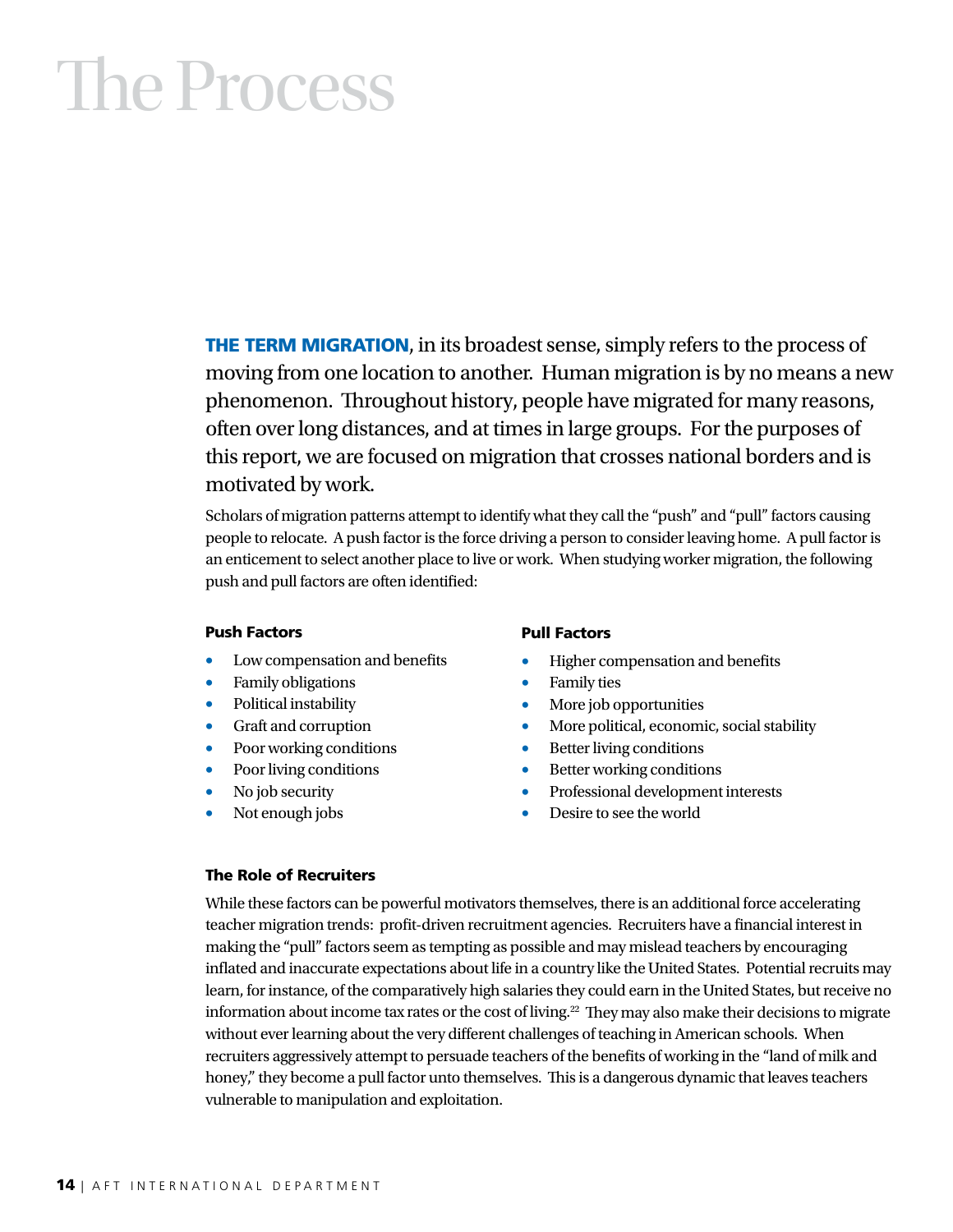In addition to persuading teachers of the attractions of working in the United States, recruiters actively work to persuade school systems of the value of hiring overseas-trained teachers. There are an estimated 33 international recruiters working with U.S. schools, and the pitches and packages they offer to schools vary widely.

The two main profit points in the international teacher recruitment industry are the schools and the teachers. Most recruitment firms make their money from one source or the other, although a few require payment from both employer and employee. In exchange for fees ranging from \$3,000 to \$13,000, recruiters may prescreen qualifications, schedule interviews, secure visas, arrange flights and housing, or even conduct orientations. Avenida International Consultants, one of the firms working in Baltimore, is an example of an operation that makes its money from teachers. (See page 8 for details.) Visiting International Faculty utilizes a school-based fee structure, and Teachers Placement Group charges both teachers and schools. These recruitment firms are profiled below to illustrate the various models.

#### Visiting International Faculty

Visiting International Faculty (VIF) is the largest recruiter bringing teachers to the United States on J-1 visas. VIF considers itself a cultural exchange program with a mission to get at least one international teacher in every school in the United States. It places an estimated 1,600 teachers per year from 50 countries in more than 1,000 U.S. schools, mostly in the Southeast.23 Similar to dating sites, interested school districts, after receiving a password, are able to view online the resumes, credentials and video interviews of recruited and screened teachers before deciding which teachers to hire.

In the VIF model, school districts pay a fee for the placement service, generally about \$12,500 per teacher.<sup>24</sup> Teachers are required to take out a relocation loan, with no interest and paid on a monthly basis. In addition, until a few years ago, teachers were required to lease and insure cars via VIF-affiliated companies.25

The employer of VIF teachers varies district by district. Sometimes the overseas-trained teachers work for the school district, as would any other teacher. In other instances, they are employed by VIF. Regardless of who serves as the employer, VIF reserves the right to terminate a teacher's visa at any time, which effectively terminates their employment as well.<sup>26</sup>

#### Teachers Placement Group

Teachers Placement Group (TPG) is based in Plainview, N.Y. and was started in 1999 to recruit teachers from India to work in U.S. schools. By the beginning of 2001, the company had recruited teachers for several school districts including those in Philadelphia and Chester Upland, Pa.; Cleveland, Ohio; and Newark, N.J. Each school district sent representatives on recruiting trips to India, with all expenses paid by TPG.27 In India, school district officials interviewed and hired prescreened candidates. The districts were charged \$4,000 per teacher, and each teacher was charged \$5,000 plus a portion of their salaries for the three years they were to teach in the United States. TPG was to provide orientation for the teachers once they arrived in the United States and help them find housing.<sup>28</sup>

Recruiting cities had the option either to employ the teachers directly or to have TPG be the employer and the teachers contracted to the schools. Cleveland chose to be the employer, so the Indian teachers were part of the Cleveland Teachers' Union.<sup>29</sup> This move was vitally important, as it provided the Indian teachers with a place to turn with their concerns regarding the contract they were required to sign with the recruiter. The stipulations in TPG's contract with the teachers bordered on indentured servitude. One clause required teachers to pay TPG \$15,000 if they returned to India in the first year of the contract,

**"Recruiters have a financial interest in making the 'pull' factors seem as tempting as possible and may mislead teachers by encouraging inflated and inaccurate expectations."**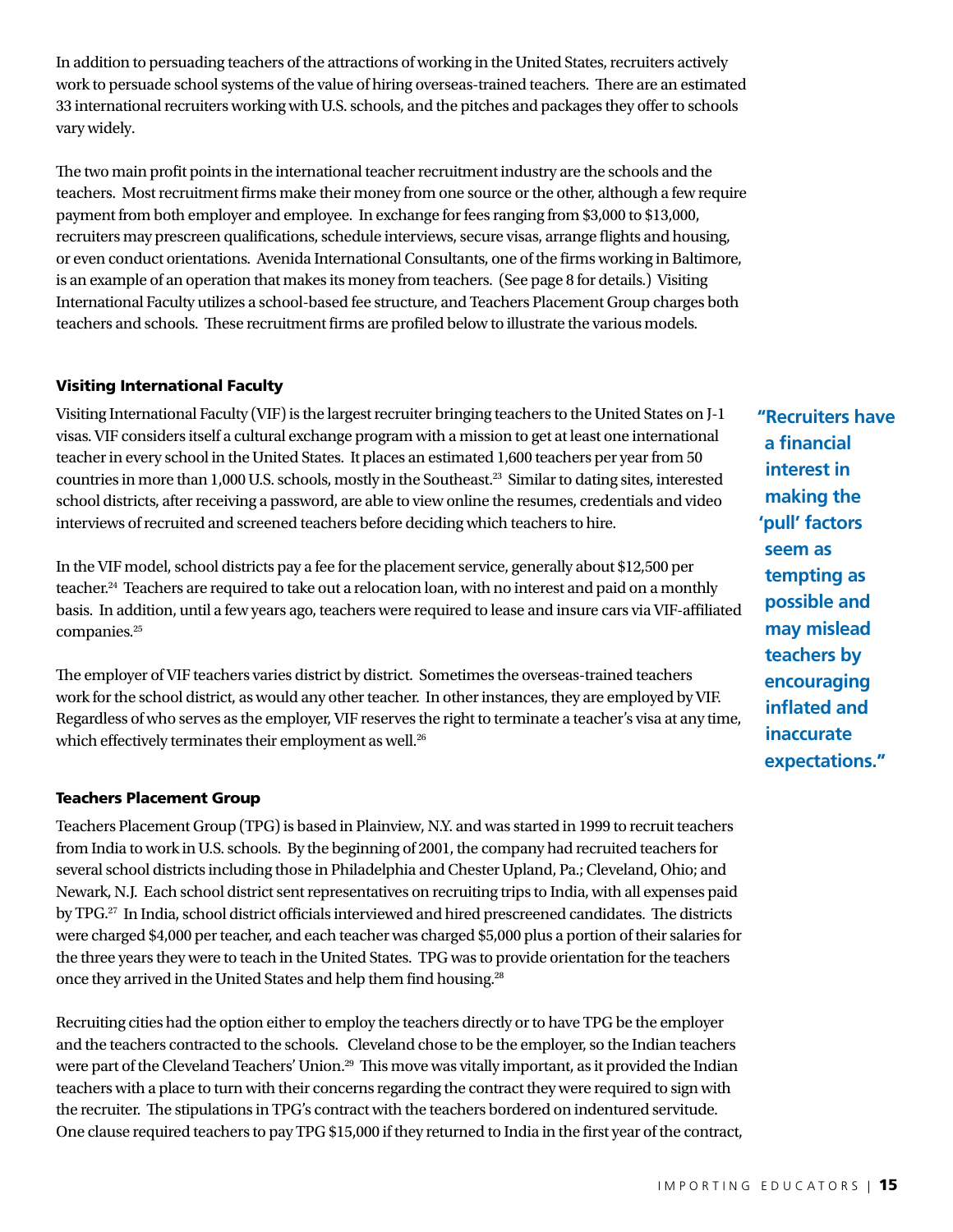\$10,000 if they returned in the second year and \$7,500 in the third. The union was outraged by these provisions and pressured the school district to stop payment on the \$180,000 check they had written to TPG to pay for the 42 teachers. The school district paid TPG only \$45,000, with the rest to be paid in the next year. They required that that clause be removed from the contract and also forced TPG to assist the teachers in bringing their families to the United States. 30

The TPG-employed teachers in Philadelphia weren't so lucky. The teachers were dissatisfied with their salaries, were not told about income taxes prior to their first paycheck, and had less than comprehensive health insurance. But they were not able to negotiate, as they were employees of TPG, and therefore not covered by the collective bargaining agreement.<sup>31</sup>

Although the teachers in Newark were employees of the school district, they still faced problems with TPG. In May 2002, 15 teachers asked the Newark Teachers' Union to help them invalidate a contract they said TPG forced them to sign that obligated them to pay 25 percent of their salaries to TPG. The teachers claimed that TPG threatened to revoke their visas if they refused to sign the contract.<sup>32</sup> The Department of Labor's Wage and Hour Division completed an investigation and originally fined the company's leaders \$120,000 for discrimination, failure to pay wages required under federal law, and non-compliance with immigration law. TPG was also originally required to pay \$187,546 in back wages to the teachers. However, the company contested the decision and all charges against TPG were dismissed and the fines TPG had to pay were reduced to \$3,050 per teacher.<sup>33</sup>

Despite this troubling history, in 2006 the Connecticut Department of Education began working with TPG to develop a Visiting International Teachers program, which brings Indian math and science teachers to Connecticut on three-year contracts. Three school districts, Bridgeport, Bloomfield and Hartford, have signed up for this program.34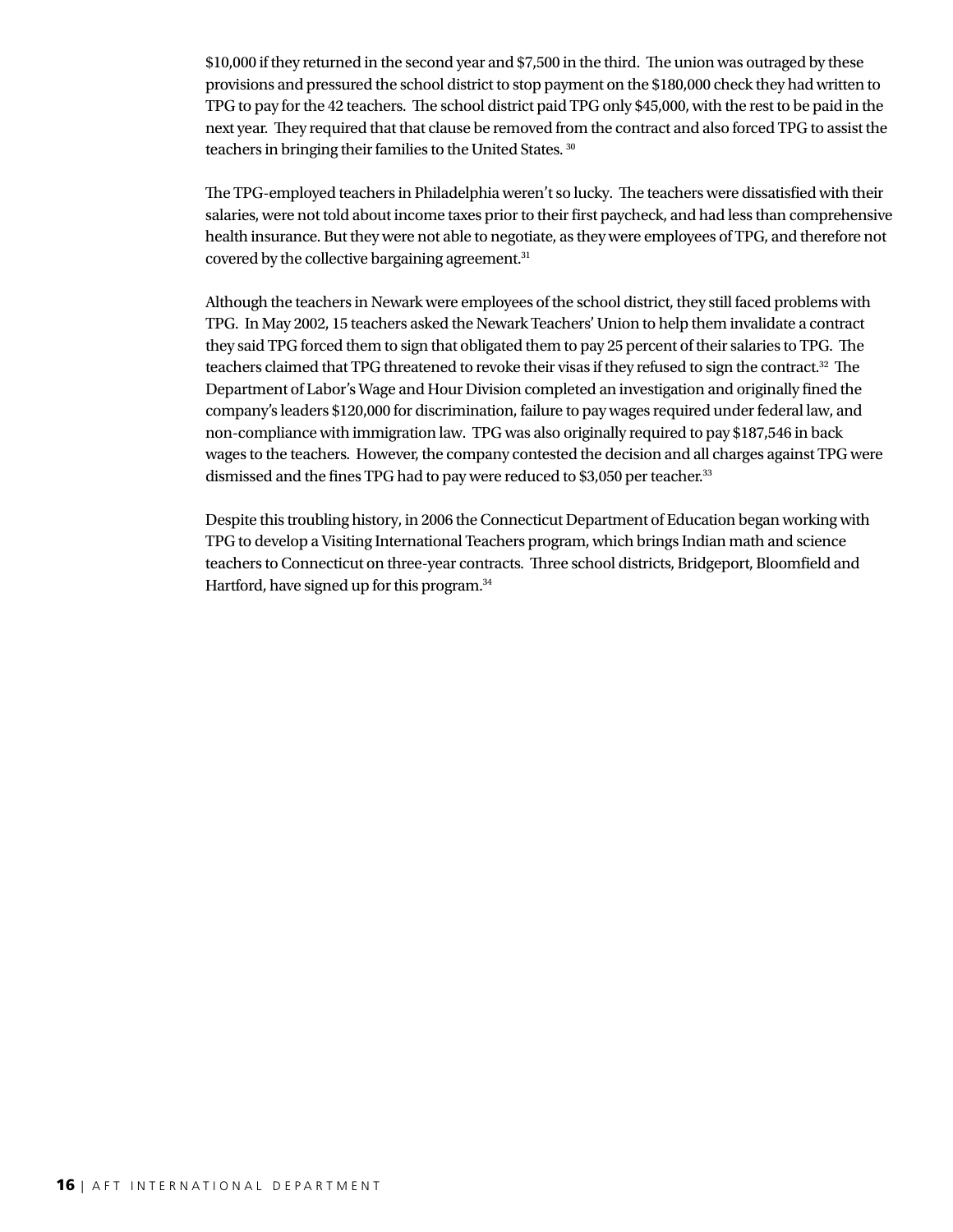# The Dangers

THE AFT HAS CONDUCTED a review of teacher migration news coverage from around the country, compiling more than 300 articles, human interest features and editorials. Surveying the coverage of foreign teachers coming to and working in American schools makes clear that this trend takes many different forms and has varying challenges and benefits depending on circumstance. There are as many as 33 private recruiters in the market, all with different policies, practices and target countries. The way teachers get here varies widely, as does their degree of professional success once they arrive.

Within this diverse landscape, a number of alarming stories emerge. The examples highlighted here are intended to serve as caution signs and guide us in anticipating the types of dangers from which we must protect overseas-trained teachers. A summary of some dangers is offered below.

#### Alien Smuggling and Visa Fraud

In 2004, the recruiting companies Omni Consortium, Multicultural Professionals and Multicultural Education Consultants were indicted on charges of conspiracy to commit alien smuggling, visa fraud, mail fraud and money laundering.35 These charges stemmed from allegations that, starting in December 2001, they enticed and recruited teachers from the Philippines with promises of teaching jobs in the United States, permanent residency status, and the ability to bring their families to the U.S. In reality, out of the 273 teachers recruited, fewer than 100 actually had a teaching job waiting for them when they arrived in Texas.36

The teachers paid as much as \$10,000 for the recruiters' services, many times through loans offered by the recruiters. These loans were for 18 months, with a 5 percent interest rate that compounded monthly, translating into an annual interest rate over 60 percent.<sup>37</sup> If a teacher missed a payment, an additional 15 percent was tacked on to the interest rate. The teachers were also required to have a co-signer on the loans who resided in the Philippines, against whom charges could be filed if the teacher missed two or more payments.<sup>38</sup>

The teachers were housed in unfinished properties in groups of 10 to 15 and had to ask permission to leave the housing. They were forbidden to own any form of transportation. The recruiters confiscated the teachers' original transcripts, certifications and credentials so that the teachers could not find jobs on their own. The teachers were also told that they would be deported if they tried to find their own job or complained about not having a job.39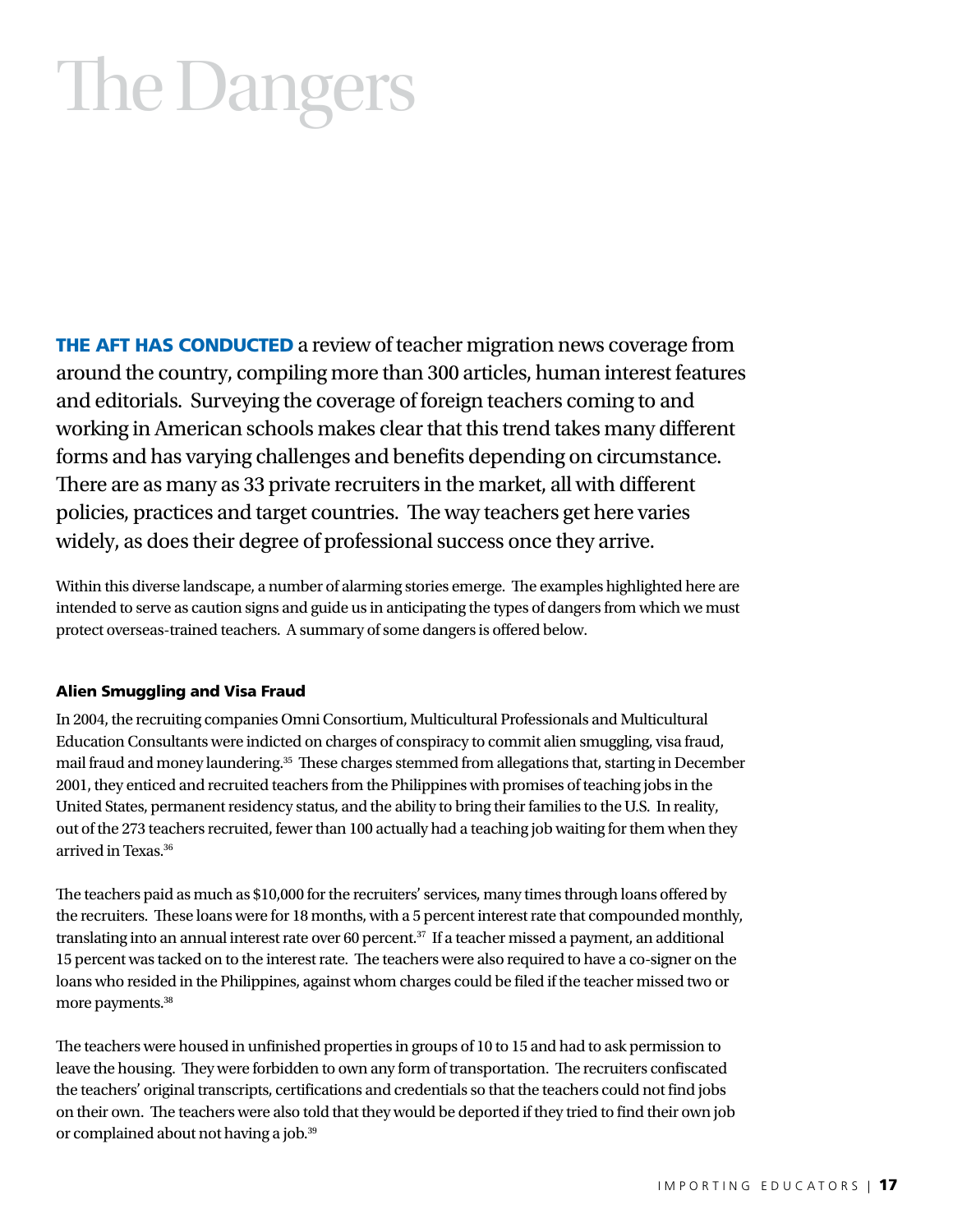The recruiters pled guilty to conspiracy to defraud the United States in exchange for the dismissal of all other charges. They were sentenced to a mere three months probation for these crimes.<sup>40</sup> Three El Paso school administrators were also indicted in this case, charged with Conspiracy to Commit Interstate Transportation in Aid of Racketeering because they accepted all-expenses-paid recruiting trips to the Philippines and China.<sup>41</sup>

#### Indentured Servitude

The international recruitment process often dictates that migrating teachers sign two contracts, one with the recruiter and one with the employer. The recruiter contract is often signed in the home country, before seeing the provisions of the employer contract and before acquiring union representation.<sup>42</sup> This system blurs the lines between the recruiter and the employer and greatly increases the chances of teacher exploitation. The most egregious known case of indentured servitude contract language was reported in the profile on Teachers Placement Group (see pages 15-16 for details).

#### Indefinite At-Will Status

Details from a contract between Visiting International Faculty and the San Jose Unified School District underscore the vulnerable status of many migrant teachers. The most troubling aspect of that contract follows:

The district and the teacher acknowledge that, under the Exchange Visitor Program, VIF is authorized "to unilaterally terminate teacher's participation in the program should teacher perform in a manner that is deemed contrary to the VIF Program's objectives, rules and regulations."<sup>43</sup>

To be clear, this means that the recruiter has as much right to fire the teacher as the employer. The contract further stipulates that if VIF terminates a teacher's employment, the teacher's visa will be terminated as well. Moreover, "VIF may terminate teacher's visa at any time for any or no reason and without notice."<sup>44</sup> VIF teachers in San Jose do have the right to be members of the bargaining unit, however, given this clause, the only real protection the union could provide would be symbolic.

#### Teacher as Temp

Last fall, Florida Atlantic University brought 16 highly qualified math and science teachers to St. Lucie County from India for a cultural exchange program. They were to serve as interns and teach in local schools. Because they were labeled as "interns," the school district paid only \$18,000 per teacher for their services, well below prevailing wage.<sup>45</sup> Moreover, those wages were paid to Florida Atlantic University

**"All teachers working within one school system should have the same requirements for certification, the same performance expectations, the same benefits and the same employer. These are fundamental union principles and should also be fundamental public expectations."**

rather than to the teachers themselves. The "interns" ultimately received a mere \$5,000 each for their year of service.

Similarly, in some instances, teachers recruited by Visiting International Faculty are actually employed by VIF and not by the school system.<sup>46</sup> This "body shop" model of placing teachers in public schools who are not actually public employees is highly problematic. The practice jeopardizes the safety of the teacher, the student and the system by completely blurring what ought to be clear lines of accountability. All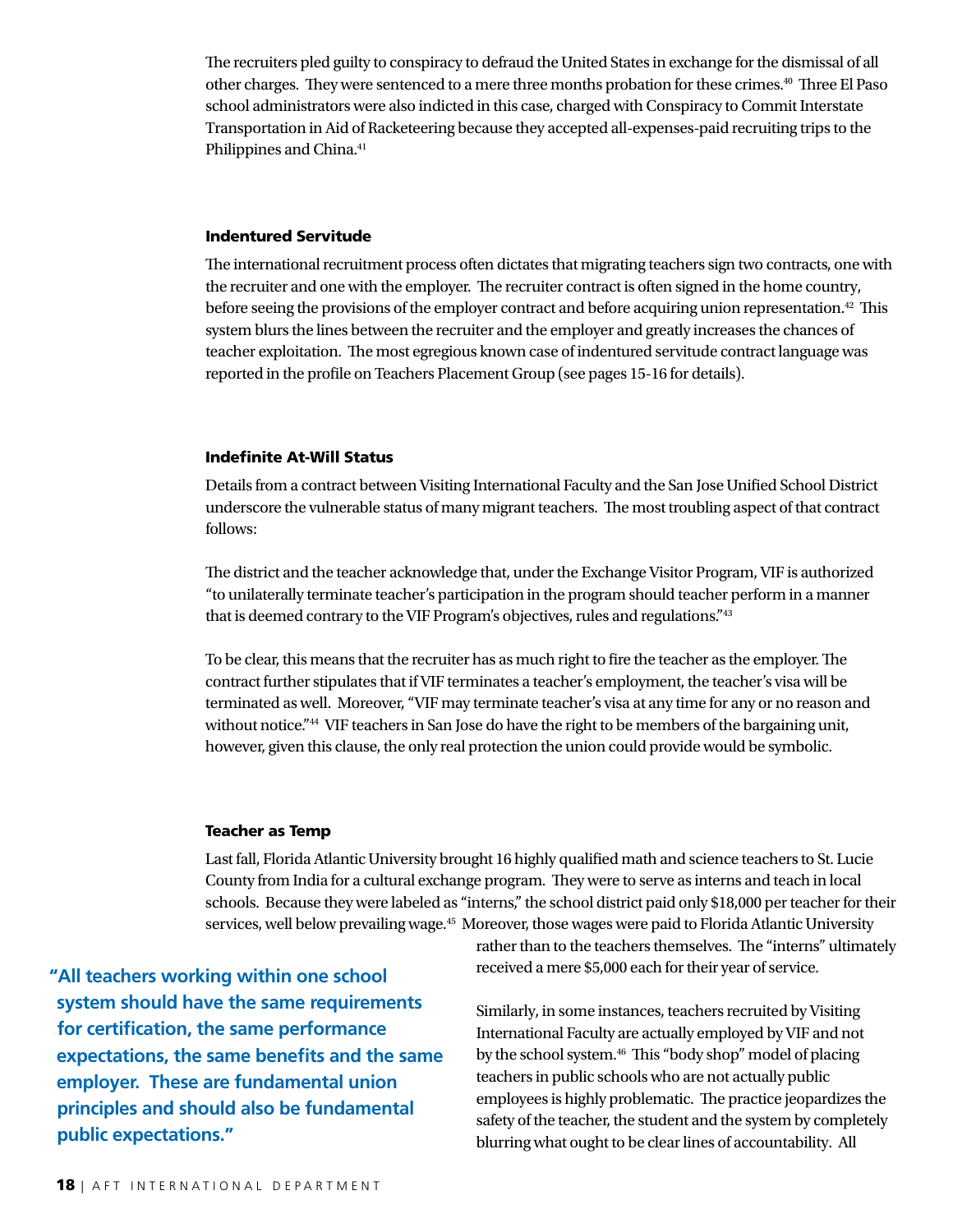teachers working within one school system should have the same requirements for certification, the same performance expectations, the same benefits and the same employer. These are fundamental union principles and should also be fundamental public expectations.

#### Unequal Benefits

The NEA's report on trends in foreign teacher recruitment contains contract language from one local union that includes a specific article regarding overseas-trained teachers. This language includes a number of important positive features, namely:

- It outlines the circumstances under which an overseas-trained teacher can be hired and describes the procedures that should be followed.
- Within those procedures, it requires notification of the union both of the intent to hire overseastrained teachers and of the actual hiring decision.
- It stipulates that foreign teachers will be employees of the school system and covered under the provisions of the master agreement.<sup>47</sup>

Alarmingly, however, overseas-trained teachers are not covered by certain portions of the contract, and those exceptions are outlined very specifically. Of greatest concern is the stipulation that foreign teachers will not be provided any insurance coverage save dental. This exception was likely justified based on a policy that the recruiting firm would provide medical insurance to recruits directly. However, there is no explanation of the type or quality of health coverage to which overseas-trained teachers are entitled. Moreover, the language holds the employer harmless should it be discovered that the teachers are not, in fact, covered at all.

Of additional concern is the stipulation that a grievance undertaken on behalf of an overseas-trained teacher will be nullified if, for any reason, that teacher should leave the country. Given that the ability of an overseas-trained teacher to stay in the country is dependent on the goodwill of the employer and the recruiter, either of whom could revoke a visa, this clause is highly problematic. Under such conditions, the easiest response of an employer to a labor grievance would be to pull the visa. This clause effectively ends due-process protections for overseas-trained teachers.

#### Culture Shock

In America, students do not stand up when their teachers enter the room, parents regularly challenge teachers' authority and there are metal detectors in many schools. Any of these factors, and many others like them, can be quite surprising to migrating teachers and require significant adjustments of both expectations and behavior. Learning to work under conditions that are new and often starkly different from those they have left behind can be a bumpy process for many overseas-trained teachers.

The type of welcome and orientation that overseas-trained teachers receive upon arriving in the United States varies widely. Some join a large pool of teachers from their home country and have an immediate and familiar support network. Others are more isolated, as one of only a few overseas-trained teachers in their school or district. In general, we know that helping new teachers through their first years is something our system does poorly, as evidenced by the high levels of attrition in the first five years. For all new hires, high-quality orientation and mentoring is essential, and that is particularly true of overseas-trained teachers, whose adjustment challenges can be even more acute.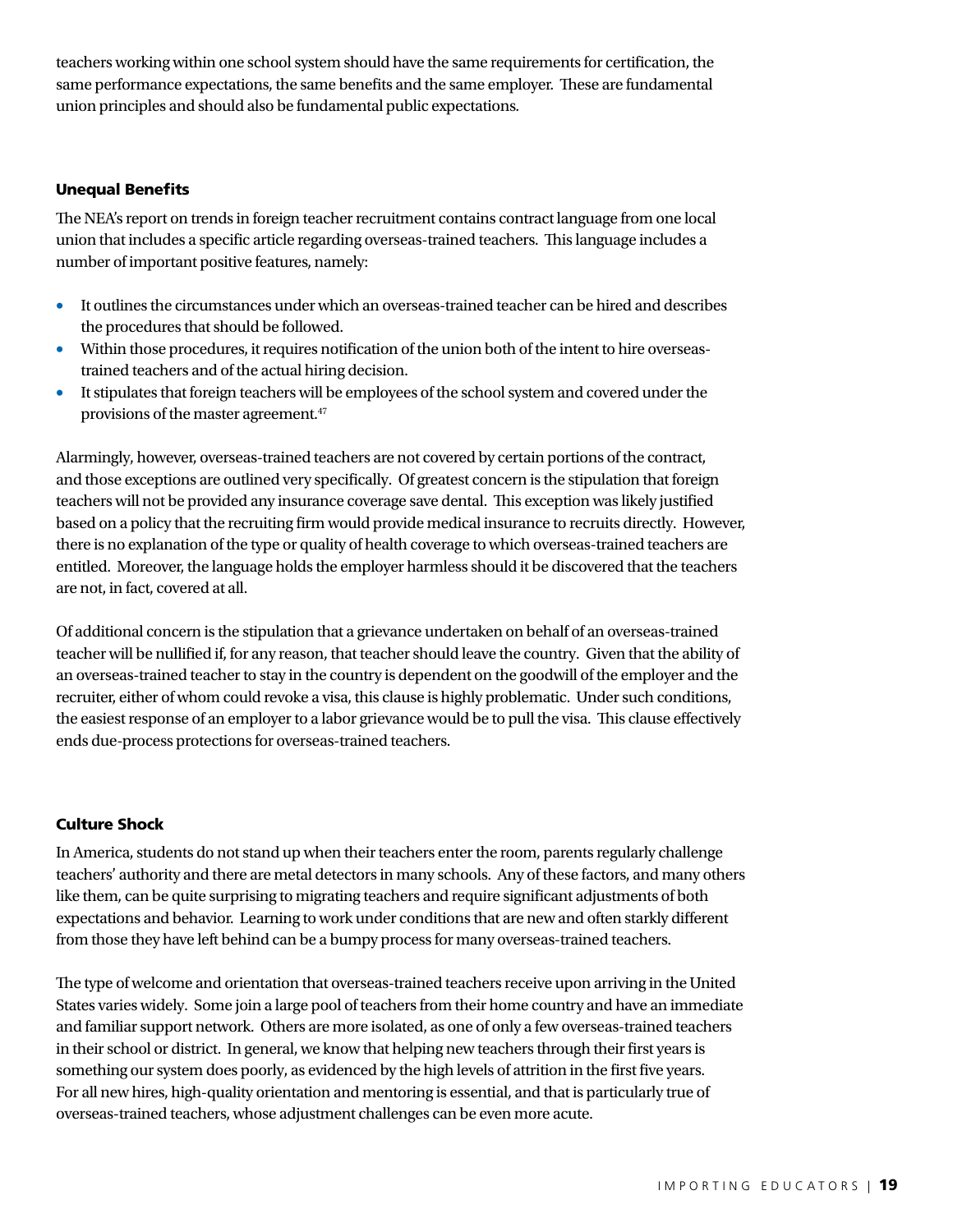Recent developments in Baltimore provide tragic evidence that the need for effective support has potential consequences that extend beyond the classroom. In the past year, two of the Filipino teachers working in Baltimore have committed suicide, raising alarm bells about the emotional toll of uprooting one's life for one's job.48 Both teachers demonstrated signs of depression, but did not avail themselves of the benefits of the Employee Assistance Program. Convincing overseas-trained teachers to seek professional help when they need it may require targeted support and guidance.

#### Communication Barriers

Among the issues commonly raised by students of overseas-trained teachers, and their parents, is concern over the teachers' accents. Students have a tendency to get distracted and confused by unfamiliar accents, which can serve as an impediment to teaching and learning. English proficiency is generally a prerequisite for hiring. If that proficiency is misjudged or inadequately assessed by the employer prior to hiring, then it should not be deemed an indication of poor performance by the teacher. Assistance should be made available to any overseas-trained teacher struggling with communications challenges.

#### Company Housing

Over the past few years, AFT has heard reports of one group of migrant teachers being housed in dormitories, where they are sleeping in bunk beds and bussed daily to and from their worksites. Such an arrangement raises many questions: How much are these teachers being charged to sleep in bunk beds? Who owns the dormitories and benefits from the occupancy? Are there charges for transportation? If so, are they reasonable and who owns the bus company? Who makes these arrangements for the teachers? Are they forced to accept these terms? Similar questions could be raised in many cities and circumstances where living arrangements have been made for migrant teachers.

On the opposite end of the spectrum, there have been many reports of teachers who receive little or no assistance with finding affordable housing or transportation. Teachers hired to work in New York City, with a notoriously challenging real estate market, were provided with hotel rooms for the first two weeks of their stay only, then left to make their own arrangements.50 In other instances, migrant teachers are not even granted a short window of support, but simply left to fend for themselves.

Understandably, most overseas-trained teachers need and welcome assistance with housing and transportation matters. However, such assistance should be provided at fair prices and arrangements should be made transparently and with the involvement of local unions as advocates for the teachers. Migrating teachers, of course, should have an opportunity to opt-out of any housing or transportation offers that are made available.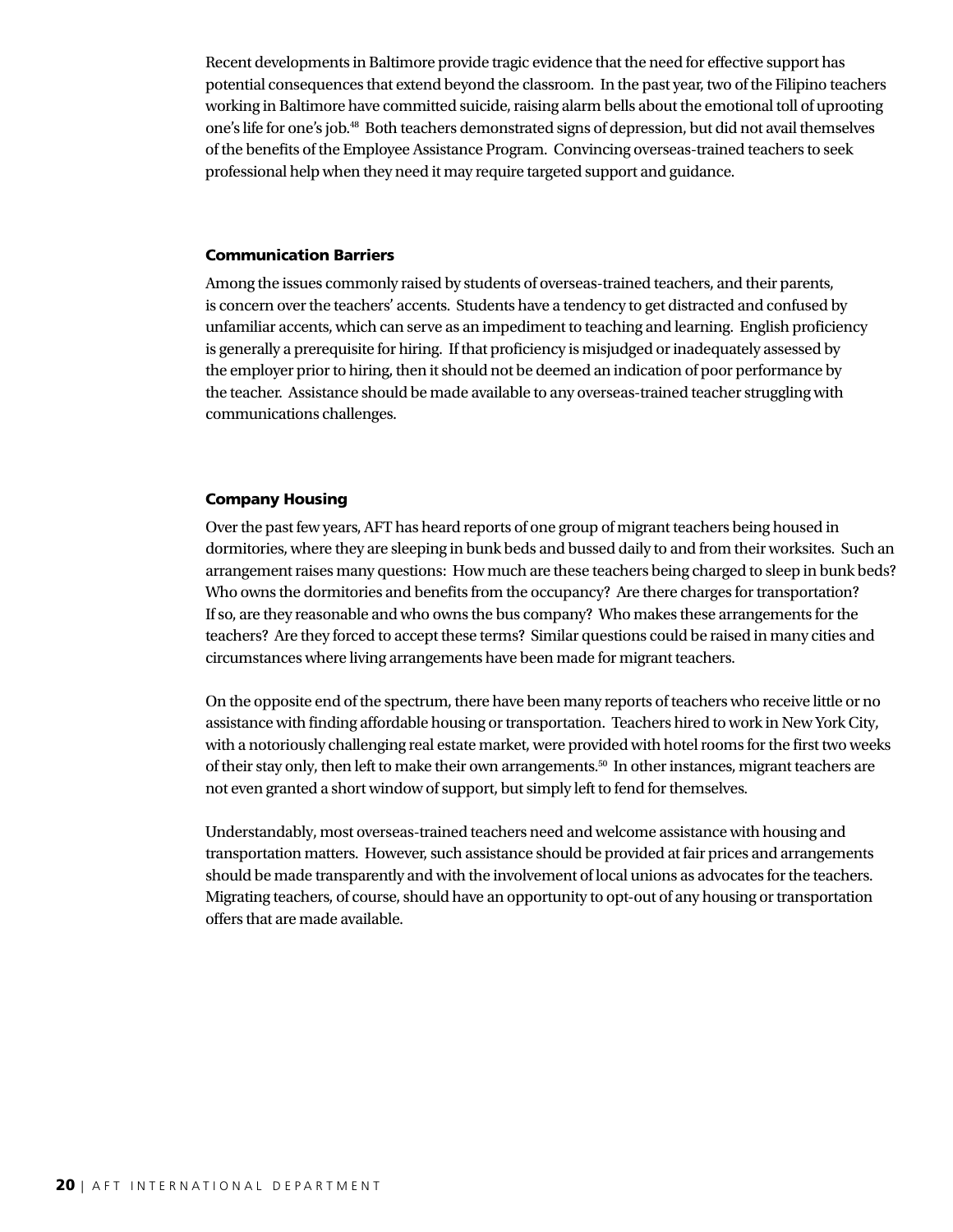# The International Impact

THE NEED FOR AFT TO INVESTIGATE teacher migration and the international recruitment practices of U.S. school districts became increasingly clear after discussions about problems in Barbados. The teachers' union in Barbados expressed concern about the large number of teachers being recruited for relatively high-paying teaching jobs in New York City schools. Their concerns were not only about the impact on students and the quality of education resulting from the loss of experienced teachers in their small island nation, but they were also facing difficult questions from members who were struggling with the tough decision of whether to stay in a secure job in Barbados or take a new, temporary position in an unfamiliar country. Their members were looking for answers to critical questions about U.S. immigration laws, the loss of pensions and other benefits accrued in Barbados and their legal rights under the contract with the New York City Board of Education.

Barbados teachers weren't the only ones asking these questions. Facing severe teacher shortages, in 2000 the New York City Board of Education launched a Caribbean-wide recruitment campaign to hire foreign teachers to fill vacant positions in some of its most troubled inner-city schools.

#### The Human Toll

The human toll of international worker migration is great, particularly for women and children in the developing world. The lack of good-paying jobs in their home countries presents many teachers with the terrible choice of either raising their children or providing for them. The title of one *New York Times* article captures the conclusion that many faced with this decision reach, "A Good Provider Is One Who Leaves."51 According to this article, there are an estimated 200 million migrants working around the world today, and they send home an estimated \$300 billion a year in remittances. This amount is nearly three times the world's combined foreign-aid budgets. 52

The question of whether the monetary benefits of remittances override the social costs of living without a parent is the subject of much debate. DeParle asserts that "at least three studies have examined 'left behind' families in the Philippines. All found the children of migrants doing as well as, or better than, children whose parents stayed at home." Moreover, the article describes a passionate reaction from one overseas foreign worker: "Even now he gets furious when someone says that overseas workers leave their children to grow up without love. 'You cannot look at each other and say it's love if your stomach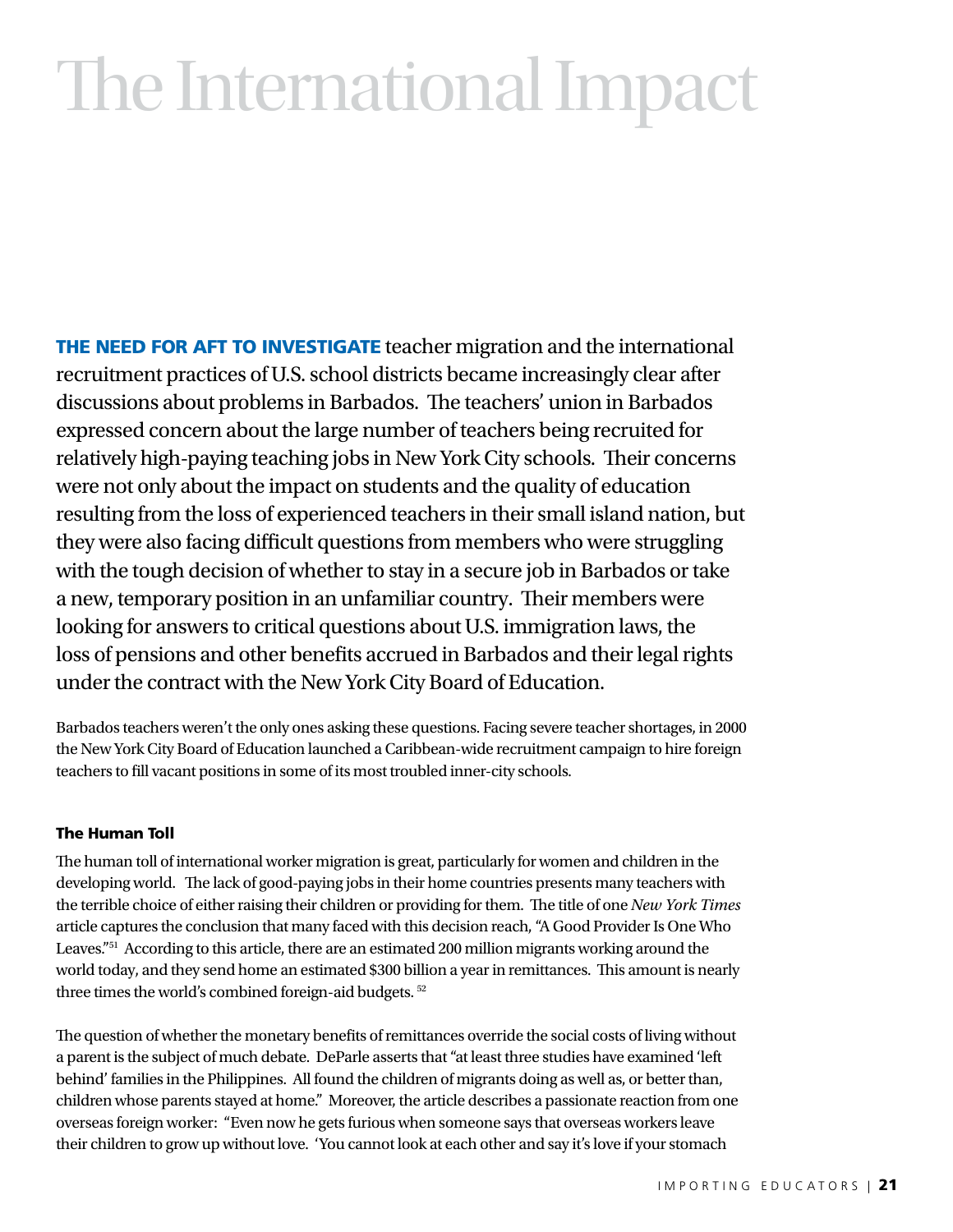is empty,' he said. 'I sacrificed.'"53 Whatever the impact on the children, it is undoubtedly a hardship for most parents to miss out on their children's milestone developments in order to work abroad.

Beyond the family level, the question of the impact of migration on service delivery in sending countries is an extremely important one. We know from a campaign undertaken by Public Services International (PSI) on Migration and Women Health Workers that mass migration of nurses from the developing world has had a devastating impact on the health systems in sending countries. While the numbers migrating are not yet as great in the education sector, there is growing evidence of a similar, negative brain drain effect.

#### The Philippines: A Labor Exporting Economy

**"The human toll of international worker migration is great, particularly for women and children in the developing world."**

The Philippines offers an important model for the study of international worker migration patterns. Export of labor is the top dollar earning industry in the Philippines, and the government has developed a large bureaucratic infrastructure to assist citizens in securing overseas employment. One in seven Filipino workers works abroad, and overseas foreign workers (or OFWs, as they are called) send more than \$1 billion a month back to the Philippines.54 The importance of this revenue source could hardly be overstated in a country where 40 percent of the people live below the poverty level of \$1 per day,<sup>55</sup> the unemployment rate is 13.9 percent, the underemployment rate is 19.6 percent, and half of the population has never seen a physician.56 Philippine president Gloria Macapagal Arroyo has been quoted as saying, "Jobs here are difficult to find and we are depending on the people outside the country. If you can find work there and send money to your relatives here, then perhaps you should stay there."<sup>57</sup>

Despite the benefits of the flow of money back to the Philippines from OFWs, out-migration of essential service providers such as nurses and teachers exacts a significant social cost. The Philippines currently has an estimated shortage of 16,000 public school teachers<sup>58</sup> and the worst average pupil-teacher ratio in Asia at  $45:1.^{59}$  The quality of instruction and working conditions suffers as a result, as illustrated by this description from a teachers' union leader: "To accommodate the students, most public schools schedule two, three and sometimes even four shifts within the entire day, with 70 to 80 students packed in a room. Usually, the first class starts as early as 6:00 a.m. to accommodate the other sessions."<sup>60</sup> Working under such conditions and earning an inadequate salary to support their families drives many teachers to think that migration is the only way to build a better life and ensure that their children can have such things as good medical care and a college education.

The Philippine Overseas Employment Agency issued a workforce report summarizing the impact of teacher migration:

"In Philippine education, brain drain is said to be evident in both the public and the private school system, though more felt in the former. The fields most vulnerable are special education and elementary and secondary science and mathematics education. Those leaving for teaching jobs abroad are generally with better credentials. Finding suitable replacements for them is not easy."

U.S. shortages are creating or exacerbating shortages in the Philippines. Ramona Diaz, an awardwinning filmmaker who is producing a documentary on the Filipino teachers in Baltimore, described the situation this way:

"In a modern-day story of immigration and globalization, these young professionals are coming West in pursuit of economic advantages. Back home a public school teacher earns \$3,500 a year; a private school teacher earns slightly more. In Baltimore, they will earn as a much as \$45,000 a year, most of which they will send back to the Philippines to support their families and, in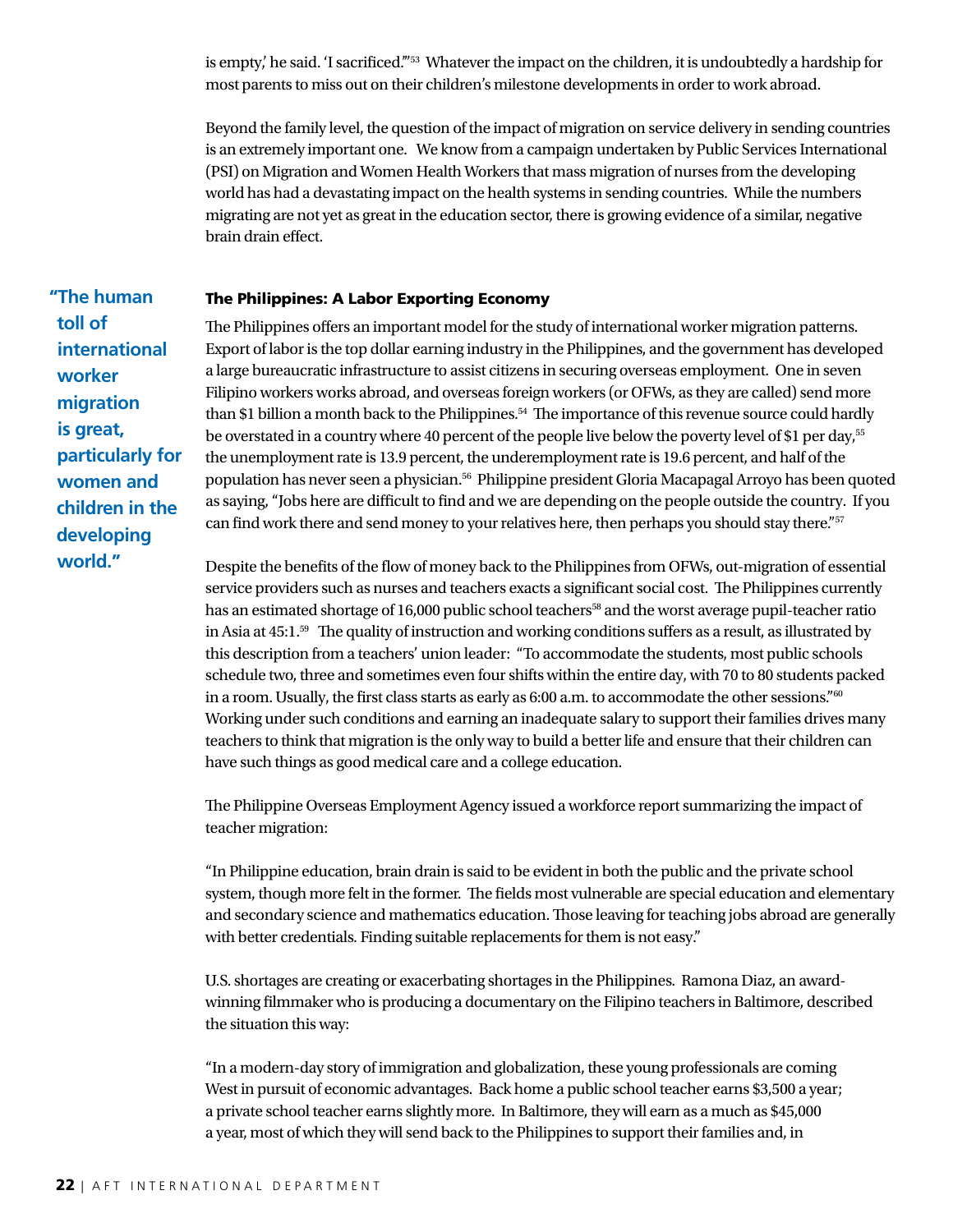some cases, entire villages. The irony is inescapable. The Filipino teachers—90 percent of them women—are leaving their own children to the care and education of others in order to take jobs teaching inner-city children in schools abandoned by many of their American-born colleagues in favor of districts with better resources in the suburbs."<sup>61</sup>

#### Nurse Migration – The Future for Teachers?

U.S. hospitals have been importing nurses from abroad for more than 50 years. Because this trend is so well established, it is an important model to study when considering teacher migration trends and how they may progress.

Over time, Americans have seen a steady increase in international recruitment to fill nurse vacancies. In the 1990s, 4 percent of nurses in the United States were foreign born; by 2004, 14 percent of all nurses in the United States were from abroad.<sup>62</sup> In 2002, a third of all new nurses hired in the United States

were from other countries.<sup>63</sup> U.S. employers have been unable to maintain nurse workforce demands, and the shortage is being "solved" by international recruitment.

Foreign-educated nurses working in the United States are primarily female (90 percent) and married. Their average age is 43. The top five states in which they work are: California, New York, New Jersey, Florida and Illinois. Unlike teachers who work in the United States on temporary visas, the vast majority of foreign-educated nurses receive green cards, and an estimated 60 percent of them become U.S. citizens.<sup>64</sup> Fig. 7 identifies the countries from which nurses are coming to the U.S. (Due to lack of available data, we can produce no comparable demographic profile for overseas-trained teachers working in the U.S.)



So why does this matter? These facts give salience to the impact of nurse migration trends:

- The United States has 94 RNs per 10,000 people compared to 61 in the Philippines, 41 in South Africa, 12 in Kenya and 13 in India.<sup>65</sup>
- It is estimated that the developing world is subsidizing industrialized countries by about \$500 million per year through the migration of healthcare workers.<sup>66</sup>
- Between 1999 and 2001, 60 percent of the nursing workforce left a single hospital in Malawi.<sup>67</sup>
- Five hundred nurses left Ghana in 2000 double the number who graduated from nursing education programs.<sup>68</sup>
- Two hundred hospitals in the Philippines have closed within past two years; 800 hospitals have partially closed.69

Public Services International developed an excellent model program for studying the impact of migration trends and advocating for systemic protections and reforms. The objective of the PSI Migration and Women Health Workers project was that "public sector unions will engage in actions to eliminate exploitative and discriminatory recruitment and employment practices in the healthcare sector… and to change, improve or extend legislation and government policies that impact on the health sector and migrant health workers."70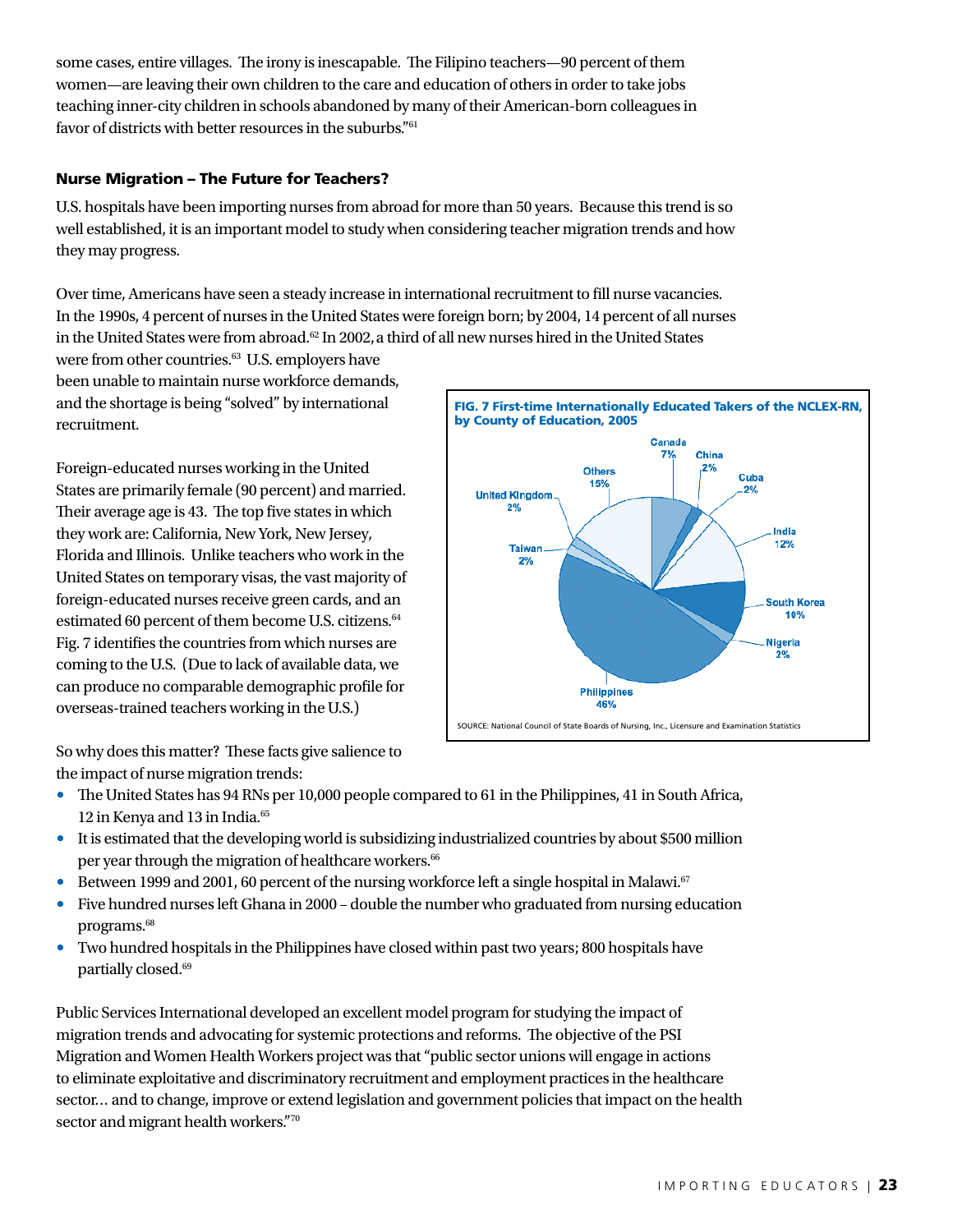To that end, the following results were sought:

- Women health workers make informed decisions about whether or not to migrate and receive support and protection in the receiving country.
- Unions in sending and receiving countries have signed "passport" agreements entitling workers to reciprocal union membership.
- Unions have endorsed ethical recruitment guidelines and are lobbying governments to adopt these proposals.
- Unions have endorsed policies to call for compensation to Ministry of Health or other government agencies in sending countries for the training and investment they have provided.
- Unions have documented the practices of private recruitment agencies and are capable of denouncing their activities where appropriate.
- Unions have established funding targets for public health systems, set basic staff/patient ratios and established living wage claims to stem the out-migration in sending countries and to improve recruitment of nationals in receiving countries.
- Unions have established migrant health workers' networks and are active in promoting equality and respect at work.<sup>71</sup>

Each of these objectives has direct and immediate crossover relevance to the education sector, so this list forms an excellent outline of a "to-do" list for stakeholders in the education community.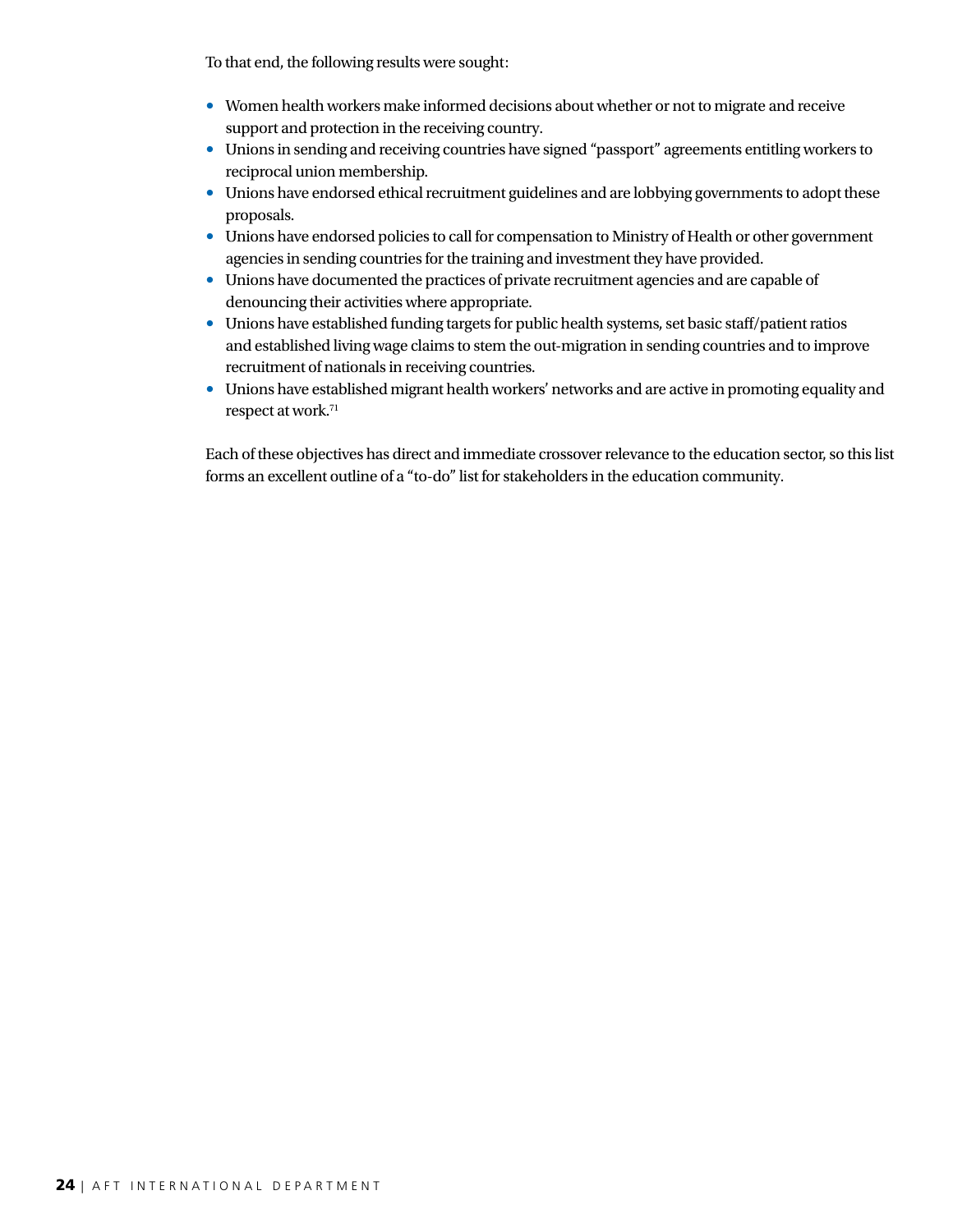# The Way Forward

THE AFT HOPES that this report will generate discussion about the important and little-known trend of international recruitment of teachers. More importantly, it is our hope that such discussions will lead to action by education stakeholders to ensure that this growing industry will be effectively regulated in order to protect teachers and students. Migration trends may well influence the future of the teaching profession, so careful consideration must be given to the appropriate regulation of the process.

#### **Alternatives**

As those who care about public education engage this issue, we must seize every opportunity to emphasize that while the hiring of overseas-trained teachers may be a Band-aid treating the symptom of the teacher shortage, it is in no way a cure for the conditions that caused the shortage in the first place. After not less than one full school year in Baltimore, Filipino teachers began to raise questions such as "Why can't we have smaller class sizes?" "Why can't we hold students back if they can't read?" and "Why can't we expand wraparound services for our special ed students?"72 Clearly, it does not take long for the fundamental issues of our underperforming schools to present themselves, even to newcomers. Nothing should distract attention from these pressing concerns.

A focus on root causes of the teacher shortage and retention problems, like asking people to work in "persistently dangerous" schools, must be accompanied by a set of alternative solutions to those problems. While some in the policy community, such as the Heritage Foundation, may see immigration reform as a means to address the teacher shortage, $73$  the AFT has developed a different set of recommendations. In a report entitled Meeting the Challenge, the AFT outlined proven strategies to make hard-to-staff schools desirable places to teach, including:

- establishing and maintaining safe and orderly schools;
- targeting professional development to best address the needs of teachers and staff in these challenging environments; and
- identifying and carrying out school district and state responsibilities.

#### Recommendations

Improving teaching and learning conditions must remain at the forefront of any sensible strategy to effectively staff American schools. In addition, the AFT recommends the following steps to ensure that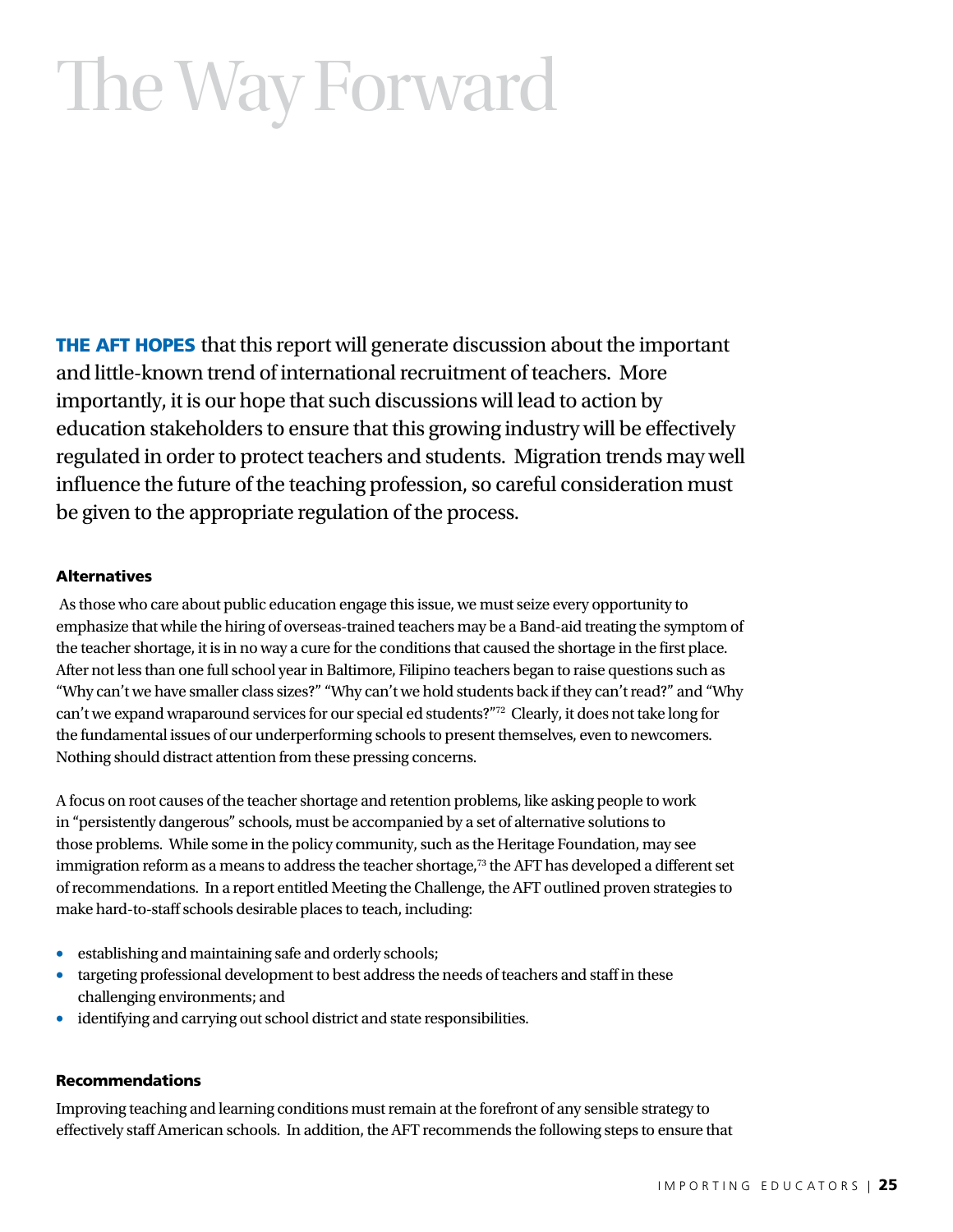international recruitment practices are fair and just:

- the development, adoption and enforcement of ethical standards for the international recruitment of teachers;
- improved access to the government data necessary to track and study international hiring trends in education; and
- international cooperation to protect migrant workers and mitigate any negative impact of teacher migration in sending countries.

#### **Standards**

First and foremost, a set of ethical teacher recruitment standards must be developed at the national level. Currently, there are absolutely no standards, whether voluntary or mandatory, establishing acceptable practices for recruiting teachers from abroad for our public schools. That gaping hole must be filled, and the AFT is prepared to take a leadership role in developing standards that have viability and legitimacy. Without such a document, it will be difficult to adopt and enforce standards at the local and state level.

The United States is not the only country dealing with its own shortage by recruiting teachers from abroad. Teacher migration is a worldwide phenomenon with far-reaching consequences. To address those consequences, Education Ministers from the 53 countries of the Commonwealth adopted a Teacher Recruitment Protocol in 2004. This document was developed with significant input from the Commonwealth Teachers' Group and serves as an excellent model of the type of standards needed in the U.S. system. Within the Protocol, the rights and responsibilities of recruiting countries are enumerated. Significantly, the first point in that section states:

1.1 ...It is the responsibility of the authorities in recruiting countries to manage domestic teacher supply and demand in a manner that limits the need for resort to organized recruitment in order to meet the normal demand for teachers.<sup>74</sup>

Sadly, in the United States, our education system is currently failing to meet this most basic responsibility. The Commonwealth Protocol offers a useful outline of the principles and the stakes of international teacher recruitment; its full text may be found in the Appendix.

#### Data

One of the biggest obstacles to understanding and affecting teacher migration is a lack of comprehensive and accurate data. The true size and scope of this trend are simply not known at present. According to a report released in 2006 by MIT, "the government must greatly improve its performance in the areas of collecting, categorizing, measuring, and making available necessary data concerning the offshoring of American jobs and its effects on the U.S. economy."75 In this instance, the use of the term offshoring refers not just to shipping jobs overseas, but also to hiring foreign workers to fill jobs here in the United States. The report further states that:

"The data currently available for characterizing and measuring services offshoring have severe limitations… The most significant gap is in services trade, both internationally and in the United States… Employment by occupation (service or otherwise) cannot currently be tracked over time or by industry at the state and metropolitan levels… These data limitations impede the development of appropriate policy responses."76

**"We must emphasize that while the hiring of overseastrained teachers may be a Bandaid treating the symptom of the U.S. teacher shortage, it is in no way a cure for the conditions that caused the shortage in the first place."**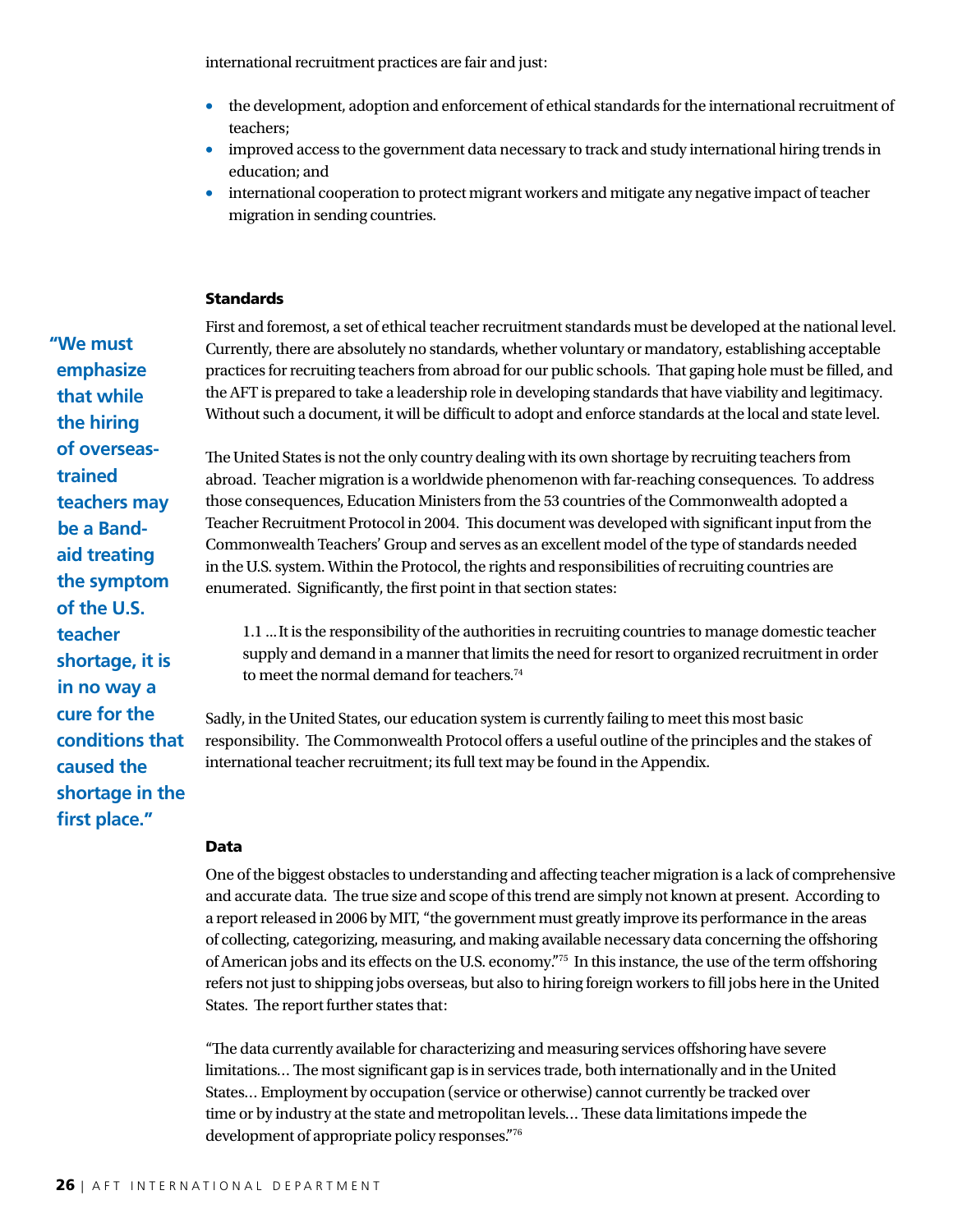To be clear, services trade is an economic term for the realm in which teacher migration occurs. A number of congressional members have also become concerned about this issue and have sent numerous letters requesting that annual H-1B visa reports be issued to Congress. Despite being required by the American Competitiveness and Workforce Improvement Act, such a report has not been delivered in two years.

#### **Mentoring**

There are always areas in which new teachers can use assistance, and migrant teachers are no exception. To the contrary, the culture shock that they experience in coming to the United States magnifies what we already know to be a stressful induction period. For this reason, mentoring programs can play a vital role for migrant teachers.77 In particular, these teachers seem to face challenges with classroom management. Often coming from societies in which students stand at attention when teachers enter the room, it would be difficult to adequately prepare these teachers for the environment in the average inner-city classroom in America. In a discussion with one interviewer, a group of teachers offered the following explanations of how classes in Baltimore compared with those in the Philippines: "Back home it's so different. It's all obedience and respect. Here the students are, um, very direct, very bold." "They get free lunches, and yet you hear them complain…" "They're loud." "They're intimidating."78 Beyond the need to adjust to these and other differences in student behavior, migrant teachers also have little context for dynamics such as parental relations and grading standards in the American school system.79

#### Conclusion

In a globalized world, the mobility of workers in any industry should not come as a surprise. Profit-driven recruiters have quickly identified a new market and are actively working to develop both a supply and a demand for overseas-trained teachers in U.S. schools.

The time has come for education policymakers and stakeholders to acknowledge this trend as well, and to determine the standards under which an international market in teachers should operate. Exploitation of teachers must not be allowed to continue, nor can the impact of loss of teachers from the developing countries be ignored.

**"Improving teaching and learning conditions must remain at the forefront of any sensible strategy to effectively staff American schools."**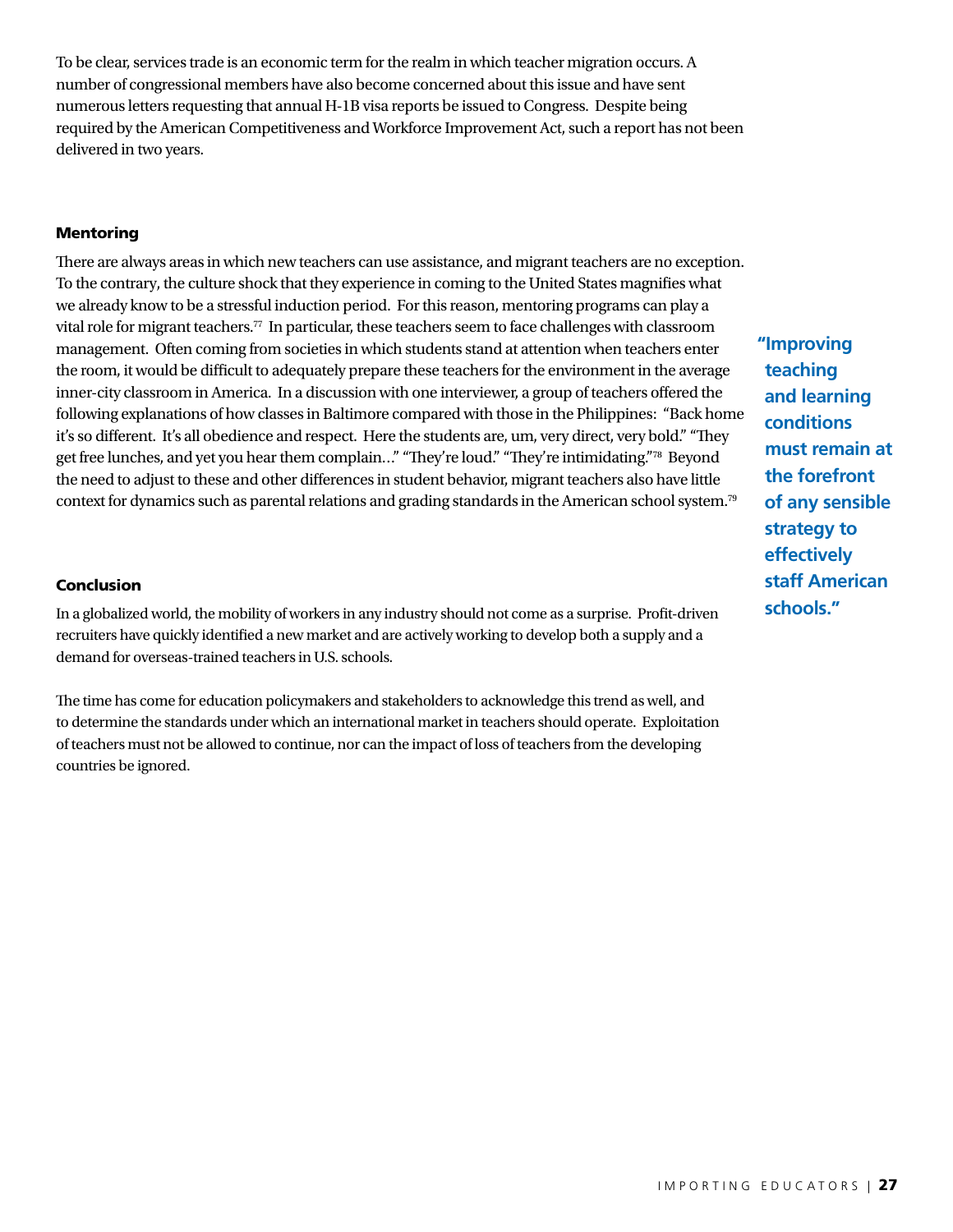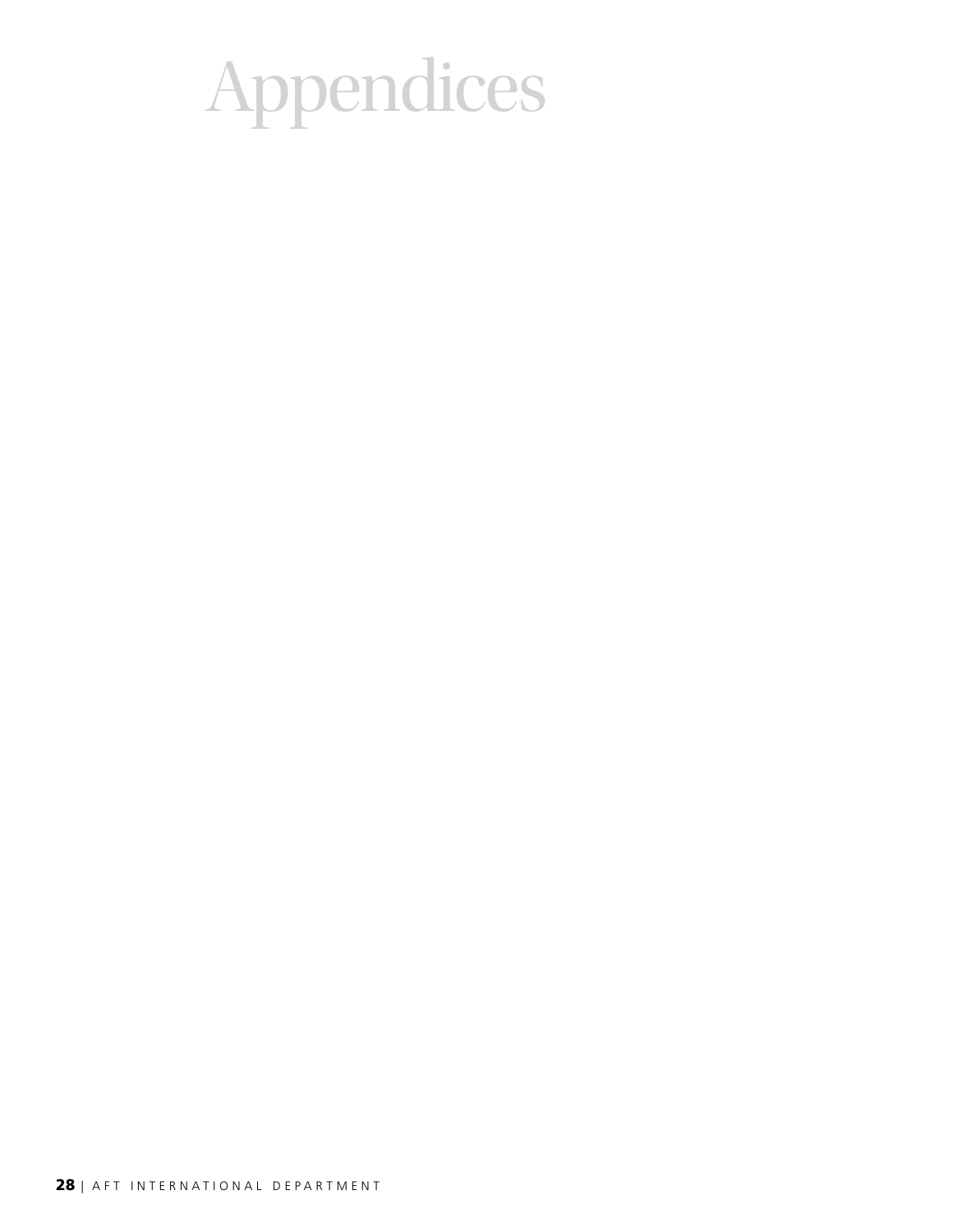| <b>STATE</b>      |                   | 2002             |                                    |                         |                   | 2003             |                                    |                         |
|-------------------|-------------------|------------------|------------------------------------|-------------------------|-------------------|------------------|------------------------------------|-------------------------|
|                   | Pre-K&<br>Primarv | <b>Secondary</b> | <b>Special</b><br><b>Education</b> | <b>Total</b>            | Pre-K&<br>Primary | <b>Secondary</b> | <b>Special</b><br><b>Education</b> | <b>Total</b>            |
| Alabama           | 6                 | 11               | $\overline{c}$                     | 19                      | 9                 | 11               | 3                                  | 23                      |
| Alaska            | 5                 | 4                | 3                                  | 12                      | 10                | $\overline{7}$   | $\mathbf{1}$                       | 18                      |
| Arizona           | 139               | 53               | 16                                 | 208                     | 99                | 98               | 10                                 | 207                     |
| Arkansas          | $\overline{2}$    | 12               | $\bf{0}$                           | 14                      | $\overline{2}$    | 11               | $\overline{4}$                     | 17                      |
| California        | 1439              | 763              | 325                                | 2527                    | 1645              | 608              | 182                                | 2435                    |
| Colorado          | 75                | 82               | 6                                  | 163                     | 69                | 35               | 5                                  | 109                     |
| Connecticut       | 37                | 947              | 16                                 | 1000                    | 239               | 70               | $6\phantom{1}6$                    | 315                     |
| Delaware          | $\overline{4}$    | $\mathbf{1}$     | $\bf{0}$                           | 5                       | 135               | 6                | $\mathbf{1}$                       | 142                     |
| Dist. of Columbia | 218               | 36               | 20                                 | 274                     | 85                | 38               | 16                                 | 139                     |
| Florida           | 345               | 240              | 26                                 | 611                     | 476               | 352              | 33                                 | 861                     |
| Georgia           | 116               | 328              | 26                                 | 470                     | 114               | 272              | 43                                 | 429                     |
| Guam              | 9                 | 3                | $\boldsymbol{0}$                   | 12                      | 7                 | 18               | $\boldsymbol{0}$                   | 25                      |
| Hawaii            | 6                 | 16               | $\boldsymbol{0}$                   | 22                      | $\mathbf 5$       | 17               | 3                                  | 25                      |
| Idaho             | $\bf{0}$          | $\mathbf{1}$     | $\bf{l}$                           | $\overline{2}$          | $\boldsymbol{0}$  | $\mathbf{1}$     | $\boldsymbol{0}$                   | $\bf{l}$                |
| Illinois          | 351               | 117              | 41                                 | 509                     | 162               | 154              | 60                                 | 376                     |
| Indiana           | 17                | 20               | $\overline{2}$                     | 39                      | 33                | 13               | $\overline{2}$                     | 48                      |
| Iowa              | 6                 | 11               | $\bf{0}$                           | 17                      | 6                 | 12               | $\mathbf{1}$                       | 19                      |
| Kansas            | $\overline{4}$    | 17               | $\bf{0}$                           | 21                      | $\overline{4}$    | 20               | $\overline{c}$                     | 26                      |
| Kentucky          | 8                 | 125              | $\overline{\mathbf{4}}$            | 137                     | 13                | 142              | $\sqrt{3}$                         | 158                     |
| Louisiana         | 80                | 29               | $\overline{4}$                     | 113                     | 74                | 59               | $\overline{2}$                     | 135                     |
| Maine             | 8                 | 13               | 3                                  | 24                      | $\overline{2}$    | 11               | 3                                  | ${\bf 16}$              |
| Maryland          | 195               | 104              | 132                                | 431                     | 742               | 108              | 61                                 | 911                     |
| Massachusetts     | 110               | 112              | 91                                 | 313                     | 91                | 81               | 77                                 | 249                     |
| Michigan          | 66                | 52               | 18                                 | 136                     | $\overline{57}$   | 91               | 5                                  | 153                     |
| Minnesota         | 34                | 20               | $\bf 8$                            | 62                      | 141               | 12               | $\boldsymbol{9}$                   | 162                     |
| Mississippi       | 5                 | $\mathbf{1}$     | $\bf{0}$                           | 6                       | 19                | 27               | $\mathbf{1}$                       | 47                      |
| Missouri          | 28                | 21               | 6                                  | 55                      | 18                | 18               | $\sqrt{3}$                         | 39                      |
| Montana           | $\bf 8$           | 3                | $\overline{c}$                     | 13                      | $\boldsymbol{0}$  | 5                | $\boldsymbol{0}$                   | $\overline{\mathbf{5}}$ |
| Nebraska          | 12                | 10               | $\pmb{0}$                          | 22                      | 5                 | 5                | $\bf{0}$                           | ${\bf 10}$              |
| Nevada            | $\overline{4}$    | $\overline{c}$   | $\boldsymbol{0}$                   | 6                       | 11                | $\boldsymbol{0}$ | $\boldsymbol{0}$                   | 11                      |
| New Hampshire     | $\overline{9}$    | 120              | 3                                  | 132                     | $\overline{4}$    | 12               | $\overline{9}$                     | 25                      |
| New Jersey        | 297               | 2724             | 241                                | 3262                    | 251               | 114              | 8                                  | 373                     |
| New Mexico        | 13                | 24               | $\mathbf{1}$                       | 38                      | 15                | 32               | $\overline{7}$                     | 54                      |
| New York          | 1285              | 572              | 443                                | 2300                    | 619               | 1105             | 473                                | 2197                    |
| North Carolina    | 89                | 69               | 7                                  | 165                     | 118               | 101              | 16                                 | 235                     |
| North Dakota      | $\mathbf{0}$      | 3                | $\bf{0}$                           | 3                       | 7                 | 4                | $\mathbf{1}$                       | 12                      |
| Ohio              | 17                | 241              | 11                                 | 269                     | 41                | 203              | 11                                 | 255                     |
| Oklahoma          | 10                | 17               | $\bf{l}$                           | 28                      | 11                | 23               | 1                                  | 35                      |
| Oregon            | 31                | $16\,$           | $\pmb{0}$                          | 47                      | 21                | 3                | 3                                  | 27                      |
| Pennsylvania      | 1048              | 49               | $18\,$                             | 1115                    | 45                | $108\,$          | 18                                 | 171                     |
| Puerto Rico       | 2                 | $\overline{2}$   | $\bf{0}$                           | $\overline{\mathbf{4}}$ | $\sqrt{5}$        | $\overline{4}$   | $\bf{0}$                           | $\boldsymbol{9}$        |
| Rhode Island      | 15                | $\overline{4}$   | $\bf{0}$                           | 19                      | $\overline{4}$    | $\boldsymbol{9}$ | $\overline{c}$                     | $15\,$                  |
| South Carolina    | 60                | 36               | 3                                  | 99                      | 36                | 43               | $\overline{4}$                     | 83                      |
| South Dakota      | $\bf{0}$          | 3                | $\bf{l}$                           | $\overline{\mathbf{4}}$ | $\bf{0}$          | 14               | $\overline{4}$                     | 18                      |
| Tennessee         | 12                | 23               | $\sqrt{3}$                         | 38                      | 14                | 57               | 10                                 | 81                      |
| <b>Texas</b>      | 5597              | 2788             | 280                                | 8665                    | 3411              | 1150             | 393                                | 4954                    |
| Utah              | 5                 | 12               | $\,2$                              | ${\bf 19}$              | 14                | 6                | $\sqrt{2}$                         | 22                      |
| Vermont           | 20                | 19               | 9                                  | 48                      | $\overline{c}$    | 12               | 5                                  | 19                      |
| Virgin Islands    | $\overline{4}$    | 22               | $\pmb{0}$                          | 26                      | 3                 | 3                | $\mathbf{0}$                       | 6                       |
| Virginia          | $75\,$            | 57               | 41                                 | 173                     | 94                | 67               | 20                                 | 181                     |
| Washington        | 46                | $17\,$           | $10\,$                             | 73                      | 52                | 33               | 109                                | 194                     |
| West Virginia     | $\bf{0}$          | 3                | $\boldsymbol{0}$                   | 3                       | 1                 | $\overline{c}$   | 0                                  | $\bf{3}$                |
| Wisconsin         | 21                | 14               | $\bf{l}$                           | 36                      | 24                | 34               | 4                                  | 62                      |
| Wyoming           | $\bf{0}$          | $\bf{0}$         | $\bf{0}$                           | $\bf{0}$                | 3                 | 2                | 0                                  | 5                       |
| <b>TOTALS</b>     | 11993             | 11991            | 1827                               | 23809                   | 9068              | 7446             | 1636                               | 16147                   |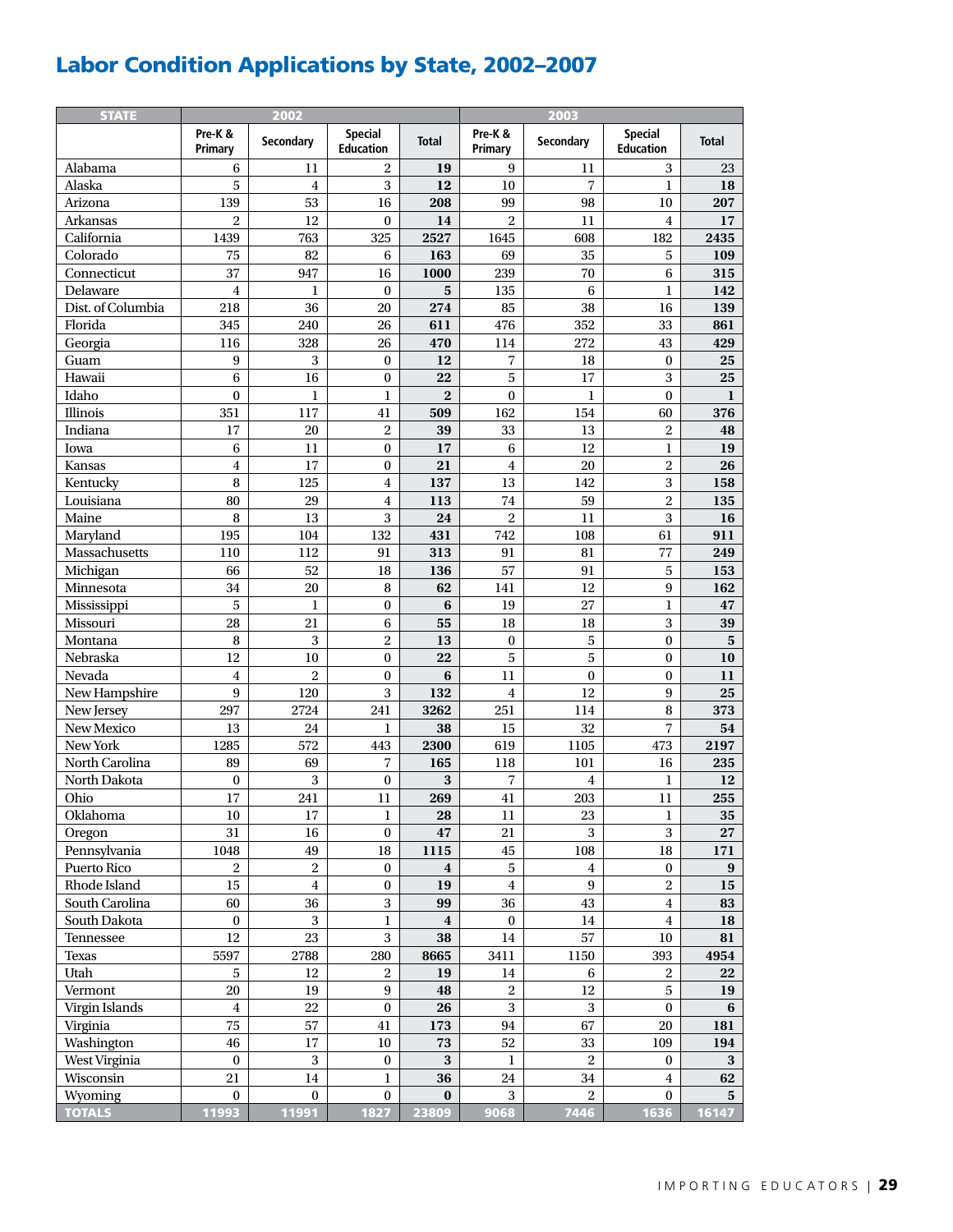| <b>Special</b><br><b>Special</b><br>Pre-K&<br>Pre-K&<br><b>Secondary</b><br><b>Secondary</b><br><b>Total</b><br><b>Total</b><br>Primary<br><b>Education</b><br>Primary<br><b>Education</b><br>Alabama<br>7<br>12<br>19<br>$\boldsymbol{2}$<br>12<br>$\bf{0}$<br>$\bf{0}$<br>6<br>5<br>5<br>$\overline{4}$<br>15<br>$\overline{7}$<br>Alaska<br>$\mathbf{0}$ |  |
|-------------------------------------------------------------------------------------------------------------------------------------------------------------------------------------------------------------------------------------------------------------------------------------------------------------------------------------------------------------|--|
|                                                                                                                                                                                                                                                                                                                                                             |  |
|                                                                                                                                                                                                                                                                                                                                                             |  |
|                                                                                                                                                                                                                                                                                                                                                             |  |
| $\overline{\mathcal{U}}$<br>12<br>149<br>325<br>295<br>74<br>381<br>169<br>Arizona                                                                                                                                                                                                                                                                          |  |
| Arkansas<br>9<br>25<br>15<br>ı<br>8<br>14<br>1                                                                                                                                                                                                                                                                                                              |  |
| California<br>1894<br>732<br>239<br>242<br>2868<br>676<br>589<br>1504                                                                                                                                                                                                                                                                                       |  |
| Colorado<br>35<br>58<br>100<br>30<br>5<br>106<br>7<br>71                                                                                                                                                                                                                                                                                                    |  |
| $\overline{5}$<br>$\overline{7}$<br>34<br>198<br>Connecticut<br>237<br>36<br>48                                                                                                                                                                                                                                                                             |  |
| 5<br>$\bf{0}$<br>3<br>3<br>$\bf{0}$<br>Delaware<br>6<br>11                                                                                                                                                                                                                                                                                                  |  |
| 80<br>67<br>66<br>29<br>Dist. of Columbia<br>58<br>205<br>99<br>194                                                                                                                                                                                                                                                                                         |  |
| Florida<br>640<br>146<br>344<br>255<br>41<br>385<br>26<br>557                                                                                                                                                                                                                                                                                               |  |
| $\boldsymbol{9}$<br>144<br>355<br>508<br>129<br>1014<br>19<br>1162<br>Georgia                                                                                                                                                                                                                                                                               |  |
| 24<br>Guam<br>15<br>8<br>$\bf{l}$<br>12<br>11<br>$\bf{0}$                                                                                                                                                                                                                                                                                                   |  |
| Hawaii<br>20<br>3<br>29<br>$\sqrt{3}$<br>29<br>6<br>$\bf{0}$                                                                                                                                                                                                                                                                                                |  |
| Idaho<br>$\overline{c}$<br>$\bf{0}$<br>$\bf{0}$<br>ı<br>$\mathbf{1}$<br>1<br>1                                                                                                                                                                                                                                                                              |  |
| $\overline{5}$<br>$\boldsymbol{9}$<br>Illinois<br>323<br>233<br>85<br>145<br>195<br>349                                                                                                                                                                                                                                                                     |  |
| Indiana<br>8<br>$\overline{2}$<br>31<br>16<br>55<br>$\bf 8$<br>15                                                                                                                                                                                                                                                                                           |  |
| $\overline{c}$<br>$\overline{2}$<br>5<br>$\bf 8$<br>$\bf{0}$<br>$\pmb{0}$<br>10<br>Iowa                                                                                                                                                                                                                                                                     |  |
| $\overline{c}$<br>$\mathbf{0}$<br>$\overline{7}$<br>13<br>$\overline{4}$<br>$\overline{4}$<br>11<br>Kansas                                                                                                                                                                                                                                                  |  |
| 14<br>$\overline{2}$<br>15<br>31<br>26<br>$\bf{l}$<br>Kentucky<br>18                                                                                                                                                                                                                                                                                        |  |
| Louisiana<br>59<br>53<br>8<br>120<br>54<br>32<br>$\bf{l}$                                                                                                                                                                                                                                                                                                   |  |
| 5<br>$\overline{\mathcal{U}}$<br>Maine<br>$\overline{9}$<br>3<br>ı<br>13<br>$\overline{4}$                                                                                                                                                                                                                                                                  |  |
| 624<br>Maryland<br>286<br>224<br>114<br>367<br>183<br>108<br>658                                                                                                                                                                                                                                                                                            |  |
| Massachusetts<br>97<br>99<br>299<br>62<br>70<br>246<br>378<br>103                                                                                                                                                                                                                                                                                           |  |
| Michigan<br>36<br>12<br>150<br>22<br>24<br>$\,6$<br>102                                                                                                                                                                                                                                                                                                     |  |
| $\overline{5}$<br>32<br>$\sqrt{ }$<br>21<br>20<br>16<br>Minnesota<br>60                                                                                                                                                                                                                                                                                     |  |
| $\overline{2}$<br>$\overline{c}$<br>10<br>11<br>23<br>53<br>8<br>Mississippi                                                                                                                                                                                                                                                                                |  |
| 16<br>$\,6\,$<br>15<br>14<br>Missouri<br>24<br>46<br>$\bf{l}$                                                                                                                                                                                                                                                                                               |  |
| Montana<br>$\overline{7}$<br>$\mathbf{0}$<br>11<br>$\pmb{0}$<br>$\overline{4}$<br>$\bf{0}$<br>$\overline{4}$                                                                                                                                                                                                                                                |  |
| Nebraska<br>19<br>30<br>11<br>$\bf{0}$<br>6<br>14<br>$\bf{0}$                                                                                                                                                                                                                                                                                               |  |
| $\overline{5}$<br>Nevada<br>$\boldsymbol{9}$<br>15<br>1<br>6<br>$\mathbf{0}$<br>1                                                                                                                                                                                                                                                                           |  |
| $\overline{\mathbf{4}}$<br>$\overline{c}$<br>New Hampshire<br>21<br>13<br>$\overline{4}$<br>6<br>$\bf{0}$                                                                                                                                                                                                                                                   |  |
| 912<br>12<br>700<br>21<br>696<br>912<br>New Jersey<br>191<br>204                                                                                                                                                                                                                                                                                            |  |
| 11<br>38<br>14<br>11<br>63<br>19<br>29<br>New Mexico                                                                                                                                                                                                                                                                                                        |  |
| New York<br>764<br>858<br>2306<br>578<br>1031<br>1956<br>684<br>347                                                                                                                                                                                                                                                                                         |  |
| North Carolina<br>102<br>104<br>15<br>221<br>79<br>164<br>46<br>289                                                                                                                                                                                                                                                                                         |  |
| North Dakota<br>6<br>$\bf{0}$<br>7<br>$\boldsymbol{0}$<br>1<br>1<br>1                                                                                                                                                                                                                                                                                       |  |
| 67<br>107<br>17<br>191<br>12<br>438<br>$\overline{4}$<br>454<br>Ohio                                                                                                                                                                                                                                                                                        |  |
| $\mathbf 5$<br>$\,2$<br>Oklahoma<br>29<br>$\boldsymbol{2}$<br>36<br>$\boldsymbol{9}$<br>10                                                                                                                                                                                                                                                                  |  |
| 35<br>$\sqrt{3}$<br>$25\,$<br>Oregon<br>38<br>$\bf{l}$<br>$\bf{0}$<br>6<br>67<br>15<br>258<br>$\boldsymbol{9}$                                                                                                                                                                                                                                              |  |
| Pennsylvania<br>36<br>65<br>176<br>110<br>$\,6\,$<br>12<br>$\overline{c}$<br>$\boldsymbol{2}$<br>$\pmb{0}$<br>20<br>10                                                                                                                                                                                                                                      |  |
| Puerto Rico<br>$\overline{\mathbf{4}}$<br>$\overline{c}$<br>$\mathbf 5$<br>125<br>134<br>$\,6\,$<br>6<br>Rhode Island                                                                                                                                                                                                                                       |  |
| 29<br>37<br>59<br>56<br>$\bf 8$<br>South Carolina<br>2<br>68<br>123                                                                                                                                                                                                                                                                                         |  |
| South Dakota<br>$\sqrt{2}$<br>$\bf{l}$<br>$\bf{0}$<br>3<br>$\bf{0}$<br>$\bf{0}$<br>1                                                                                                                                                                                                                                                                        |  |
| 23<br>$\overline{7}$<br>18<br>48<br>14<br>$10\,$<br>Tennessee<br>10                                                                                                                                                                                                                                                                                         |  |
| 4356<br>1392<br>6130<br>3024<br>1267<br>4759<br><b>Texas</b><br>382<br>468                                                                                                                                                                                                                                                                                  |  |
| 19<br>Utah<br>34<br>16<br>20<br>4                                                                                                                                                                                                                                                                                                                           |  |
| 11<br>1<br>$\boldsymbol{0}$<br>12<br>12<br>9<br>Vermont<br>$\mathbf{0}$<br>10<br>$\bf{l}$                                                                                                                                                                                                                                                                   |  |
| $\bf{l}$<br>Virgin Islands<br>$\boldsymbol{9}$<br>15<br>11<br>$\pmb{0}$<br>8<br>$\mathbf{0}$                                                                                                                                                                                                                                                                |  |
| 91<br>65<br>50<br>206<br>89<br>112<br>Virginia<br>133<br>334                                                                                                                                                                                                                                                                                                |  |
| Washington<br>29<br>59<br>209<br>297<br>40<br>30<br>106<br>176                                                                                                                                                                                                                                                                                              |  |
| West Virginia<br>$\boldsymbol{0}$<br>$\sqrt{5}$<br>3<br>$\mathbf{0}$<br>3<br>1<br>0                                                                                                                                                                                                                                                                         |  |
| Wisconsin<br>18<br>37<br>2<br>57<br>12<br>16<br>1                                                                                                                                                                                                                                                                                                           |  |
| Wyoming<br>3<br>1<br>0<br>0<br>$\mathbf{1}$<br>$\bf{0}$<br>$\bf{l}$                                                                                                                                                                                                                                                                                         |  |
| 6742<br><b>TOTALS</b><br>9505<br>8204<br>2200<br>17905<br>8641<br>1946<br>15324                                                                                                                                                                                                                                                                             |  |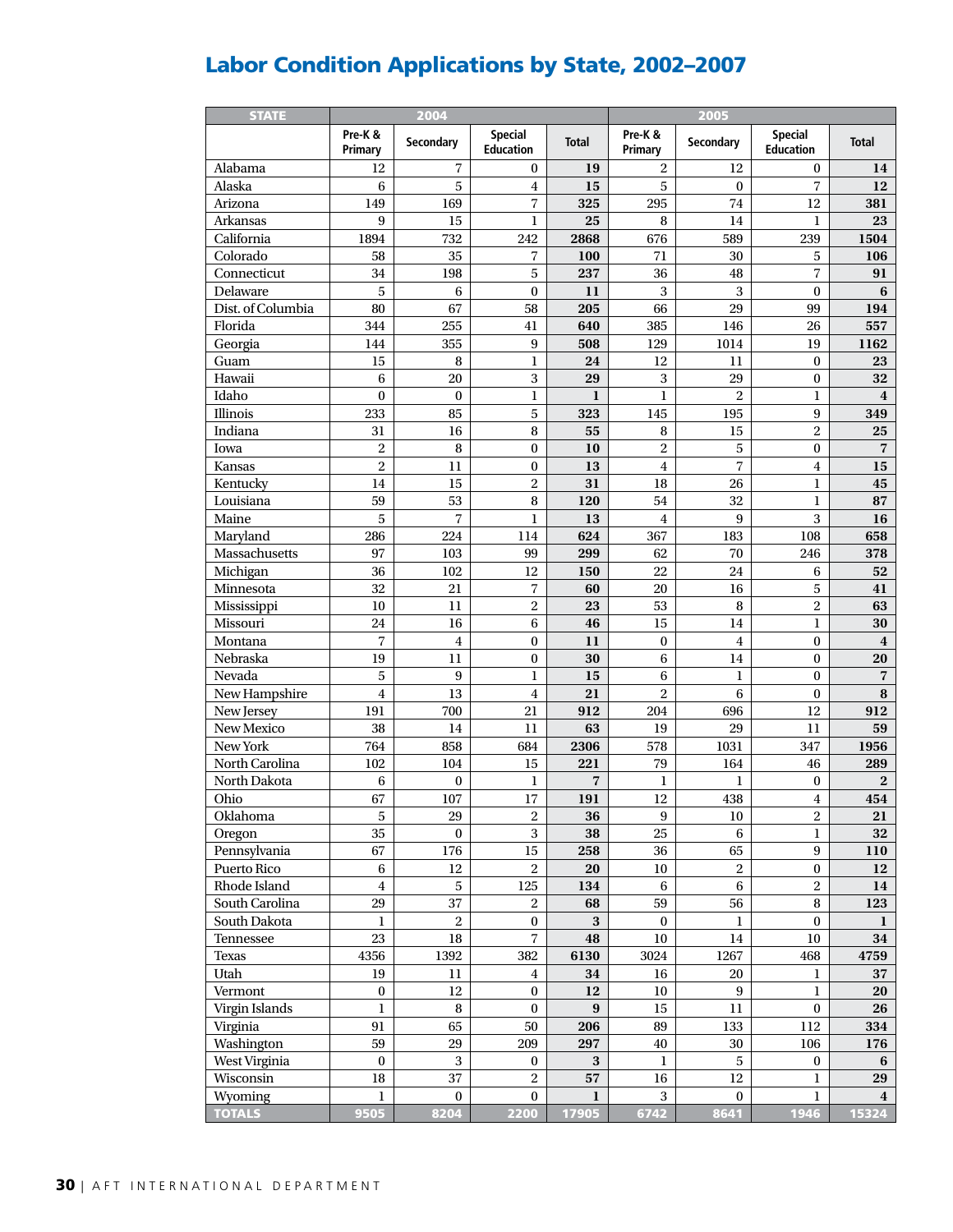| <b>STATE</b>                   |                         |                  | 2006                 |                         | 2007                     |                  |                              |                         |
|--------------------------------|-------------------------|------------------|----------------------|-------------------------|--------------------------|------------------|------------------------------|-------------------------|
|                                | Pre-K &<br>Primary      | Secondary        | Special<br>Education | Total                   | Pre-K&<br>Primary        | Secondary        | Special<br>Education         | Total                   |
| Alabama                        | $\overline{7}$          | 11               | $\overline{2}$       | 20                      | $\bf{0}$                 | 21               | 5                            | 26                      |
| Alaska                         | $\overline{7}$          | 12               | 10                   | 29                      | 3                        | $\mathbf{1}$     | $\overline{2}$               | 6                       |
| Arizona                        | 95                      | 84               | 15                   | 194                     | 192                      | 96               | 19                           | 307                     |
| Arkansas                       | $\overline{c}$          | 23               | $\overline{4}$       | 29                      | $\overline{c}$           | 23               | 5                            | 30                      |
| California                     | 698                     | 514              | 235                  | 1447                    | 867                      | 611              | 530                          | 2008                    |
| Colorado                       | 75                      | 50               | 20                   | 145                     | 80                       | 48               | $\bf{0}$                     | 128                     |
| Connecticut                    | 23                      | 64               | $\bf{l}$             | 88                      | 30                       | 56               | $\overline{4}$               | 90                      |
| Delaware                       | $\overline{c}$          | 3                | $\overline{2}$       | $\overline{7}$          | $\overline{2}$           | 4                | $\mathbf{1}$                 | $\overline{7}$          |
| Dist. of Columbia              | 127                     | 61               | 36                   | 224                     | 77                       | 37               | 24                           | 138                     |
| Florida                        | 371                     | 220              | 82                   | 673                     | 248                      | 347              | 32                           | 627                     |
| Georgia                        | 128                     | 899              | 41                   | 1068                    | 267                      | 3456             | 711                          | 4434                    |
| Guam                           | 21                      | 15               | $\bf{0}$             | 36                      | 10                       | 6                | 5                            | 21                      |
| Hawaii                         | $\overline{4}$          | 19               | $\bf{l}$             | 24                      | $\sqrt{3}$               | 15               | 5                            | 23                      |
| Idaho                          | $\overline{2}$          | 3                | $\overline{2}$       | $\overline{7}$          | 3                        | $\bf{0}$         | $\mathbf{1}$                 | $\overline{\mathbf{4}}$ |
| Illinois                       | 112                     | 197              | 5                    | 314                     | 196                      | 115              | 27                           | 338                     |
| Indiana                        | 4                       | 15               | $\mathbf{0}$         | 19                      | 13                       | 7                | $\mathbf{1}$                 | 21                      |
| Iowa                           | $\bf{l}$                | $\overline{4}$   | $\mathbf{0}$         | 5                       | 3                        | $\overline{7}$   | $\mathbf{0}$                 | 10                      |
| Kansas                         | 9                       | 32               | 18                   | 59                      | $\overline{\mathbf{4}}$  | 47               | 30                           | 81                      |
| Kentucky                       | $\overline{4}$          | 16               | 3                    | 23                      | 4                        | 16               | $\mathbf{0}$                 | 20                      |
| Louisiana                      | 56                      | 36               | $\overline{c}$       | 94                      | 67                       | 57               | 39                           | 163                     |
| Maine                          | $6\phantom{1}6$         | $\bf 8$          | $\bf{l}$             | 15                      | $\boldsymbol{0}$         | 11               | $\boldsymbol{0}$             | 11                      |
| Maryland                       | 536                     | 334              | 90                   | 960                     | 1045                     | 534              | 434                          | 2013                    |
| Massachusetts                  | 83                      | 78               | 59                   | 220                     | 56                       | 76               | 261                          | 393                     |
| Michigan                       | 21                      | 23               | 6                    | 50                      | 29                       | 33               | 5                            | 67                      |
| Minnesota                      | 55                      | 33               | $\overline{4}$       | 92                      | 46                       | 23               | 8                            | 77                      |
| Mississippi                    | 5                       | 10               | $\bf{l}$             | 16                      | 34                       | 12               | 1                            | 47                      |
| Missouri                       | 33                      | 14               | 4                    | 51                      | 19                       | 27               | 11                           | 57                      |
| Montana                        | $\overline{c}$          | $\bf{l}$         | $\mathbf{0}$         | $\bf{3}$                | $\mathbf{1}$             | $\mathbf{0}$     | $\bf{0}$                     | $\mathbf{1}$            |
| Nebraska                       | $\,6$                   | 11               | $\bf{l}$             | 18                      | $\sqrt{5}$               | 14               | $\bf{0}$                     | 19                      |
| Nevada                         | 11                      | $\mathbf{1}$     | $\mathbf{1}$         | 13                      | $\,6$                    | 5                | $\bf{0}$                     | 11                      |
| New Hampshire                  | $\bf{l}$                | 14               | $\bf{0}$             | 15                      | $\bf{0}$                 | 11               | $\boldsymbol{0}$             | 11                      |
| New Jersey                     | 140                     | 792              | 11                   | 943                     | 125                      | 799              | 6                            | 930                     |
| New Mexico                     | 30                      | 42               | 20                   | 92                      | 14                       | 45               | 9                            | 68                      |
| New York                       | 927                     | 2672             | 809                  | 4408                    | 469                      | 1407             | 319                          | 2195                    |
| North Carolina                 | 120                     | 91               | 31                   | 242                     | 123                      | 253              | 28                           | 404                     |
| North Dakota                   | $\boldsymbol{0}$        | 1                | 7                    | 8                       | $\boldsymbol{0}$         | $\bf{0}$         | 3                            | $\mathbf{3}$            |
| Ohio                           | 17                      | 43               | 14                   | 74                      | 35                       | 278              | 12                           | 325                     |
| Oklahoma                       | 11                      | 50               | $\bf{0}$             | 61                      | $\overline{7}$           | 57               | $\overline{2}$               | 66                      |
| Oregon                         | 31                      | 11               | $\bf{0}$             | 42                      | 42                       | $10\,$           | 1                            | 53                      |
| Pennsylvania<br>Puerto Rico    | 47                      | 33               | $17\,$               | 97<br>$\bf 2$           | 34                       | 46<br>$\bf{0}$   | $\boldsymbol{9}$<br>$\bf{0}$ | 89                      |
|                                | $\boldsymbol{0}$        | $\bf{l}$         | $\mathbf{1}$         |                         | $\boldsymbol{0}$         |                  |                              | $\bf{0}$                |
| Rhode Island                   | $\overline{\mathbf{4}}$ | $\,6$            | $\bf{l}$             | 11                      | 3                        | $11\phantom{.0}$ | $\bf{0}$                     | 14                      |
| South Carolina<br>South Dakota | 65                      | 50<br>$\sqrt{3}$ | 5<br>$\bf{0}$        | 120<br>3                | 43                       | 248              | 13                           | 304                     |
|                                | $\boldsymbol{0}$        |                  | $\boldsymbol{9}$     |                         | $\bf{0}$                 | 1                | 1<br>$\,2$                   | $\mathbf{2}$            |
| Tennessee                      | 14                      | 15<br>1932       | 281                  | 38                      | $11\phantom{.0}$<br>2896 | 20<br>1462       |                              | 33                      |
| Texas                          | 3606                    |                  |                      | 5819                    |                          |                  | 198                          | 4556                    |
| Utah<br>Vermont                | 6<br>$\bf{0}$           | 23<br>11         | $\bf{0}$<br>$\,6\,$  | 29<br>17                | 9<br>$\overline{c}$      | 13<br>5          | $\overline{7}$<br>$\bf{l}$   | 29<br>8                 |
| Virgin Islands                 | 3                       | 86               | $\bf{0}$             | 89                      | $\bf{0}$                 | $\bf{0}$         | $\bf{0}$                     | $\bf{0}$                |
| Virginia                       | 94                      | 118              | 113                  | 325                     | 130                      | 177              | 42                           | 349                     |
| Washington                     | 25                      | 19               | 5                    | 49                      | 33                       |                  | 13                           | 62                      |
| West Virginia                  | 3                       | 1                | 0                    | $\overline{\mathbf{4}}$ | $\boldsymbol{2}$         | 16<br>3          | $\bf{0}$                     | 5                       |
| Wisconsin                      | $15\,$                  | 14               | $\overline{4}$       | 33                      | $11\,$                   | 25               | $\boldsymbol{2}$             | 38                      |
| Wyoming                        | $\bf{0}$                | $\bf{0}$         | $\mathbf{0}$         | $\bf{0}$                | $\bf{0}$                 | $\overline{2}$   | $\bf{0}$                     | $\overline{2}$          |
| <b>TOTALS</b>                  | 7665                    | 10825            | 1980                 | 18464                   | 7301                     | 12601            | 2829                         | 20724                   |
|                                |                         |                  |                      |                         |                          |                  |                              |                         |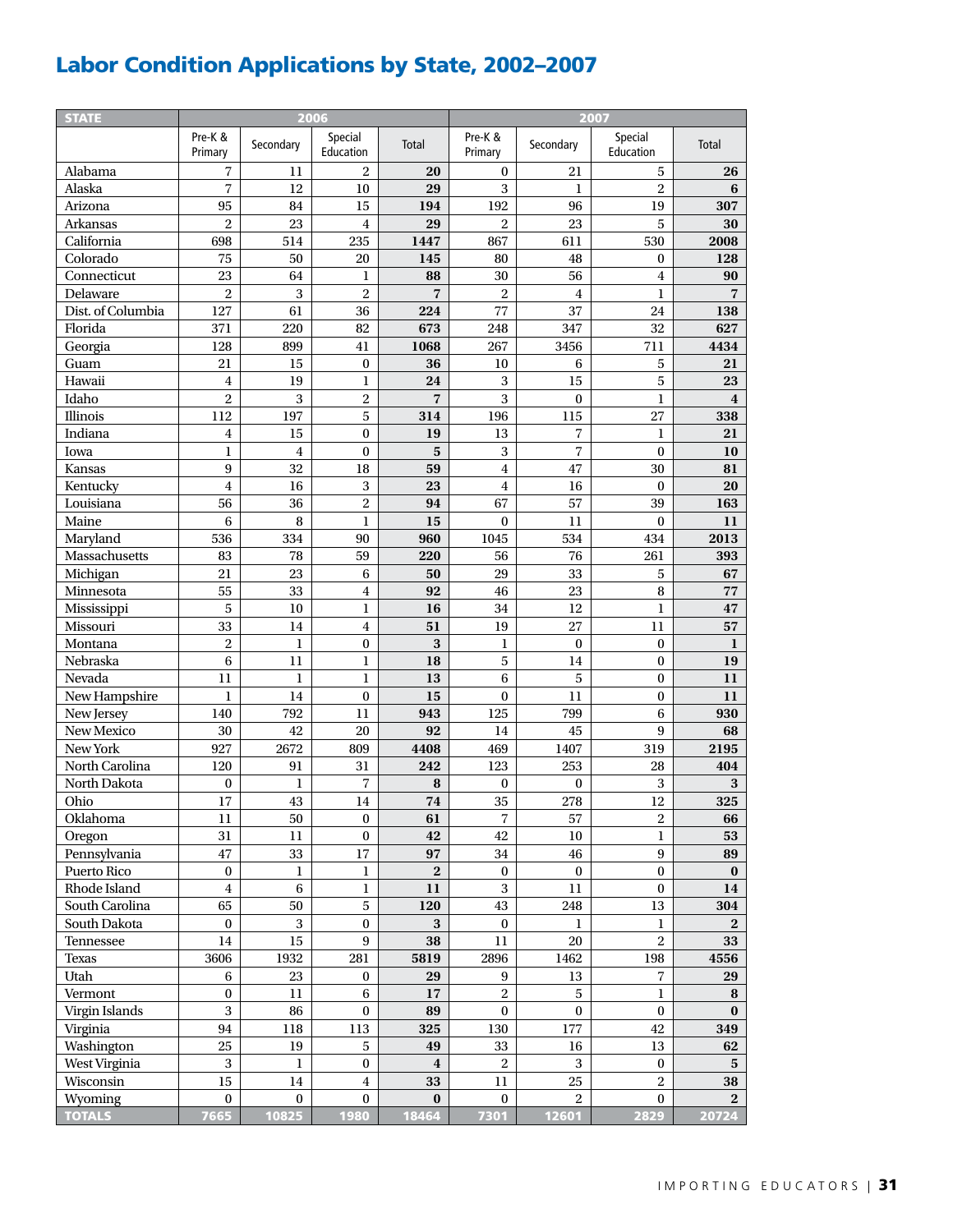| <b>STATE</b>         | SIX-YEAR TOTAL LCA<br><b>APPLICATIONS</b> |
|----------------------|-------------------------------------------|
| Alabama              | 121                                       |
| Alaska               | 92                                        |
| Arizona              | 1622                                      |
| Arkansas             | 138                                       |
| California           | 12789                                     |
| Colorado             | 751                                       |
| Connecticut          | 1821                                      |
| Delaware             | 178                                       |
| District of Columbia | 1174                                      |
| Florida              | 3969                                      |
| Georgia              | 8071                                      |
| Guam                 | 141                                       |
| Hawaii               | 155                                       |
| Idaho                | 19                                        |
| Illinois             | 2209                                      |
| Indiana              | 207                                       |
| Iowa                 | 68                                        |
| <b>Kansas</b>        | 215                                       |
| Kentucky             | 414                                       |
| Louisiana            | 712                                       |
| Maine                | 95                                        |
| Maryland             | 5597                                      |
| Massachusetts        | 1852                                      |
| Michigan             | 608                                       |
| Minnesota            | 494                                       |
| Mississippi          | 202                                       |
| Missouri             | 278                                       |
| Montana              | 37                                        |

| <b>STATE</b>       | <b>SIX-YEAR TOTAL LCA</b><br><b>APPLICATIONS</b> |
|--------------------|--------------------------------------------------|
| Nebraska           | 119                                              |
| Nevada             | 63                                               |
| New Hampshire      | 212                                              |
| New Jersey         | 7332                                             |
| <b>New Mexico</b>  | 374                                              |
| New York           | 15362                                            |
| North Carolina     | 1556                                             |
| North Dakota       | 35                                               |
| Ohio               | 1568                                             |
| Oklahoma           | 247                                              |
| Oregon             | 239                                              |
| Pennsylvania       | 1840                                             |
| <b>Puerto Rico</b> | 47                                               |
| Rhode Island       | 207                                              |
| South Carolina     | 797                                              |
| South Dakota       | 31                                               |
| Tennessee          | 272                                              |
| Texas              | 34883                                            |
| Utah               | 170                                              |
| Vermont            | 124                                              |
| Virgin Islands     | 156                                              |
| Virginia           | 1568                                             |
| Washington         | 851                                              |
| West Virginia      | 24                                               |
| Wisconsin          | 255                                              |
| Wyoming            | 12                                               |
| <b>TOTALS</b>      | 112373                                           |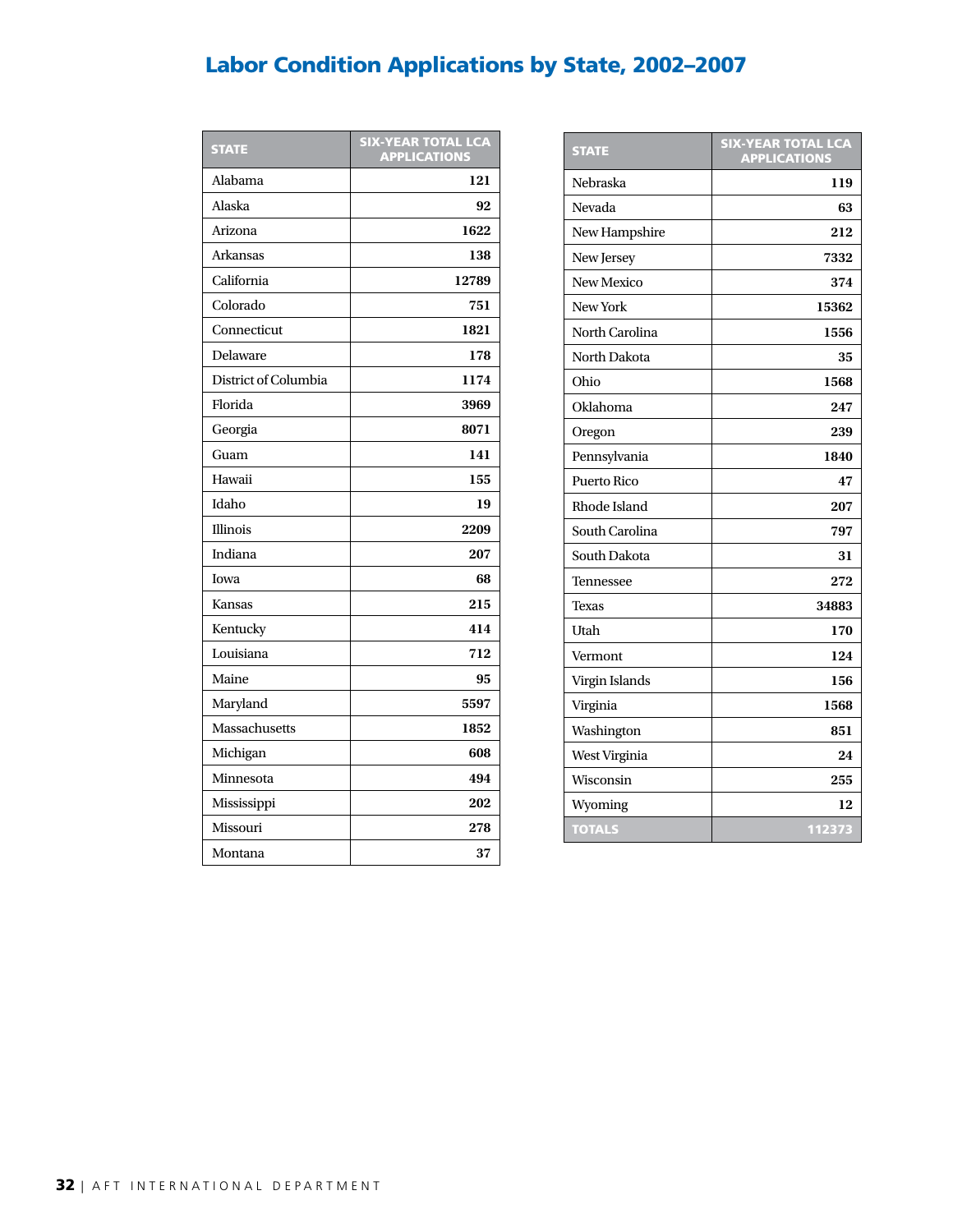#### Designated J-1 Exchange Sponsors for Teachers

as of 9/26/08

#### State Departments of Education

- • California
- Connecticut
- Delaware
- • Florida
- • Georgia
- Illinois
- • Indiana
- Iowa
- • Kansas
- Kentucky
- • Louisiana
- Massachusetts
- Minnesota
- • Nebraska
- New Mexico
- Ohio
- South Carolina
- • Tennessee
- • Texas
- • Utah
- Washington

#### Schools or Districts

- Adams County SD 14, CO
- Anne Frank Montessori School, NY
- • Archdiocese of Dubuque Bureau of Education, IA
- Awty International School, TX
- • Brookline High School, MA
- • Chicago Public Schools, IL
- Denver Public Schools, CO
- • Ecole Bilingue de Berkeley, CA
- • Ecole Internationale de Boston, MA
- French American School of Puget Sound, WA
- French-American International School, CA
- • French-American School of New York, NY
- • International School of Indiana, ID
- International School of the Peninsula, CA
- • Lycee Francais de New York, NY
- • Le Lycee de Los Angeles, CA
- • Lycee Rochambeau, Inc., MD
- • Montessori Consortium of California
- Montessori Federation of Minnesota
- Newton Public Schools, NE
- • Phillips Exeter Academy, NH
- • Primati Montessori School Whitter Inc, CA
- The School District of Philadelphia, PA
- • San Diego French-American School, CA
- Shawnee Mission School District USD 512, KS
- Scripps Montessori Schools, CA
- • Washington International School, DC

#### **Recruiters**

- Amity Institute
- Center for International Education, Inc. (VIF)
- Cordell Hull Foundation for International Education
- • Foreign Academic and Cultural Exchange Services (FACES)
- In-talage, Inc.
- • International Teacher Exchange Services
- • USA Employment, LLC

#### **Others**

- AFS USA, Inc
- American Councils for International Education
- • Association for International Practical Training
- • Council for the Development of French in Louisiana
- • German American Partnership Program, Inc.
- • Institute of International Education
- Jewish Education Service of North America, Inc.
- National Committee of United States-China Relations
- U.S. Department of State
- • World Zionist Organization, American Section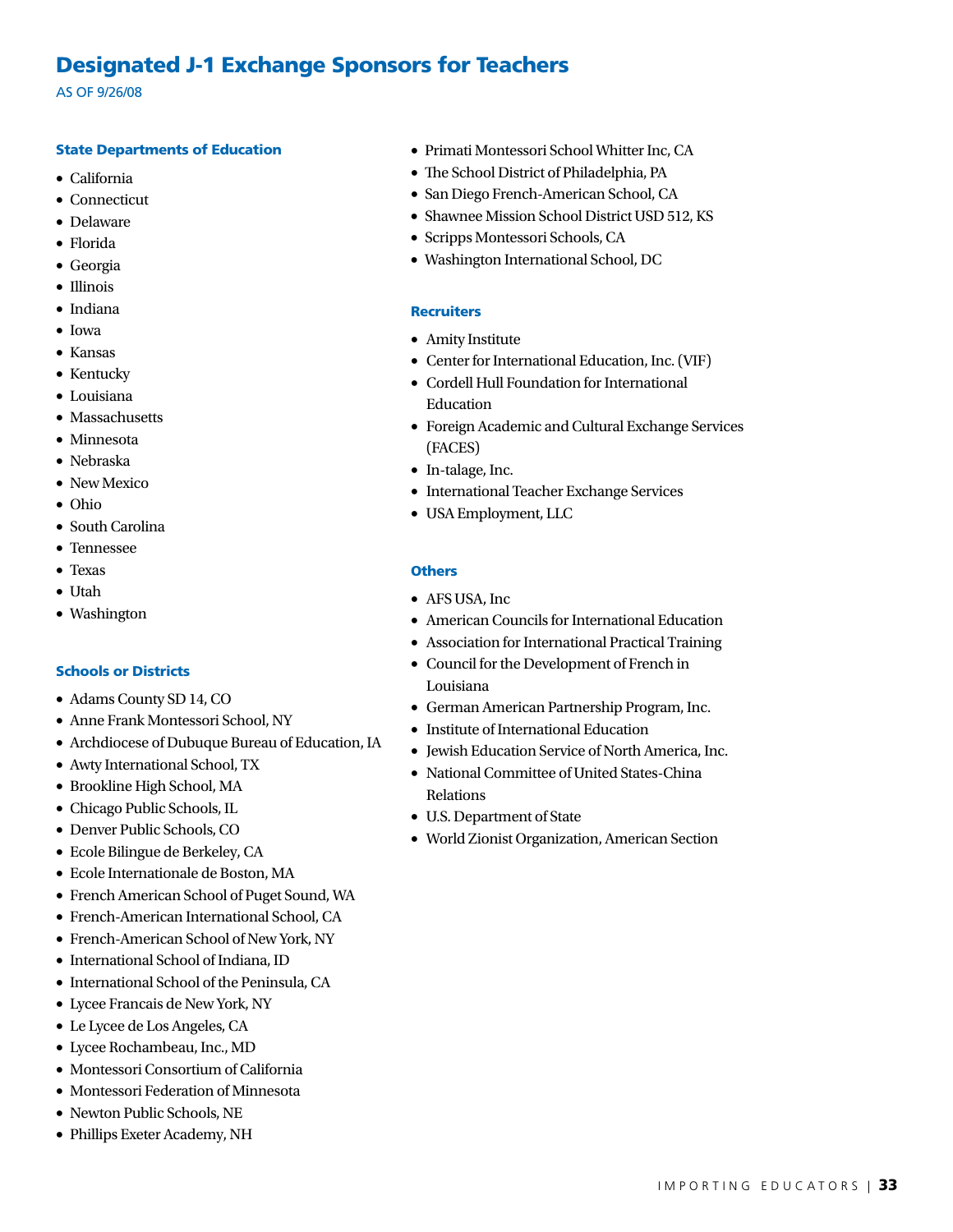#### Commonwealth Teacher Recruitment Protocol

Adopted By Ministers of Education at Stoke Rochford Hall Conference Centre, Lincolnshire, United Kingdom September 1st, 2004

#### **1. Definitions**

**Recruited teacher**: a teacher who is recruited for service in a country other than his/ her own.

**Recruiting country**: the country that is seeking to recruit, or succeeds in recruiting, teachers from other countries

**Recruiting business/agency**: a business/agency that recruits teachers in one country (source country) for service in another (recruiting country)

**Source country**: the country from which teachers are recruited for service abroad.

**Organised recruitment**: a systematic targeted recruitment programme of teachers from another country

**Clearance certificates:** A document from the appropriate authority of the source country that states that the recruited teacher has given the required notice and has complied with the terms and conditions of his/her contract of employment.

#### **2. Introduction**

#### 2.1 Background

2.1.1 For some time now a number of Commonwealth member countries have been deeply concerned at the loss of scarce professionals as a result of targeted recruitment programmes, a problem that has caused particular difficulties for small states. Such concerns, affecting the health and education sectors among others, have been voiced at Ministerial meetings and in the case of health have resulted in the Commonwealth Code of Practice for the International Recruitment of Health Workers, endorsed by Ministers of Health in May 2003.

2.1.2. Ministers are conscious of the potential opportunities for countries that are available through a structured and well-managed programme of teacher exchanges and of trade in skills. It is acknowledged that recruited teacher mobility has great value. It can benefit individual teachers in their professional development as well as strengthen and enrich education systems.

2.1.3 However the recruitment of teachers must not be to the detriment of national education systems.

2.1.4 In May 2002 following large scale recruitment of teachers from Barbados, Guyana, Jamaica and Trinidad and Tobago, the Minister of Education of Jamaica requested the assistance of the Commonwealth in addressing the problem of teacher recruitment in the Caribbean. Caribbean Education Ministers agreed the Savannah Accord in Barbados in July 2002 and, among other things, asked the Commonwealth Secretariat to develop a draft Protocol for the recruitment of teachers. The draft prepared by the Secretariat was reviewed at a subsequent meeting of six Ministers of Education of Small States (The Gambia, Mauritius, Namibia, St. Lucia, Samoa, Seychelles) who met in the Seychelles in March 2003. That meeting recommended that the revised version of the draft Protocol on Teacher Recruitment should be tabled at the Conference of Commonwealth Education Ministers scheduled in October 2003.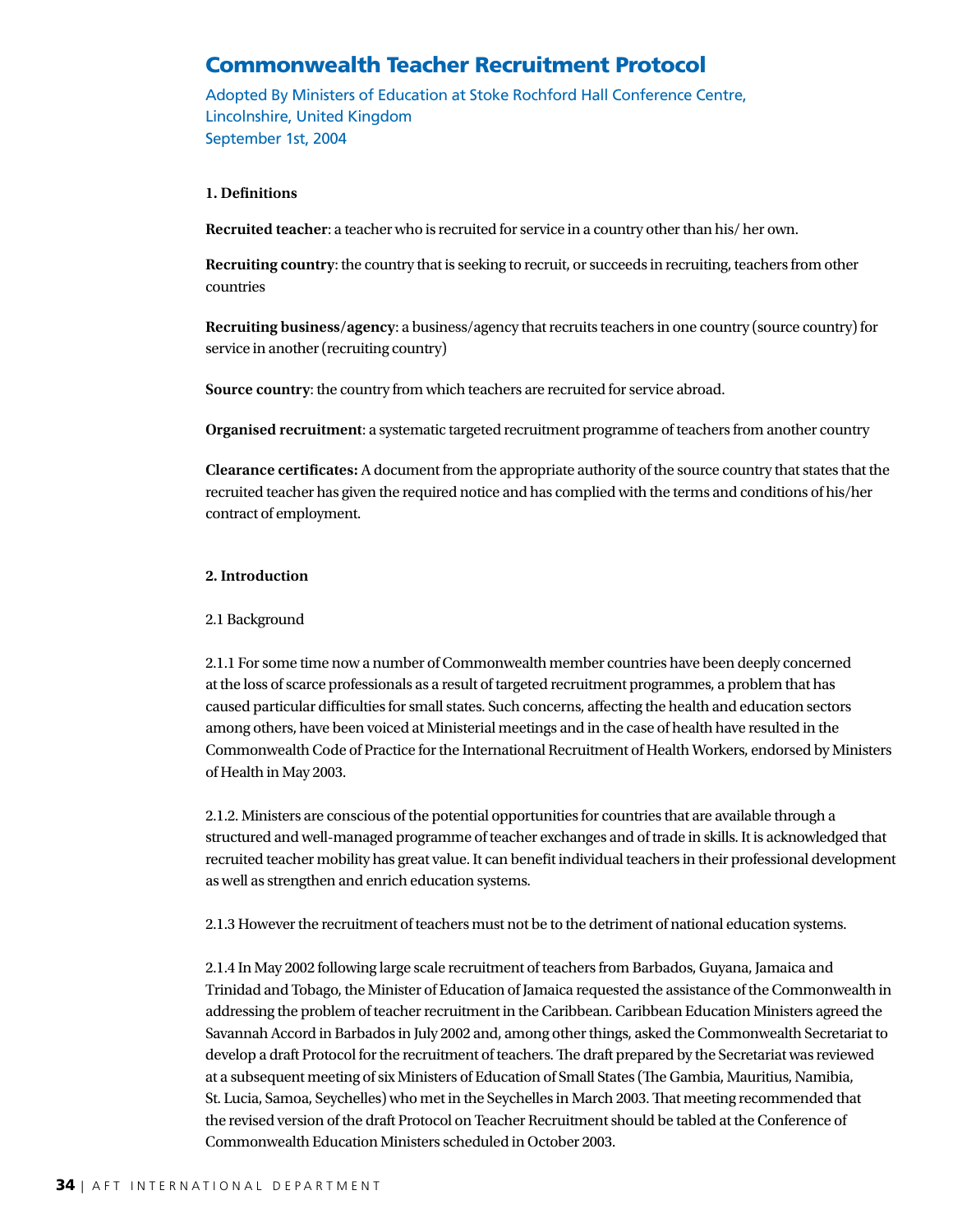2.1.5 Ministers of Education at the 15th Conference of Commonwealth Education Ministers held in Edinburgh, Scotland, from October 27th – 30th, 2003 discussed the critical issues of international teacher recruitment and viewed it as one of the most urgent issues to be addressed in "closing the gap". They affirmed the unique value of the Commonwealth recognizing that it is ideally placed to share expertise, resources and best practices in education as a vital component of attaining the individual and collective goals for their countries and they established a Working Group on Teacher Recruitment under the chairmanship of Deputy Secretary-General Winston Cox.

2.1.6 The Working Group was asked to have a clear focus on the organised recruitment of teachers in the Commonwealth, taking into consideration, where relevant the related issues of teacher mobility, retention and development. The brief of the Working Group is to:

- develop appropriate and ethical codes of conduct;
- report to all Ministers by the end of April 2004; and
- finalise the document with a Ministerial Group by September 2004.

#### 2.2 The Working Group

2.2.1 The countries represented at official level on the Working Group are Barbados, India, Jamaica, Lesotho, Mauritius, Nigeria, Papua New Guinea, St. Lucia, Seychelles, South Africa, United Kingdom, and Zambia.

2.2.2 The following Commonwealth Civil Society and professional organisations are permanent observers of the group: The Commonwealth Teachers Grouping, The Commonwealth Consortium for Education and the Centre for Comparative Education Research, University of Nottingham.

2.2.3 The following Commonwealth Civil Society and professional organisations are permanent observers of the group: The Commonwealth Teachers Grouping, The Commonwealth Consortium for Education and the Centre for Comparative Education Research, University of Nottingham.

2.2.4 At the first meeting of the Working Group in Maseru, Lesotho on 23rd to 24th February 2004 the Terms of Reference were finalized and members were brought up to date on recent developments that had taken place to improve teacher retention and recruitment practice, an initial draft document was prepared for circulation.

#### 2.3 Purpose of the Protocol

2.3.1 This Protocol aims to balance the rights of teachers to migrate internationally, on a temporary or permanent basis, against the need to protect the integrity of national education systems, and to prevent the exploitation of the scarce human resources of poor countries. The Protocol also seeks to safeguard the rights of recruited teachers and the conditions relating to their service in the recruiting country.

2.3.2 In doing so, the Protocol seeks to promote the positive benefits which international teacher migration can bring and to facilitate the sharing of the common wealth of human resources that reside within the Commonwealth.

2.3.3 This document is similar in terms of purpose, content and status to the Commonwealth Code of Practice for health professionals**.** It holds moral authority on the matters it addresses. Within the context of the Commonwealth principles of co-operation and consensus, and within the framework of relevant international and other agreements, governments will subscribe to the Protocol and implement it, maintaining the integrity of their national education systems.

2.3.4 Although this Protocol does not hold any legal authority all the member countries are encouraged to develop such regulations and legislation that are necessary to meet the commitments of this Protocol.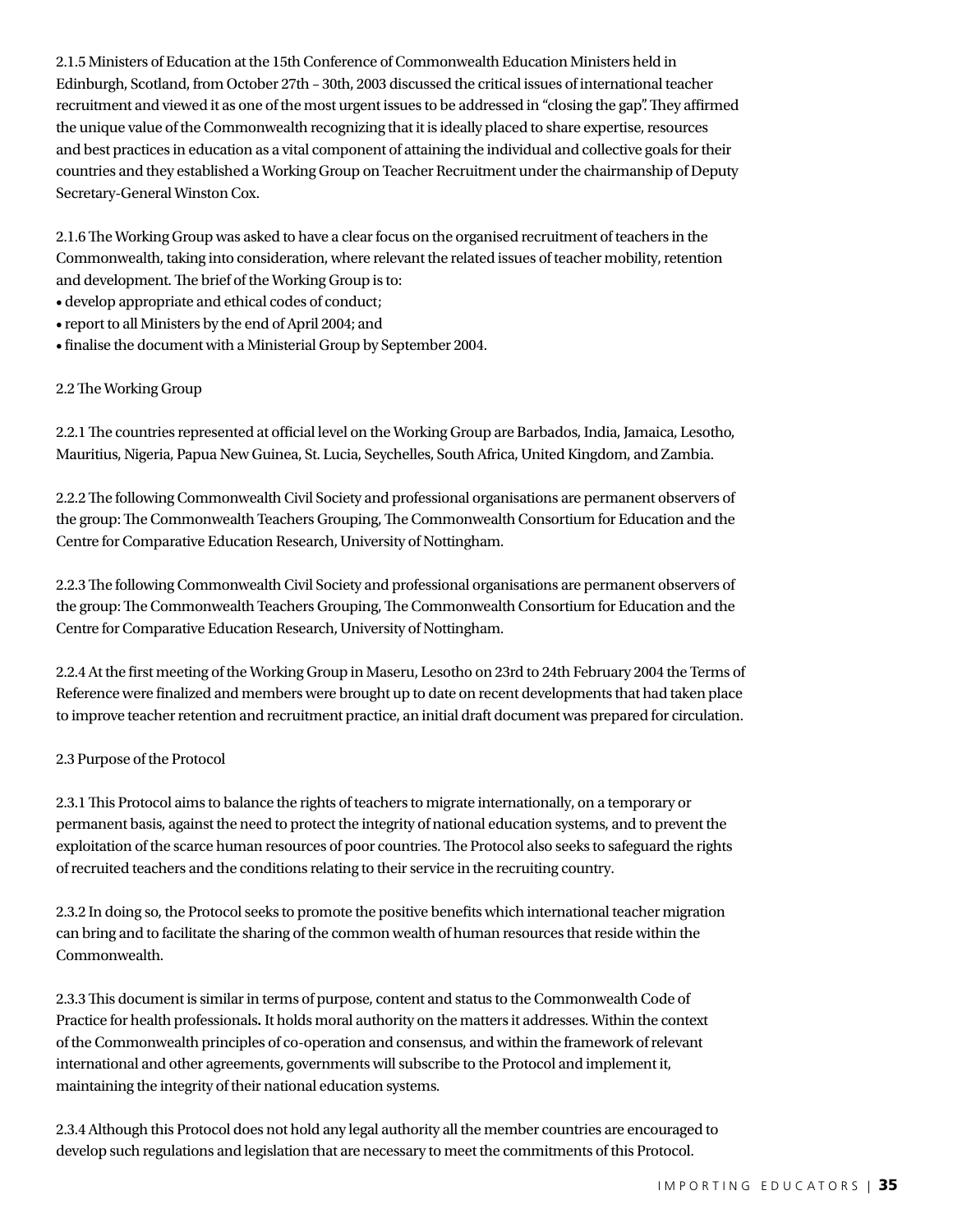#### **3. Rights and Responsibilities of Recruiting Countries**

3.1 It is the responsibility of the authorities in recruiting countries to manage domestic teacher supply and demand in a manner that limits the need for resort to organised recruitment in order to meet the normal demand for teachers. At the same time the right of any country to recruit teachers from wherever these may be obtained is recognised.

3.2 It is recognised that the organised recruitment of teachers may be detrimental to the education systems of source countries, and to the costly human resource investments they have made in teacher education. Recruiting and source countries should agree on mutually acceptable measures to mitigate any harmful impact of such recruitment. Where requested by source countries, recruiting and source countries shall enter into bi-lateral discussions and make every effort to reach an agreement which will provide for such measures. Consideration will be given to forms of assistance such as technical support for institutional strengthening, specific programmes for recruited teachers, and capacity building to increase the output of trained teachers in source countries.

#### **Acceptable Recruiting Processes**

3.3 Recruiting countries shall make every effort to ensure that departure of recruited teachers is avoided during the course of the academic year of the source country, to prevent the disruption of teaching programmes.

3.4 A recruiting country provide to a source country, all relevant information regarding the status of teachers recruited**.** This information should also be made available, without prejudice, to the Commonwealth Secretariat for monitoring purposes. Where such information is not available, Commonwealth countries are encouraged to develop mechanisms for this purpose.

3.5 Where required by source countries, recruiting countries shall make every effort to obtain a clearance certificate from a source country prior to any contract of employment being signed, and this shall not be unreasonably withheld.

3.6 A recruiting country should ensure the establishment of a complaints mechanism and procedure in regard to recruitment to be made known to the teacher at the start of the process.

3.7 The government of any country which makes use of the services of a recruiting agency, directly or otherwise, shall develop and maintain a quality assurance system to ensure adherence to this Protocol and fair labour practices. The recruiting countries should ensure compliance. Where agencies do not adhere, they will be removed from the list of approved agencies.

3.8 The recruiting agency has an obligation to contact the intended source country in advance, and notify it of the agency's intentions. Recruiting countries will inform recruiting agencies of this obligation. Recruiting countries should inform source countries of any organised recruitment of teachers.

3.9 Prior agreement should be reached between the recruitment agency and the government of the source country, regarding means of recruitment, numbers, and adherence to the labour laws of the source country. Recruitment should be free from unfair discrimination and from any dishonest or misleading information, especially in regard to gender exploitation.

#### **Employment Conditions for Recruited Teachers**

3.10 Wherever appointed, recruited teachers shall enjoy employment conditions not less than those of nationals of similar status and occupying similar positions. The recruiting countries should also provide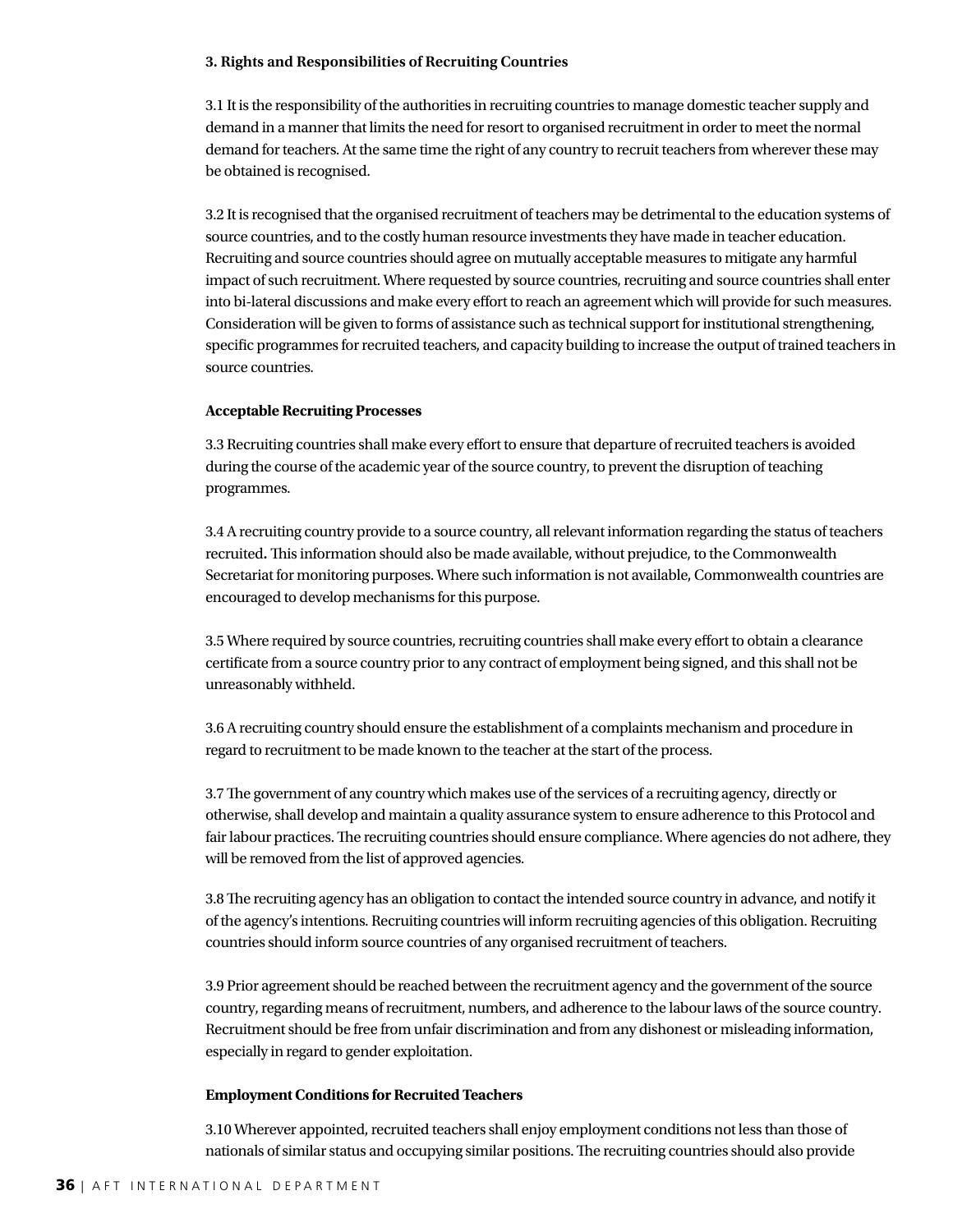dedicated programmes to enable such teachers to achieve fully qualified status in accordance with any domestic requirements of the recruiting country. The recruited teacher is bound and subject to rules of national labour law and is also governed by any legislation or administrative rules relating to permission to work and suitability to work with children in the recruiting country.

3.11 Further, where a complaints mechanism and procedure in relation to teachers' contracts of employment does not already exist in national legislation or administrative provision, one should be established for the purpose. The recruiting agency shall inform recruited teachers of the names and contact details of all teachers unions in recruiting countries.

3.12 Recruited teachers should be employed by a school or educational authority. Only schools and education authorities should obtain work permits to enable the employment of recruited teachers.

3.13 A recruiting country shall ensure that the newly recruited teachers are provided with adequate orientation and induction programmes, including cultural adjustment programmes, with a focus on the school and its environment.

3.14 As a targeted and responsive mode of reciprocation, bilateral agreements will provide for specific professional development opportunities or experiences for recruited teachers, who are about to return to the country of origin after a fixed term.

#### **4. Rights and Responsibilities of Source Countries**

4.1 It is the responsibility of source countries to manage teacher supply and demand within the country, and in the context of organised recruitment. The country should have effective strategies to improve the attractiveness of teaching as a profession, and to ensure the recruitment and retention of qualified teachers in areas of strategic importance. Source countries should be advised of the necessity to establish policy frameworks which set out clear guidelines as to categories of teachers whose recruitment they will not support, in order to protect their most scarce resources.

Any country has the right to be informed of any organised recruitment of its teachers by or on behalf of other countries. There will be some circumstances in which a country may not be able to support the release of its teachers. If a country decides to refuse any organised recruitment, the recruiting country should be informed of such a decision. In these circumstances, at the request of the recruiting country, bilateral discussions should be held through which both countries should endeavour to reach agreement on recruitment. If agreement cannot be reached countries have the right to determine their own position in regard to the organized recruitment of teachers.

4.4 The source country shall endeavour to respond to requests for approval to recruit within 30 days.

4.5 The source country should include within its terms and conditions of service for teachers, if not already in place, provisions that relate to release of teachers under international exchange and organised teacher recruitment arrangements, and to their re-integration into the source-country education system on their return from abroad.

#### **5. Rights and responsibilities of the recruited teacher**

5.1 The recruited teacher has the right to transparency and full information regarding the contract of appointment. The minimum required information (see Appendix 1) includes information regarding complaints procedures.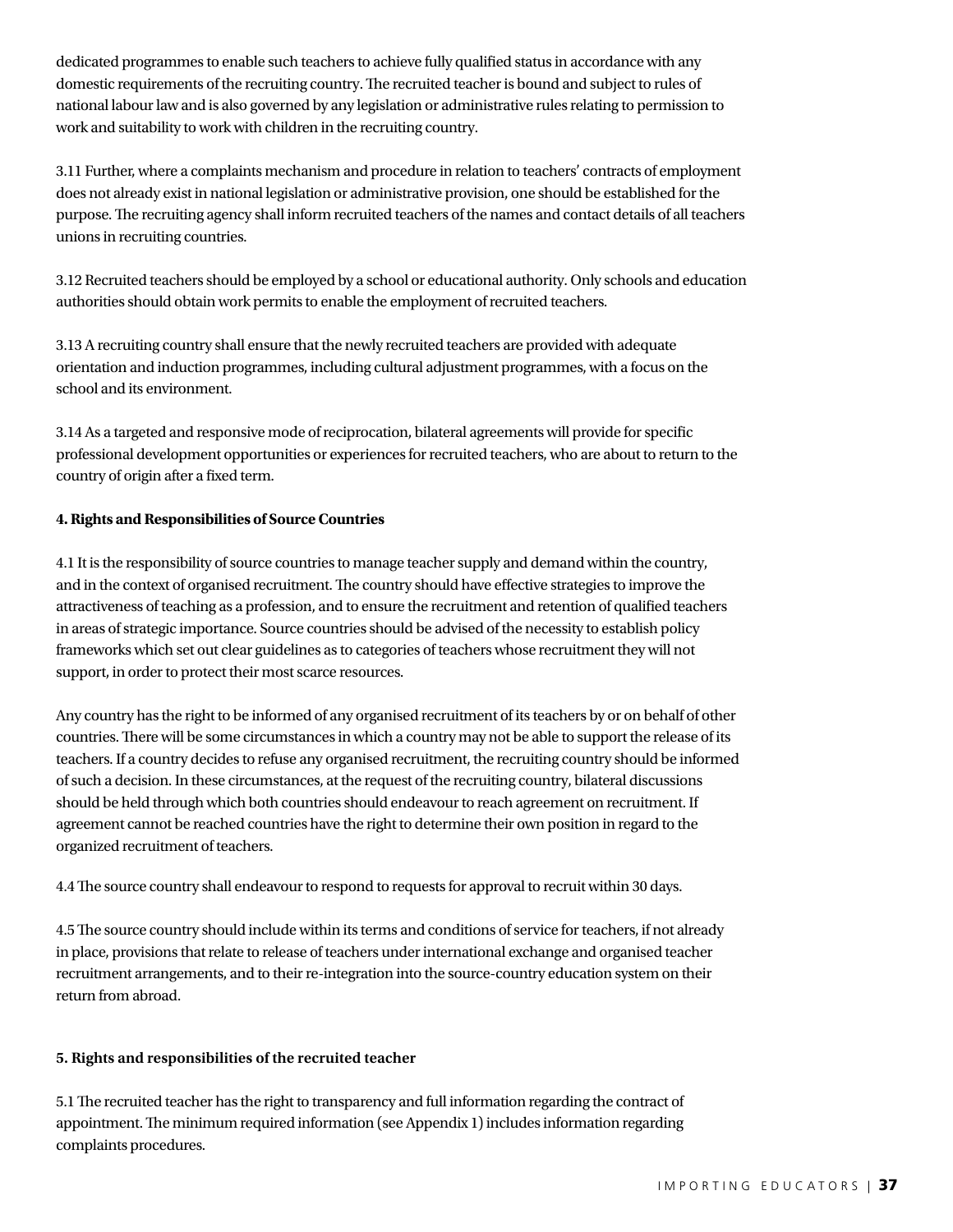5.2 Recruited teachers are in turn expected to show transparency in all dealings with their current and prospective employers, and to give adequate notice of resignation or requests for leave. Teachers also have a responsibility to inform themselves regarding all terms and conditions of current and future contracts of employment, and to comply with these.

#### **6. Monitoring and Evaluation**

6.1 The Commonwealth Secretariat should monitor the status of organized recruitment of teachers, including numbers, recruitment practices and effects, and evaluate the application of this Protocol, including the impact on developing countries, and report to Conferences of Commonwealth of Education Ministers.

6.2 Education Ministers should undertake a regular review of the operation of the Protocol commencing at the 16CCEM. The review should be informed by effective monitoring undertaken by education ministries in consultation with all stakeholders including the teacher unions and coordinated across the different regions of the Commonwealth.

6.3 Appendices 2, 3 and 4 illustrate obligations contained in international instruments for information purposes. Appendix 5 refers to the Dakar framework adopted by the World Education Forum 2000.

#### **7. Future Action**

7.1 Consistent with the terms of this Protocol Ministers commit to establishing a working group to identify how teachers across the Commonwealth can have greater access to teaching in other Commonwealth countries as a significant continuing professional development activity. The working group should include appropriate permanent observers from professional organisations and civil society.

7.2 Education Ministers request the secretariat to establish a working group to develop systems and criteria to assess equivalences of teacher qualifications and of professional registration status, where applicable, across the Commonwealth.

7.3 In order to fully understand the scale of teacher mobility within the Commonwealth, it is suggested that a comprehensive study of such teacher flows is undertaken. This should include both organised teacher recruitment and the more informal modes of teacher migration. This study would complement and develop the work which has been completed by the Commonwealth Secretariat and is currently being undertaken by the University of Nottingham.

7.4 The Commonwealth, shall in collaboration with international organizations such as such as the ILO and UNESCO, seek to promote this protocol as an international standard of best practice in organised teacher recruitment.

#### **APPENDIX 1:**

Minimum information to be provided in the course of recruitment prior to finalisation of any contract:

- Name and location of the school where the teacher is to serve
- Brief description of the school
- Accommodation arrangements for the teacher and cost implications
- Transport arrangements and responsibility for transport costs
- Work permit requirements and procedures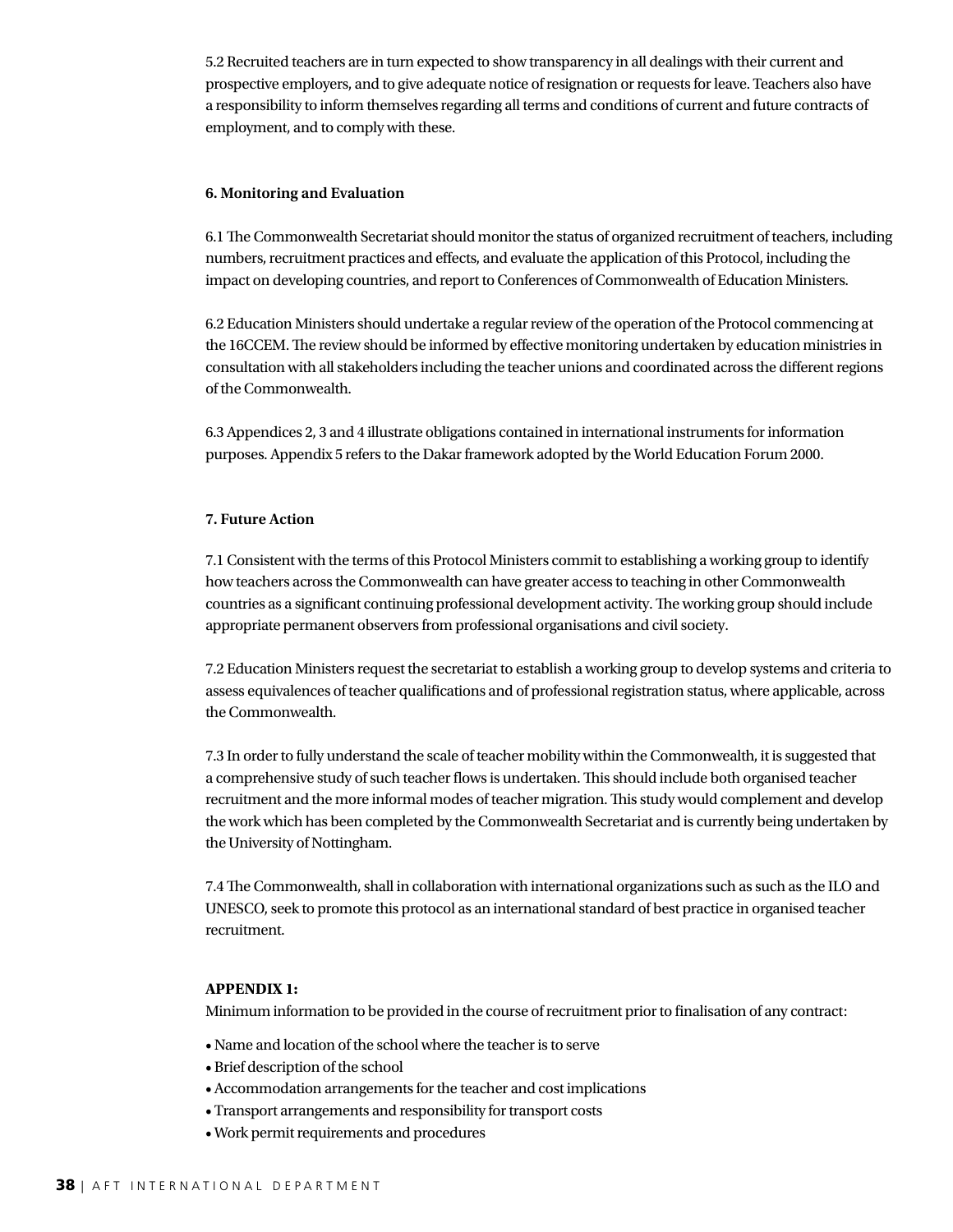• Clarity about terms and conditions of employment, including any deductions (for tax, insurance, superannuation or other purposes) from the gross salary offered; and rights of access of the employed teacher to social services and welfare benefits of the host country.

• Any provisions affecting the right of the teacher to be accompanied abroad by a spouse and dependants, including any assistance and allowances offered therewith, rights of spouse to work in the recruiting country, and access of dependants to education and other services.

• Regulations governing repatriation of earnings and other benefits.

#### **APPENDIX 2**

ARTICLES 13, 26 AND 29 OF THE INTERNATIONAL COVENANT ON ECONOMIC, SOCIAL AND CULTURAL RIGHTS

#### **Article 13**

1. The States Parties to the present Covenant recognise the right of everyone to education. They agree that education shall be directed to the full development of the human personality and the sense of its dignity, and shall strengthen the respect for human rights and fundamental freedoms. They further agree that education shall enable all persons to participate effectively in a free society, promote understanding, tolerance and friendship among all nations and all racial, ethnic or religious groups, and further the activities of the United Nations for the maintenance of peace.

2. the States Parties to the present covenant recognise that, with a view to achieving the full realization of this right:

(a) primary education shall be compulsory and available free to all;

(b) secondary education in its different forms, including technical and vocational secondary education, shall be made generally available and accessible to all by every appropriate means, and in particular by the progressive introduction of free education.

#### **APPENDIX 3**

#### ARTICLE 26 OF THE UNIVERSAL DECLARATION ON HUMAN RIGHTS

1. Everyone has the right to education. Education shall be free, at least in the elementary and fundamental stages. Elementary education shall be compulsory. Technical and professional education shall be made generally available and higher education shall be equally accessible to all on the basis of merit.

2. Education shall be directed to the full development of the human personality and to the strengthening of respect for human rights and fundamental freedoms. It shall promote understanding, tolerance and friendship among all nations, racial or religious groups, and shall further the activities of the United Nations for the maintenance of peace.

#### **APPENDIX 4**

#### ARTICLE 29 OF THE CONVENTION OF THE RIGHTS OF THE CHILD

1. States parties agree that the education of the child shall be directed to:

(a) the development of the child's personality, talents and mental and physical abilities to their fullest potential;

(b) the development of respect for human rights and fundamental freedoms, and for the principles enshrined in the Charter of the United Nations

(c) the development of respect for the child's parents, his or her own cultural identity, language and values, for the national values of the country in which the child is living, the country from which he or she may originate, and for civilizations different from his or her own.

(d) the preparation of the child for responsible life in a free society, in the spirit of understanding, peace,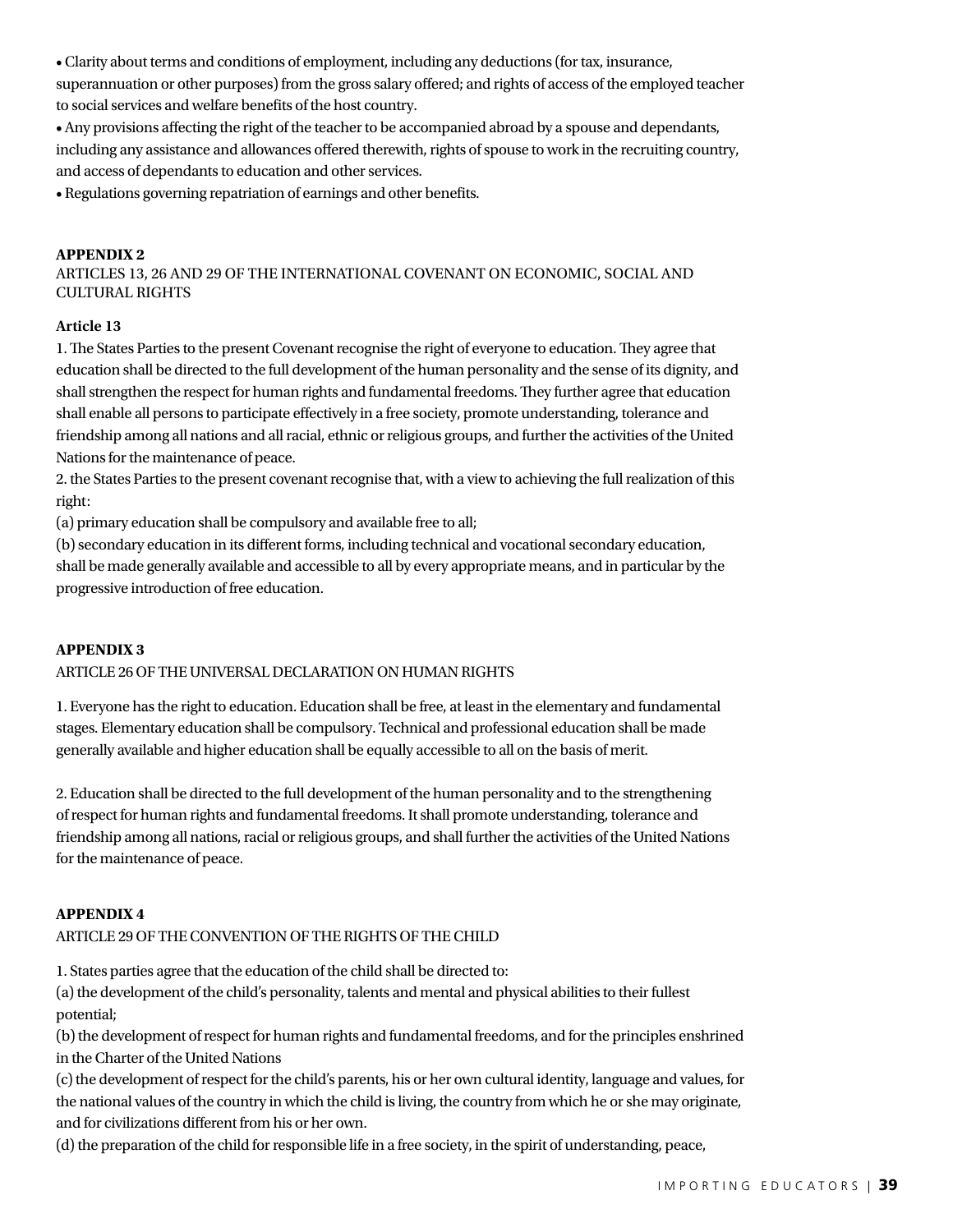tolerance, equality of sexes, and friendship among all peoples, ethnic, national and religious groups and persons of indigenous origin;

(e) the development of respect for the natural environment.

3. No part of the present article or article 28 shall be construed so as to interfere with the liberty of individuals and bodies to establish and direct educational institutions, subject always to the observance of the principles set forth in paragraph 1 of the present article and to the requirements that the education given in such institutions shall conform to such minimum standards as may be laid down by the State.

#### **APPENDIX 5**

#### EDUCATION FOR ALL COMMITMENTS – DAKAR 2000

• Expanding and improving comprehensive early childhood care and education, especially for the most vulnerable and disadvantaged children

• Ensuring that by 2015 all children, particularly girls, children in difficult circumstances and those belonging to ethnic minorities, have access to and complete free and compulsory primary education of good quality

• Ensuring that the learning needs of all young people and adults are met through equitable access to appropriate learning and life skills programmes

• Achieving a 50 percent improvement in levels of adult literacy by 2015, especially for women, and equitable access to basic and continuing education for all adults

• Eliminating gender disparities in primary and secondary education by 2015, with a focus on ensuring girls' full and equal access to and achievement in basic education of good quality

• Improving all aspects of the quality of education and ensuring excellence of all so that recognized and measurable learning outcomes are achieved by all, especially in literacy, numeracy and essential life skills.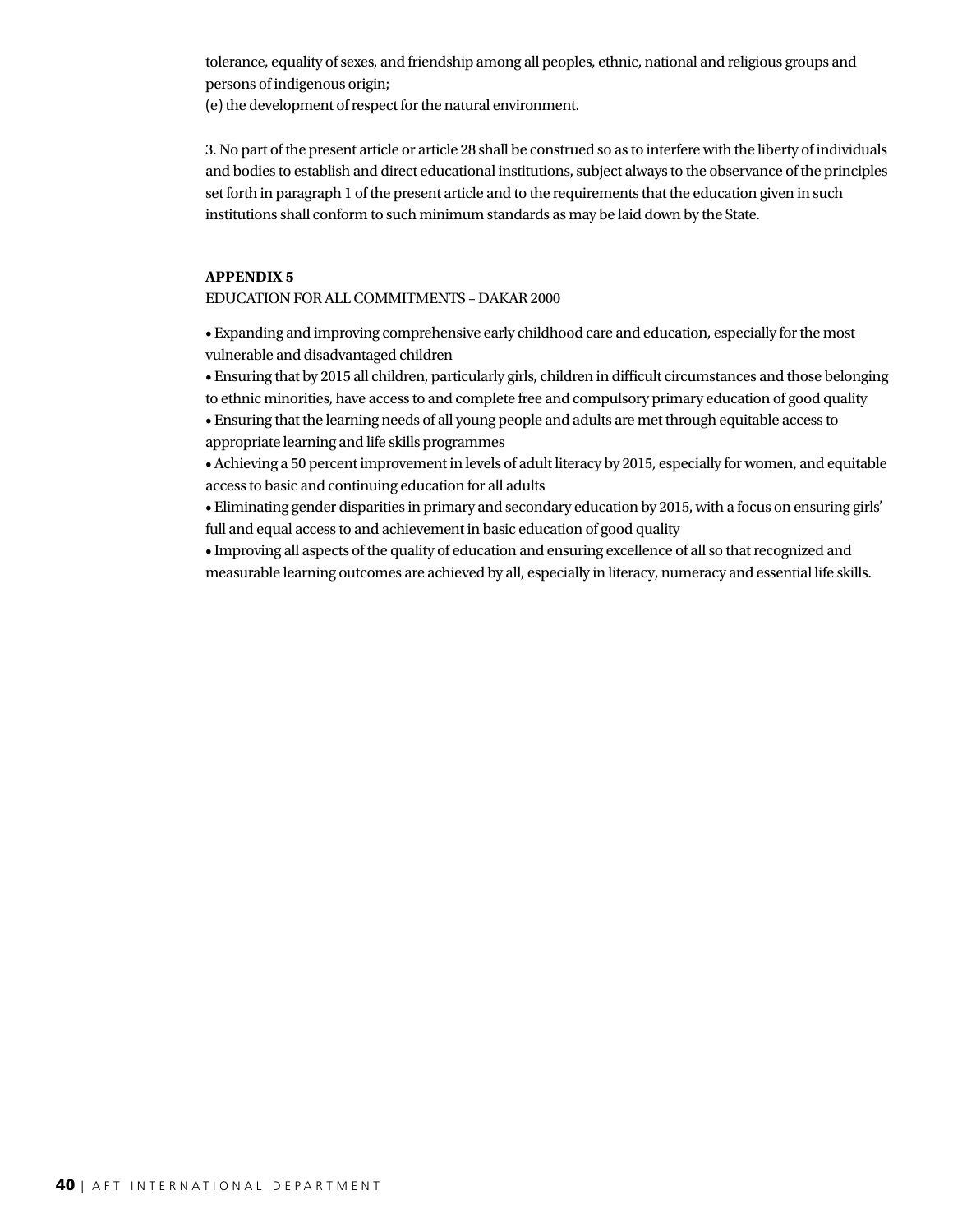### **Endnotes**

1 Buerhaus, Peter I., Douglas O., David I. Auerbach, *New Signs of a Strengthening U.S. Labor Market*? Health Affairs, November 2004. 2 Sara Neufeld, "Filipino teachers learn life lessons in Baltimore," *Baltimore Sun*, August 28, 2005, http://www.baltimoresun.com/news/ education/bal-teacher0828,0,1571732.story

3 Jose Katigbak, "Baltimore to hire 178 Pinoy Teachers," *Philippine Star*, January 22, 2008, http:// pinoyteachersnetwork.blogspot.com/2008/01/ baltimore-to-hire-178-pinoy-teachers.html, Sara Neufeld, "Teachers Vote This Week," *Baltimore Sun*, May 12, 2008.

4 *Baltimore school district travels to Philippines to hire teachers*, Filipino Reporter, January 20, 2005, http://www.indypressny.org/article. php3?ArticleID=1874.

5 Ibid

6 United Kingdom Department of Health, *Code of Practice for the International Recruitment of Healthcare Professionals*, 10

7 Wyatt Andrews, "Filling the Classroom Void," CBS News, June 6, 2006, http://www.cbsnews.com/ stories/2006/06/06/eveningnews/main1689748. shtml

8 U.S. Department of Education, *Teacher Shortage Areas Nationwide Listing 1990-91 through 2007-08*, www.ed.gov/about/offices/list/ope/pol/ tsa.doc

9 Juliet Williams, "Report: California Teacher Shortage Coincides with Fewer Trainees," *San Diego Tribune*, December 8, 2005, http://www. signonsandiego.com/news/education/20051208- 0024-ca-teachershortage.html

10 UNESCO, *Teachers matter!,* http:// portal.unesco.org/education/en/ev.php-URL\_ID=57898&URL\_DO=DO\_TOPIC&URL\_ SECTION=201.html

11 Randy Barber, *Report to the National Education Association on Trends in Foreign Teacher Recruitment*, http://www.nea.org/teachersh ortage/0306foreignteacher.html, 3.

12 U.S. Department of Labor, *OFLC Frequently Asked Questions and Answers,* http://www. foreignlaborcert.doleta.gov/faqsanswers.cfm#h1b1

13 U.S. Citizenship and Immigration Services, *Petition for a Nonimmigrant Workers Pursuant to Section 101(a)(15)(H)(i)(b) of the Immigration and Nationality Act, 8 U.S.*C. *§ 1101(a)(15)(H)(i)(b),*  http://www.ilw.com/immigdaily/cases/2007,0215 cordon.pdf

14 U.S. Citizenship and Immigration Services, *Characteristics of Specialty Occupation (H-1B) Workers: Fiscal Year 2005*, http://www.uscis.gov/ files/nativedocuments/H1B\_FY05\_Characteristics. pdf

15 U.S. Department of Labor, *Labor Condition Applications and Requirements for Employers Using Nonimmigrants on H-1B Visas in Specialty Occupations and as Fashion Models,* http://www. dol.gov/dol/allcfr/Title\_20/Part\_655/Subpart\_H.htm

16 U.S. Department of Labor , *H-1B Specialty (Professional) Workers*, http://www. foreignlaborcert.doleta.gov/h-1b.cfm.

17 Foreign Labor Certification Data Center, *FLC Disclosure Data,* http://www.flcdatacenter.com/ CaseData.aspx.

18 National Archives and Records Administration, *Electronic Code of Federal Regulations: Title 22 Foreign Relations: Part 62 Exchange Visitor Program*, http://ecfr.gpoaccess.gov/cgi/t/text/text-i dx?c=ecfr&sid=c329fb110ea15b0bf4b16f4d88cb4d 16&rgn=div5&view=text&node=22:1.0.1.7.37&idn o=22#22:1.0.1.7.37.2.1.5

19 Ibid

20 Ibid

21 U.S. Department of State, *Designated Sponsor*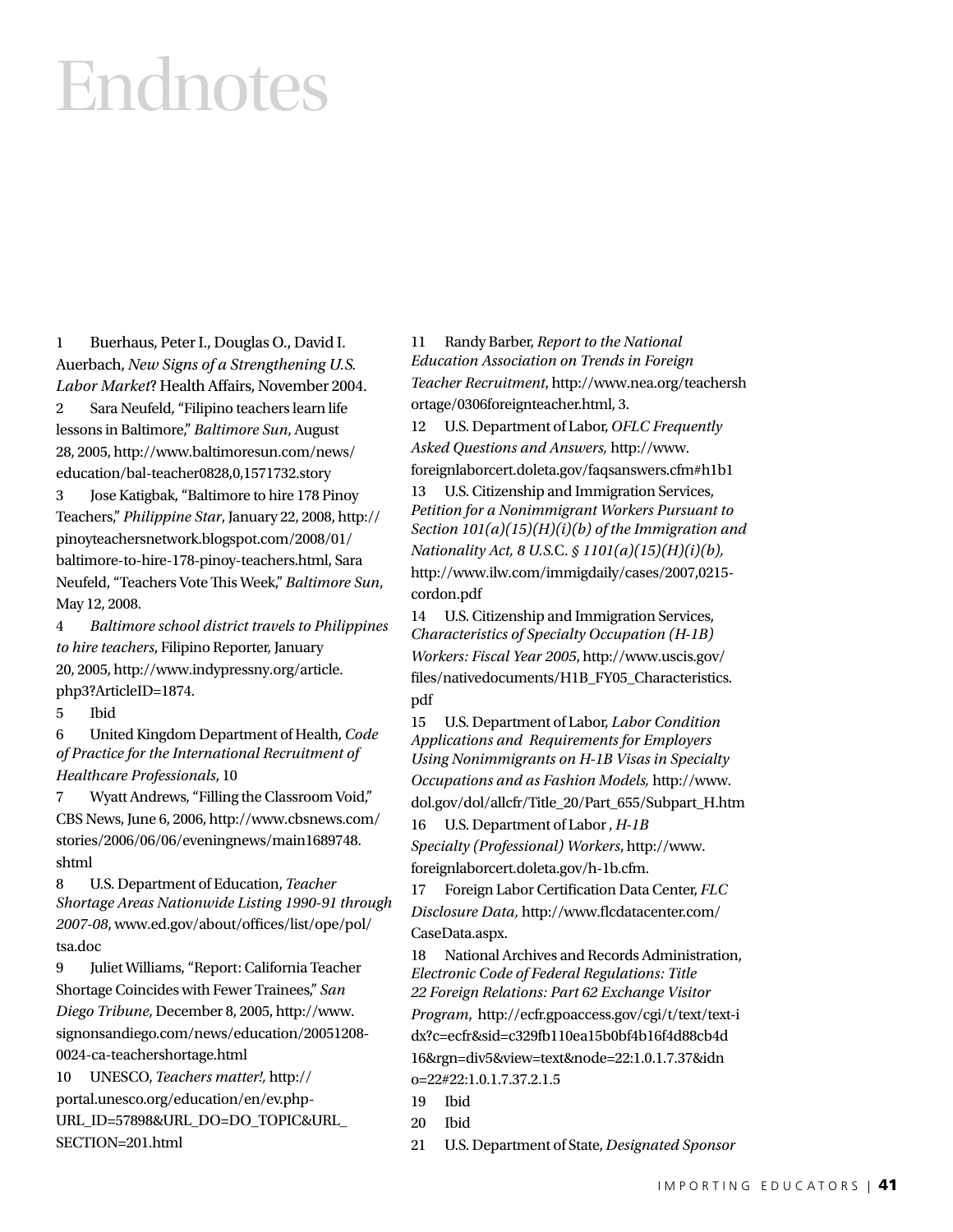*List*, http://www.exchanges.state.gov/jexchanges/ index.cfm

22 Daniel Brook, "We Had Dreams, part two" Philadelphia City Paper, November 15-21, 2001, http://www.citypaper.net/articles/111501/cs.cover2. shtml.

23 *Central principal recognized by exchange program*, June 12,2008, http://www.vifprogram. com/about/newsarticle.pl?id=496

24 Ann Doss Helms, *Search for teachers goes global: CMS looks to Philippines for math, science educators*, The Charlotte Observer, December 5, 2006, www.lexisnexis.com

25 Randy Barber, *Report to the National Education Association on Trends in Foreign Teacher Recruitment*, http://www.nea.org/teachersh ortage/0306foreignteacher.html, 18.

26 Ibid, 15.

27 Janet Okoben, "Cleveland ready to hire 50 teachers from India," *Plain Dealer*, March 22, 2001, www.lexisnexis.com

28 Ibid

29 Janet Okoben, "Recruiter's contract with Indian teachers raises concerns," *Plain Dealer*, August 31, 2001, www.lexisnexis.com.

30 Ibid

31 Daniel Brook, "We Had Dreams, part two" Philadelphia City Paper, November 15-21, 2001, http://www.citypaper.net/articles/111501/cs.cover2. shtml.

32 Ivelisse DeJesus, "Teachers from India allege agency is extorting money," *The Star-Ledger,* May 12, 2002, www.lexisnexis.com.

33 U.S. Department of Labor, In the Matter of: Administrator, Wage and Hour Division, U.S. Department of Labor, Prosecuting Party v. Teachers Placement Group et al., Respondent, Case No.: 2003-LCA-00014, http://www.ilw.com/immigdaily/ cases/2004,0428-teachers.pdf

34 Moina Noor, "Bridgeport Looks to India to Fill Teaching Gaps," *New York Times*, September 21, 2008, http://www.ilw.com/immigdaily/ cases/2004,0428-teachers.pdf

35 U.S. Justice Department, U.S. Attorney's Office, Western District of Texas, *Houston and Philippines Corporations and their Principles Charges with Alien Smuggling and Visa Fraud,* http://www.usdoj. gov/usao/txw/press\_releases/2004/Omni\_ind.pdf.

- 36 Ibid
- 37 Ibid
- 38 Ibid

39 Ibid

40 Stephanie Sanchez, "Pair get probation in scheme to smuggle Filipino teachers," *El Paso Times*, August 26, 2008, http://m.elpasotimes.com/ articles/155484337.

41 U.S. Justice Department, U.S. Attorney's Office, Western District of Texas, Former El Paso School Administrators Indicted, http://www.ed.gov/about/ offices/list/oig/invtreports/tx102004.pdf.

42 Daniel Brook, "We Had Dreams, part two" Philadelphia City Paper, November 15-21, 2001, http://www.citypaper.net/articles/111501/cs.cover2. shtml.

43 *VIF Contract with the San Jose Unified School District for the 2000-2001 School Year*, in Randy Barber, *Report to the National Education Association on Trends in Foreign Teacher Recruitment*, http://www.nea.org/teachershortage/0 306foreignteacher.html.

44 Ibid

45 Sunita Sohrabji, "16 Florida Teachers Face Deportation Due to Visa Glitch," *India West*, February 22, 2008, http://news.newamericamedia. org/news/view\_article.html?article\_id= 4dd1431889b50aad30c73af5abd255f8

46 *VIF Contract with the San Jose Unified School District for the 2000-2001 School Year*, in Randy Barber, *Report to the National Education Association on Trends in Foreign Teacher Recruitment*, http://www.nea.org/teachershortage/0 306foreignteacher.html.

47 *Aurora (Colorado) Education Association Contract Language Regarding Foreign Teachers* in Randy Barber, *Report to the National Education Association on Trends in Foreign Teacher Recruitment*, http://www.nea.org/teachershortage/0 306foreignteacher.html.

48 Sara Neufeld, "Broken hearts, broken dreams," *Baltimore Sun*, February 24, 2008, http:// www.baltimoresun.com/news/local/bal-te. md.suicide24feb24,0,4434719.story.

49 Phuong Ly, "Lessons Learned Far From Home," *Washington Post*, August 3, 2008, http:// www.washingtonpost.com/wp-dyn/content/ article/2008/07/29/AR2008072902645\_pf.html.

50 Carl Campanile, "Home Room Crisis: Recruited Foreign Teachers Can't Find Housing Here," *New York Post*, August 26, 2001, www.lexisnexis.com. 51 Jason DeParle, "A Good Provider is One Who Leaves," *New York Times,* April 22,2007, http:// query.nytimes.com/gst/fullpage.html?res=9D04E7D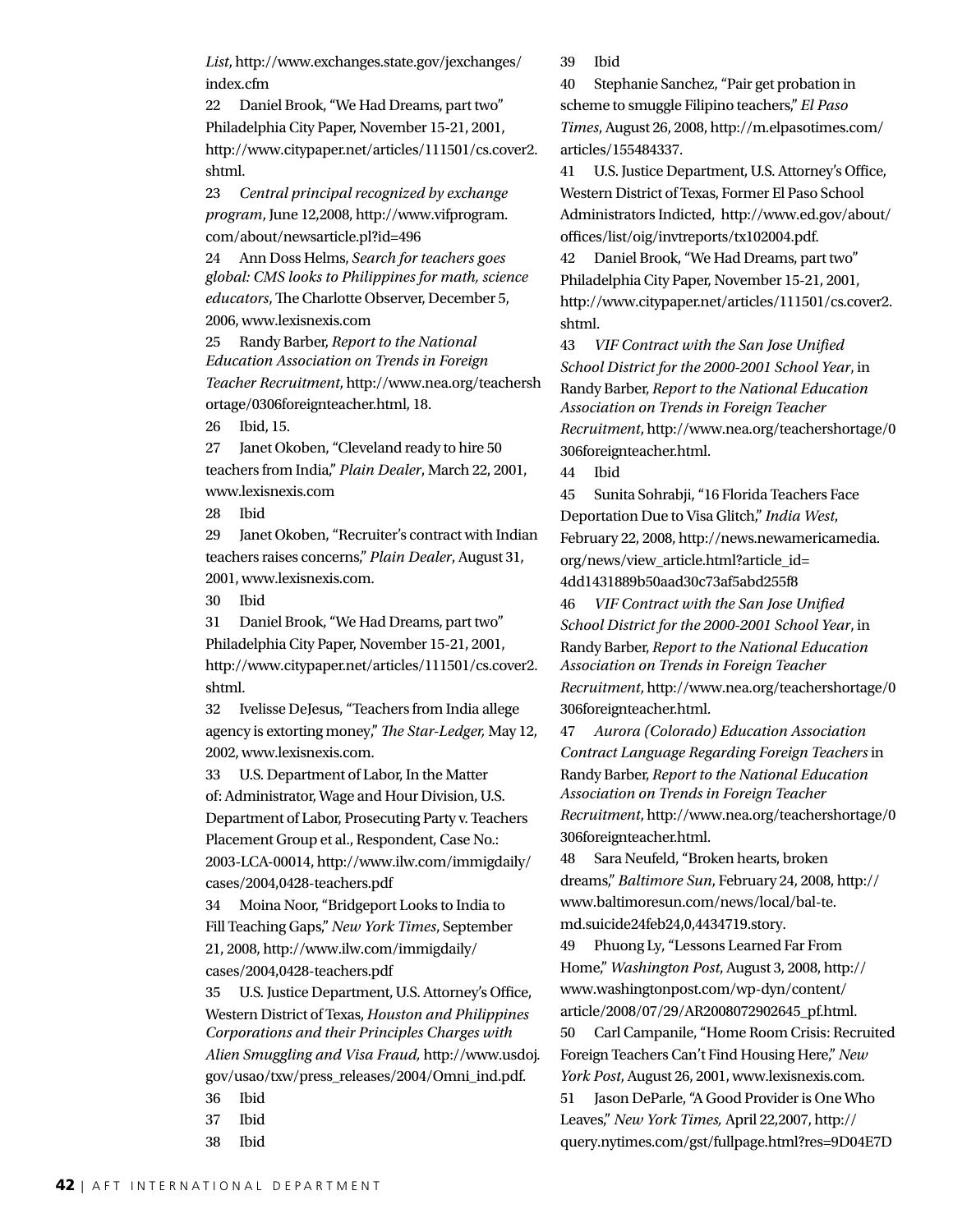6113FF931A15757C0A9619C8B63&sec=&spon=&&s cp=3&sq=a%20good%20provider%20is%20one%20 who%20leaves&st=cse

- 52 Ibid
- 53 Ibid
- 54 Ibid

55 Mydans, Seth. Resisting Birth Control, the Philippines Grows Crowded. *The New York Times*. March 21, 2003.

56 Galvez Tan, Jamie, Fernando S. Sanchez, Virginia L. Balanon. The Brain Drain Phenomenon and Its Implications for Health. Presented at the UP Alumni Council Meeting, which had "Filipino Diaspora" as theme, on June 24, 2005 at the Ang Bahay ng Alumni, UP Diliman, Quezon City.

57 Ely Manalansan, "The Philippine Labor Export Policy," *Bulatlat*, January 26-February 1, 2003, http:// www.bulatlat.com/news/2-50/2-50-braindrain2. html.

58 Annie Geron, personal communication, July 7, 2008.

59 Trina Federis, "Two-shift Classroom Scheme Does Not Solve Education Crisis," *Bulatlat*, June 4-10, 2006, http://www.bulatlat.com/news/6-17/6- 17-scheme.htm.

60 Ibid

61 Ruben V. Nepales, "Only in Hollywood: After 'Imelda,' Ramona Diaz tackles Pinoy teachers in US," *Inquirer*, August 5, 2006.

62 Aiken, Linda H. U.S. Nurse Labor Market Dynamics Are Key to Global Nurse Sufficiency. *Health Research and Educational Trust*. 42:3p2, June 2007, Pages: 1299-1320.

63 Buerhaus, Peter I., Douglas O., David I. Auerbach, *New Signs of a Strengthening U.S. Labor Market*? Health Affairs, November 2004.

64 Aiken, Linda H. U.S. Nurse Labor Market Dynamics Are Key to Global Nurse Sufficiency. *Health Research and Educational Trust*. 42:3p2, June 2007, Pages: 1299-1320.

65 World Health Organization. World Health Statistics 2007. http://www.who.int/whosis/en/ index.html.

66 Schrecker, Ted, Ronald Labonte. Taming the Brain Drain: A Challenge for Public Health Systems in Southern Africa. *Intnerational Journal of Occupational and Environmental Health*. 10:40, October/December 2004.

67 Mirelle Kingma, *Nurses on the Move: Migration and the Global Health Care Economy*, (Cambridge: Cornell University Press, 2006). 68 Karen J. Coates, "Trickle-down effect," *NurseWeek,* June 11, 2001.

69 Fely Marilyn E. Lorenzo, Jaime Galvez-Tan, Kriselle Icamina, and Lara Javier, "Nurse Migration from a Source Country Perspective: Philippine Country Case Study," *Health Services Research* 42: 3, Part II, June 2007, www.blackwellsynergy.com. 70 Public Services International, *Women and International Migration in the Health Sector, Final Report 2005-06,* http://www.world-psi. org/TemplateEn.cfm?Section=Migrant\_ workers2&Template=/ ContentManagement/ ContentDisplay.cfm&ContentFileID=15748, 7. 71 Ibid, 7-9.

72 Anirban Basu. "The Education Experiment," *The Urbanite Baltimore*, April 2007, http://www. urbanitebaltimore.com/project/2007/teams/ education/full.html

73 Kirk A. Johnson, *How Immigration Reform Could Help Alleviate the Teacher Shortage: A Heritage Foundation Backgrounder*, http://www. heritage.org/Research/Education/bg1884.cfm.

74 Commonwealth Secretariat, *Commonwealth Teacher Recruitment Protocol,* http://www. thecommonwealth.org/shared\_asp\_files/ uploadedfiles/%7B90CCBAE1-D475-47EC-BD52- 02BE05EA0D27%7D\_PROTOCOL.pdf, 8.

75 *Study Finds Extreme Lack of Offshoring Data Undermines Economic Policy,* http://www. washtech.org/news/inthenews/display.php?ID\_ Content=5070

76 Ibid

77 Charles Hutchinson and Michael Jazzar, "Mentors for Teachers from outside the U.S." *Phi Delta Kappan*, January 2007, www.eric.ed.gov 78 Ta-Nehisi Paul Coates, "Looking Abroad for a Few Good Teachers," *Time*, November 21, 2005, http://www.time.com/time/magazine/ article/0,9171,1132834-1,00.html 79 Ibid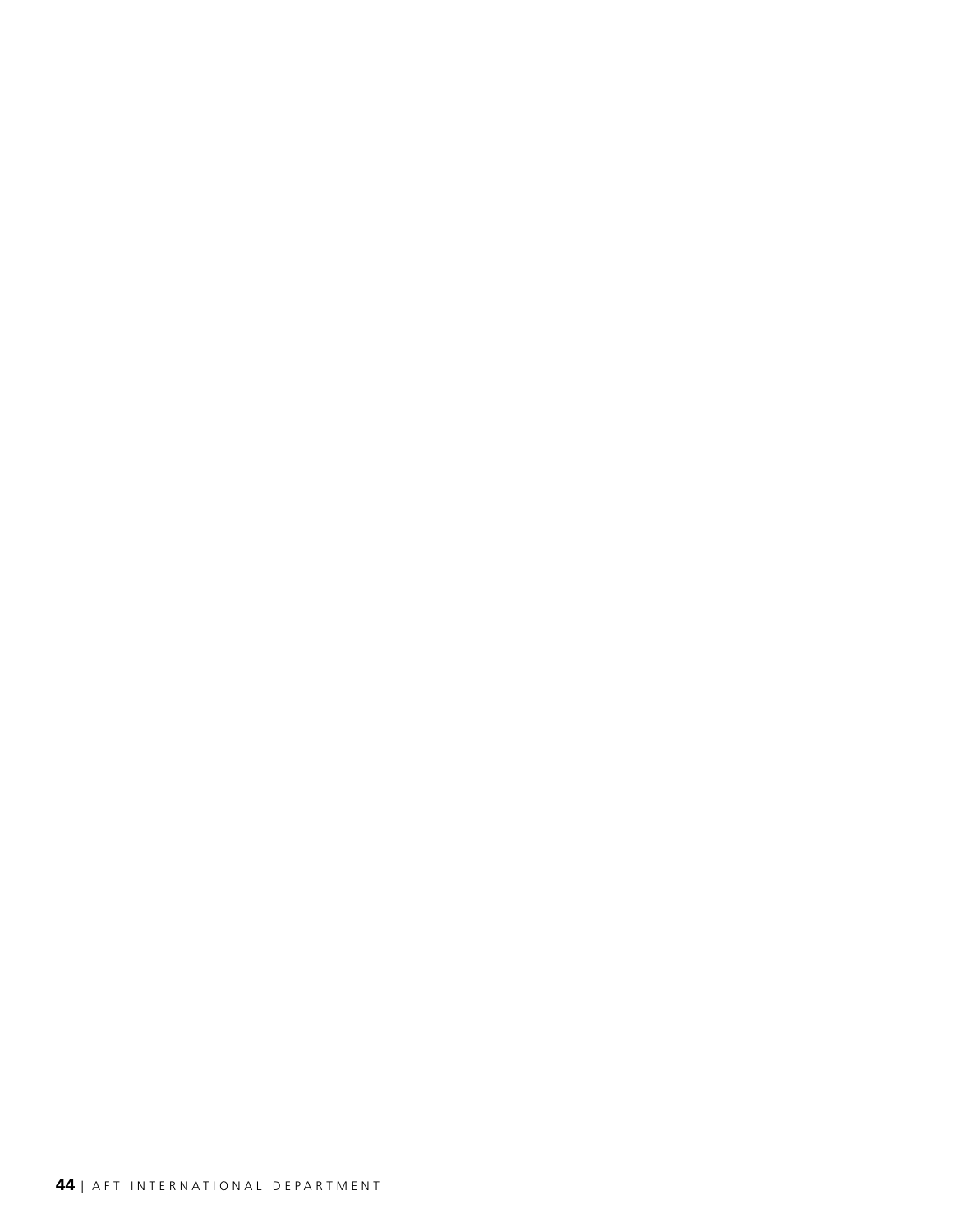**"Currently there are no standards, whether voluntary or mandatory, establishing acceptable practices for recruiting teachers from abroad for our public schools."**